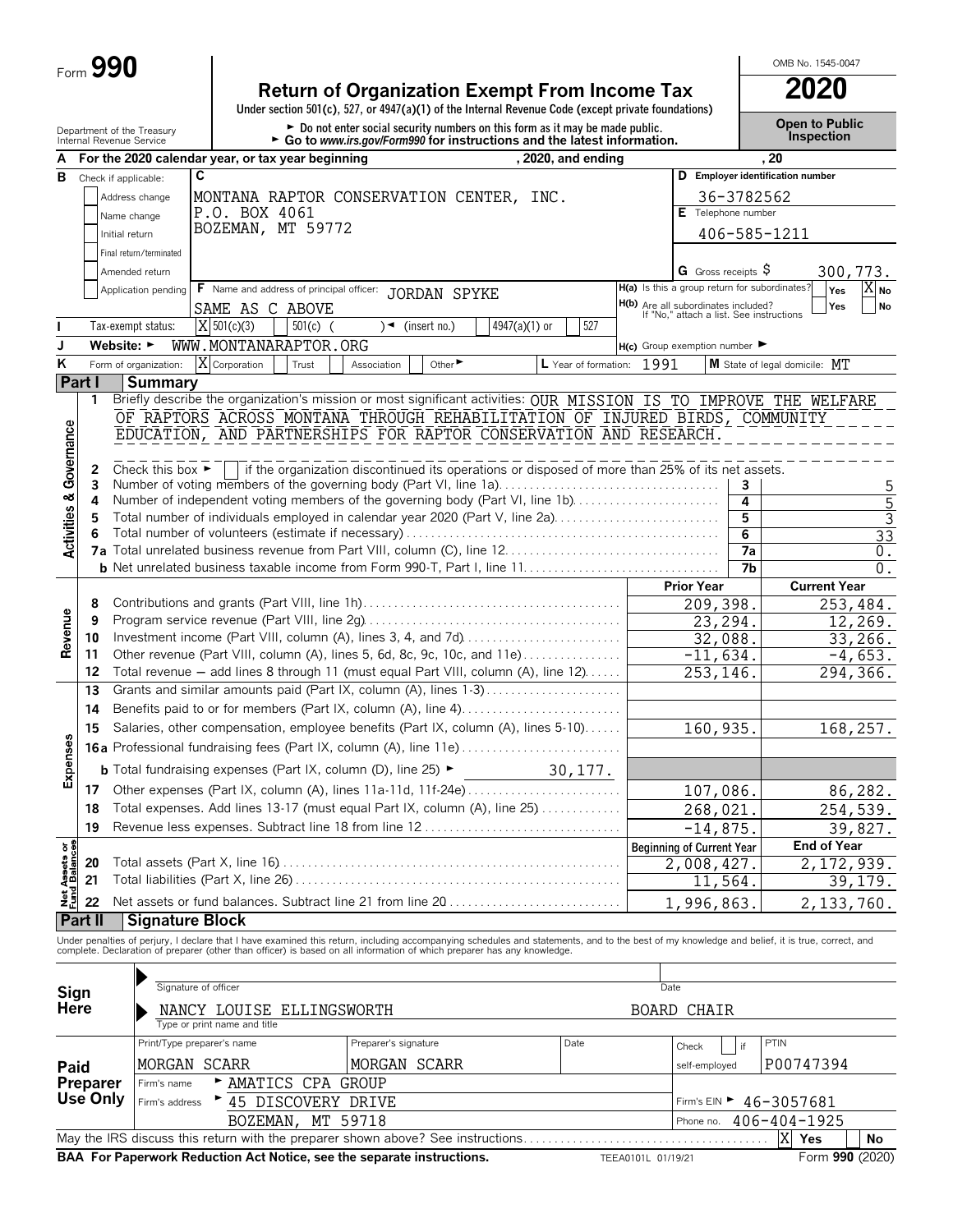|            | Form 990 (2020)<br>MONTANA RAPTOR CONSERVATION CENTER, INC.                                                                                                                                         |                                             | 36-3782562               | Page 2          |
|------------|-----------------------------------------------------------------------------------------------------------------------------------------------------------------------------------------------------|---------------------------------------------|--------------------------|-----------------|
| Part III   | <b>Statement of Program Service Accomplishments</b>                                                                                                                                                 |                                             |                          |                 |
|            | Check if Schedule O contains a response or note to any line in this Part III.                                                                                                                       |                                             |                          |                 |
| 1          | Briefly describe the organization's mission:<br>OUR MISSION IS TO IMPROVE THE WELFARE OF RAPTORS ACROSS MONTANA THROUGH                                                                             |                                             |                          |                 |
|            | REHABILITATION OF INJURED BIRDS, COMMUNITY EDUCATION, AND PARTNERSHIPS FOR RAPTOR                                                                                                                   |                                             |                          |                 |
|            | CONSERVATION AND RESEARCH.                                                                                                                                                                          |                                             |                          |                 |
|            |                                                                                                                                                                                                     |                                             |                          |                 |
|            | 2 Did the organization undertake any significant program services during the year which were not listed on the prior                                                                                |                                             |                          |                 |
|            | Form 990 or 990-EZ?<br>If "Yes," describe these new services on Schedule O.                                                                                                                         |                                             |                          | Yes<br>No       |
| 3          | Did the organization cease conducting, or make significant changes in how it conducts, any program services?                                                                                        |                                             |                          | Yes<br>No       |
|            | If "Yes," describe these changes on Schedule O.                                                                                                                                                     |                                             |                          |                 |
|            | Describe the organization's program service accomplishments for each of its three largest program services, as measured by expenses.                                                                |                                             |                          |                 |
|            | Section 501(c)(3) and 501(c)(4) organizations are required to report the amount of grants and allocations to others, the total expenses,<br>and revenue, if any, for each program service reported. |                                             |                          |                 |
|            |                                                                                                                                                                                                     |                                             |                          |                 |
|            | 4a (Code:<br>) (Expenses \$                                                                                                                                                                         | 126, 026. including grants of $\frac{1}{5}$ | \$<br>) (Revenue         | 900.            |
|            | REHABILITATION - MRCC PROVIDED VETERINARY CARE AND HUSBANDRY FOR 211 INJURED BIRDS OF                                                                                                               |                                             |                          |                 |
|            | PREY IN 2020. THIS INCLUDES RETRIEVING INJURED RAPTORS, DETERMINING AND ADMINISTERING                                                                                                               |                                             |                          |                 |
|            | TREATMENT PROTOCOLS, RADIOGRAPHS AND CONSULTING WITH VETERINARIANS AND RELEASING<br>REHABILITATED BIRDS.                                                                                            |                                             |                          |                 |
|            |                                                                                                                                                                                                     |                                             |                          |                 |
|            |                                                                                                                                                                                                     |                                             |                          |                 |
|            |                                                                                                                                                                                                     |                                             |                          |                 |
|            |                                                                                                                                                                                                     |                                             |                          |                 |
|            |                                                                                                                                                                                                     |                                             |                          |                 |
|            |                                                                                                                                                                                                     |                                             |                          |                 |
|            |                                                                                                                                                                                                     |                                             |                          |                 |
|            | ) (Expenses $\sqrt{5}$<br>$4b$ (Code:                                                                                                                                                               | 29,608. including grants of $$$             | \$<br>) (Revenue         | 11,369.         |
|            | EDUCATION - MRCC CURRENTLY HAS 12 NON-RELEASABLE EDUCATIONAL RAPTORS THAT ASSISTED                                                                                                                  |                                             |                          |                 |
|            | MRCC STAFF AND VOLUNTEERS IN MAKING PRESENTATIONS ABOUT CONSERVATION OF MONTANA'S                                                                                                                   |                                             |                          |                 |
|            | RAPTOR SPECIES TO LOCAL SCHOOL AND COMMUNITY ORGANIZATIONS. WE OFFER A RANGE OF                                                                                                                     |                                             |                          |                 |
|            | PROGRAMS FOR BOTH YOUTH AND ADULTS. A SMALL PROGRAM FEE IS CHARGED, IF POSSIBLE, THAT                                                                                                               |                                             |                          |                 |
|            | GOES DIRECTLY TOWARDS THE CARE OF EDUCATIONAL RAPTORS AND TO SUPPORT OUR EDUCATIONAL<br>PROGRAMS                                                                                                    |                                             |                          |                 |
|            |                                                                                                                                                                                                     |                                             |                          |                 |
|            |                                                                                                                                                                                                     |                                             |                          |                 |
|            |                                                                                                                                                                                                     |                                             |                          |                 |
|            |                                                                                                                                                                                                     |                                             |                          |                 |
|            |                                                                                                                                                                                                     |                                             |                          |                 |
|            | ) (Expenses \$<br>$4c$ (Code:                                                                                                                                                                       | including grants of \$                      | ) (Revenue \$            |                 |
|            |                                                                                                                                                                                                     |                                             |                          |                 |
|            |                                                                                                                                                                                                     |                                             |                          |                 |
|            |                                                                                                                                                                                                     |                                             |                          |                 |
|            |                                                                                                                                                                                                     |                                             |                          |                 |
|            |                                                                                                                                                                                                     |                                             |                          |                 |
|            |                                                                                                                                                                                                     |                                             |                          |                 |
|            |                                                                                                                                                                                                     |                                             |                          |                 |
|            |                                                                                                                                                                                                     |                                             |                          |                 |
|            |                                                                                                                                                                                                     |                                             |                          |                 |
|            |                                                                                                                                                                                                     |                                             |                          |                 |
|            |                                                                                                                                                                                                     |                                             |                          |                 |
|            | 4d Other program services (Describe on Schedule O.)<br>\$<br>(Expenses                                                                                                                              | including grants of<br>Ş                    | ) (Revenue $\frac{1}{2}$ |                 |
|            | 4e Total program service expenses                                                                                                                                                                   | 155,634.                                    |                          |                 |
| <b>BAA</b> |                                                                                                                                                                                                     | TEEA0102L 10/07/20                          |                          | Form 990 (2020) |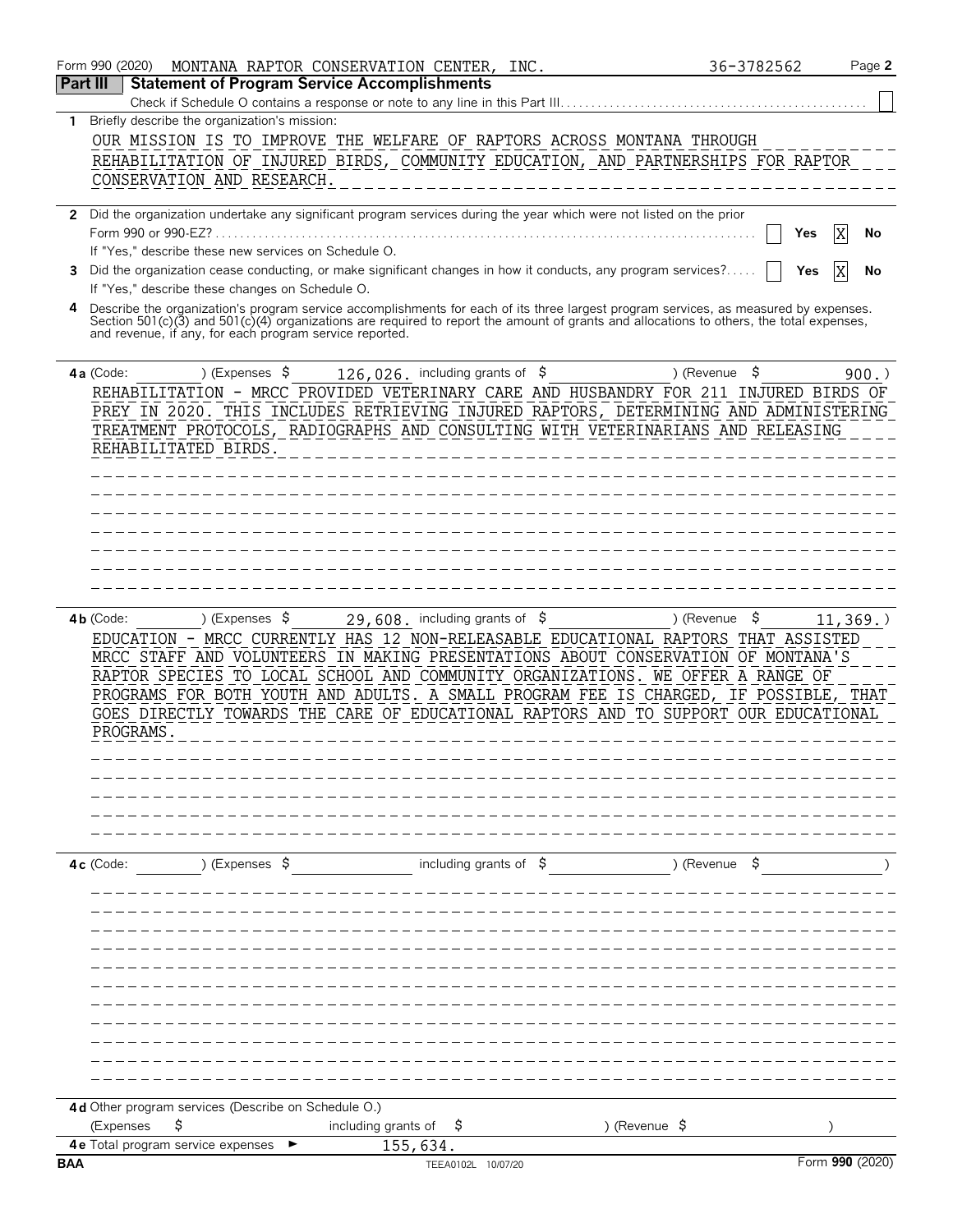| Form 990 (2020) |                                                | MONTANA RAPTOR CONSERVATION CENTER, | INC. | 36-3782562 | Page 3 |
|-----------------|------------------------------------------------|-------------------------------------|------|------------|--------|
|                 | <b>Part IV Checklist of Required Schedules</b> |                                     |      |            |        |

|            | Is the organization described in section 501(c)(3) or 4947(a)(1) (other than a private foundation)? If 'Yes,' complete                                                                                                                              |                 | Yes | No              |
|------------|-----------------------------------------------------------------------------------------------------------------------------------------------------------------------------------------------------------------------------------------------------|-----------------|-----|-----------------|
|            | Schedule A                                                                                                                                                                                                                                          | 1.              | X   |                 |
| 2          | Is the organization required to complete Schedule B, Schedule of Contributors See instructions?                                                                                                                                                     | $\overline{2}$  | X   |                 |
| 3          | Did the organization engage in direct or indirect political campaign activities on behalf of or in opposition to candidates                                                                                                                         | $\mathbf{3}$    |     | X               |
|            | Section 501(c)(3) organizations. Did the organization engage in lobbying activities, or have a section 501(h) election in effect during the tax year? If 'Yes,' complete Schedule C, Part II.                                                       | 4               |     | Χ               |
| 5          | Is the organization a section $501(c)(4)$ , $501(c)(5)$ , or $501(c)(6)$ organization that receives membership dues,<br>assessments, or similar amounts as defined in Revenue Procedure 98-19? If 'Yes,' complete Schedule C, Part III              | 5               |     | X               |
| 6          | Did the organization maintain any donor advised funds or any similar funds or accounts for which donors have the right<br>to provide advice on the distribution or investment of amounts in such funds or accounts? If 'Yes,' complete Schedule D,  | 6               |     | Χ               |
| 7          | Did the organization receive or hold a conservation easement, including easements to preserve open space, the environment, historic land areas, or historic structures? If 'Yes,' complete Schedule D, Part II.                                     | $\overline{7}$  |     | Χ               |
| 8          | Did the organization maintain collections of works of art, historical treasures, or other similar assets? If 'Yes,'                                                                                                                                 | 8               |     | X               |
| 9          | Did the organization report an amount in Part X, line 21, for escrow or custodial account liability, serve as a custodian<br>for amounts not listed in Part X; or provide credit counseling, debt management, credit repair, or debt negotiation    | 9               |     | Χ               |
|            | 10 Did the organization, directly or through a related organization, hold assets in donor-restricted endowments                                                                                                                                     | 10              |     | X               |
|            | 11 If the organization's answer to any of the following questions is 'Yes', then complete Schedule D, Parts VI, VII, VIII, IX,<br>or X as applicable.                                                                                               |                 |     |                 |
|            | a Did the organization report an amount for land, buildings, and equipment in Part X, line 10? If 'Yes,' complete Schedule                                                                                                                          | 11a             | X   |                 |
|            | <b>b</b> Did the organization report an amount for investments - other securities in Part X, line 12, that is 5% or more of its total                                                                                                               | 11 <sub>b</sub> |     | X               |
|            | c Did the organization report an amount for investments - program related in Part X, line 13, that is 5% or more of its total                                                                                                                       | 11c             |     | X               |
|            | d Did the organization report an amount for other assets in Part X, line 15, that is 5% or more of its total assets reported                                                                                                                        | 11d             |     | Χ               |
|            | e Did the organization report an amount for other liabilities in Part X, line 25? If 'Yes,' complete Schedule D, Part X                                                                                                                             | 11e             |     | X               |
|            | f Did the organization's separate or consolidated financial statements for the tax year include a footnote that addresses<br>the organization's liability for uncertain tax positions under FIN 48 (ASC 740)? If 'Yes,' complete Schedule D, Part X | 11f             |     | Χ               |
|            | 12a Did the organization obtain separate, independent audited financial statements for the tax year? If 'Yes,' complete                                                                                                                             | 12a             |     | Χ               |
|            | <b>b</b> Was the organization included in consolidated, independent audited financial statements for the tax year? If 'Yes,' and<br>if the organization answered 'No' to line 12a, then completing Schedule D, Parts XI and XII is optional         | 12 <sub>b</sub> |     | Χ               |
|            |                                                                                                                                                                                                                                                     | 13              |     | Χ               |
|            |                                                                                                                                                                                                                                                     | 14a             |     | Χ               |
|            | <b>b</b> Did the organization have aggregate revenues or expenses of more than \$10,000 from grantmaking, fundraising,<br>business, investment, and program service activities outside the United States, or aggregate foreign investments valued   | 14b             |     | X               |
|            | 15 Did the organization report on Part IX, column (A), line 3, more than \$5,000 of grants or other assistance to or for any                                                                                                                        | 15              |     | X               |
|            | 16 Did the organization report on Part IX, column (A), line 3, more than \$5,000 of aggregate grants or other assistance to                                                                                                                         | 16              |     | Χ               |
|            | 17 Did the organization report a total of more than \$15,000 of expenses for professional fundraising services on Part IX,                                                                                                                          | 17              |     | Χ               |
| 18         | Did the organization report more than \$15,000 total of fundraising event gross income and contributions on Part VIII,                                                                                                                              | 18              | Χ   |                 |
| 19         | Did the organization report more than \$15,000 of gross income from gaming activities on Part VIII, line 9a? If 'Yes,'                                                                                                                              | 19              |     | X               |
|            |                                                                                                                                                                                                                                                     | 20a             |     | X               |
|            | <b>b</b> If 'Yes' to line 20a, did the organization attach a copy of its audited financial statements to this return?                                                                                                                               | 20 <sub>b</sub> |     |                 |
| 21         | Did the organization report more than \$5,000 of grants or other assistance to any domestic organization or domestic government on Part IX, column (A), line 1? If 'Yes,' complete Schedule I, Parts I and II.                                      | 21              |     | X               |
| <b>BAA</b> | TEEA0103L 10/07/20                                                                                                                                                                                                                                  |                 |     | Form 990 (2020) |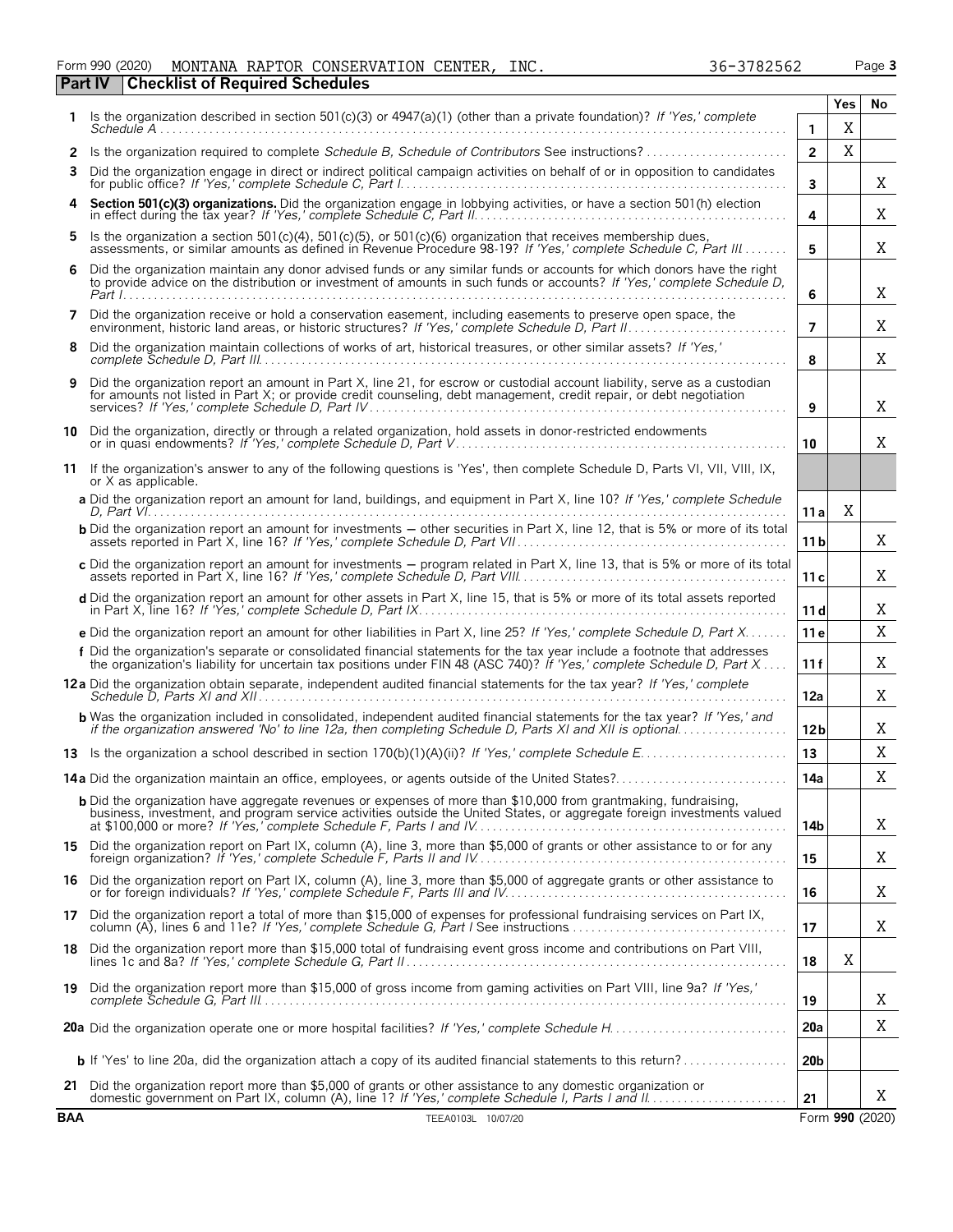Form 990 (2020) MONTANA RAPTOR CONSERVATION CENTER, INC. 36-3782562 Page 4

|     | <b>Part IV</b> | <b>Checklist of Required Schedules</b> (continued)                                                                                                                                                                                                                                                                                    |                 |            |                |
|-----|----------------|---------------------------------------------------------------------------------------------------------------------------------------------------------------------------------------------------------------------------------------------------------------------------------------------------------------------------------------|-----------------|------------|----------------|
|     |                |                                                                                                                                                                                                                                                                                                                                       |                 | <b>Yes</b> | No             |
|     |                | 22 Did the organization report more than \$5,000 of grants or other assistance to or for domestic individuals on Part IX,                                                                                                                                                                                                             | 22              |            | Χ              |
|     |                | 23 Did the organization answer 'Yes' to Part VII, Section A, line 3, 4, or 5 about compensation of the organization's current<br>and former officers, directors, trustees, key employees, and highest compensated employees? If 'Yes,' complete                                                                                       | 23              |            | X              |
|     |                |                                                                                                                                                                                                                                                                                                                                       |                 |            |                |
|     |                | 24 a Did the organization have a tax-exempt bond issue with an outstanding principal amount of more than \$100,000 as of<br>the last day of the year, that was issued after December 31, 2002? If Yes,' answer lines 24b through 24d and                                                                                              | 24a             |            | X              |
|     |                | <b>b</b> Did the organization invest any proceeds of tax-exempt bonds beyond a temporary period exception?                                                                                                                                                                                                                            | 24 <sub>b</sub> |            |                |
|     |                | c Did the organization maintain an escrow account other than a refunding escrow at any time during the year to defease                                                                                                                                                                                                                | 24с             |            |                |
|     |                |                                                                                                                                                                                                                                                                                                                                       | 24d             |            |                |
|     |                | 25 a Section 501(c)(3), 501(c)(4), and 501(c)(29) organizations. Did the organization engage in an excess benefit                                                                                                                                                                                                                     | 25a             |            | X              |
|     |                | b Is the organization aware that it engaged in an excess benefit transaction with a disqualified person in a prior year, and that the transaction has not been reported on any of the organization's prior Forms 990 or 990-EZ                                                                                                        | 25b             |            | Χ              |
|     |                | 26 Did the organization report any amount on Part X, line 5 or 22, for receivables from or payables to any current or                                                                                                                                                                                                                 |                 |            |                |
|     |                | former officer, director, trustee, key employee, creator or founder, substantial contributor, or 35% controlled entity or family member of any of these persons? If 'Yes,' complete Schedule L, Part II.                                                                                                                              | 26              |            | X              |
| 27  |                | Did the organization provide a grant or other assistance to any current or former officer, director, trustee, key<br>employee, creator or founder, substantial contributor or employee thereof, a grant selection committee<br>member, or to a 35% controlled entity (including an employee thereof) or family member of any of these | 27              |            | X              |
|     |                | 28 Was the organization a party to a business transaction with one of the following parties (see Schedule L, Part IV<br>instructions, for applicable filing thresholds, conditions, and exceptions):                                                                                                                                  |                 |            |                |
|     |                | a A current or former officer, director, trustee, key employee, creator or founder, or substantial contributor? If                                                                                                                                                                                                                    | 28a             |            | X              |
|     |                |                                                                                                                                                                                                                                                                                                                                       | 28 <sub>b</sub> |            | X              |
|     |                | c A 35% controlled entity of one or more individuals and/or organizations described in lines 28a or 28b? If                                                                                                                                                                                                                           | 28 <sub>c</sub> |            | X              |
| 29  |                |                                                                                                                                                                                                                                                                                                                                       | 29              |            | $\overline{X}$ |
| 30  |                | Did the organization receive contributions of art, historical treasures, or other similar assets, or qualified conservation                                                                                                                                                                                                           | 30              |            | X              |
| 31  |                | Did the organization liquidate, terminate, or dissolve and cease operations? If 'Yes,' complete Schedule N, Part I                                                                                                                                                                                                                    | 31              |            | $\overline{X}$ |
| 32  |                | Did the organization sell, exchange, dispose of, or transfer more than 25% of its net assets? If 'Yes,' complete                                                                                                                                                                                                                      | 32              |            | Χ              |
|     |                | 33 Did the organization own 100% of an entity disregarded as separate from the organization under Regulations sections                                                                                                                                                                                                                | 33              |            | Χ              |
| 34. |                | Was the organization related to any tax-exempt or taxable entity? If 'Yes,' complete Schedule R, Part II, III, or IV,                                                                                                                                                                                                                 | 34              |            | Χ              |
|     |                |                                                                                                                                                                                                                                                                                                                                       | 35a             |            | $\overline{X}$ |
|     |                | <b>b</b> If 'Yes' to line 35a, did the organization receive any payment from or engage in any transaction with a controlled entity within the meaning of section 512(b)(13)? If 'Yes,' complete Schedule R, Part V, line 2                                                                                                            | 35b             |            |                |
|     |                | 36 Section 501(c)(3) organizations. Did the organization make any transfers to an exempt non-charitable related                                                                                                                                                                                                                       | 36              |            | Χ              |
| 37  |                | Did the organization conduct more than 5% of its activities through an entity that is not a related organization and that is treated as a partnership for federal income tax purposes? If 'Yes,' complete Schedule R, Part VI.                                                                                                        | 37              |            | Χ              |
| 38  |                | Did the organization complete Schedule O and provide explanations in Schedule O for Part VI, lines 11b and 19?                                                                                                                                                                                                                        | 38              | Χ          |                |
|     |                | Part V Statements Regarding Other IRS Filings and Tax Compliance                                                                                                                                                                                                                                                                      |                 |            |                |

|                                             |  |                 | res |  |  |
|---------------------------------------------|--|-----------------|-----|--|--|
|                                             |  |                 |     |  |  |
|                                             |  |                 |     |  |  |
|                                             |  |                 |     |  |  |
| 10/07/20<br><b>BAA</b><br><b>FFE AN104L</b> |  | Form 990 (2020) |     |  |  |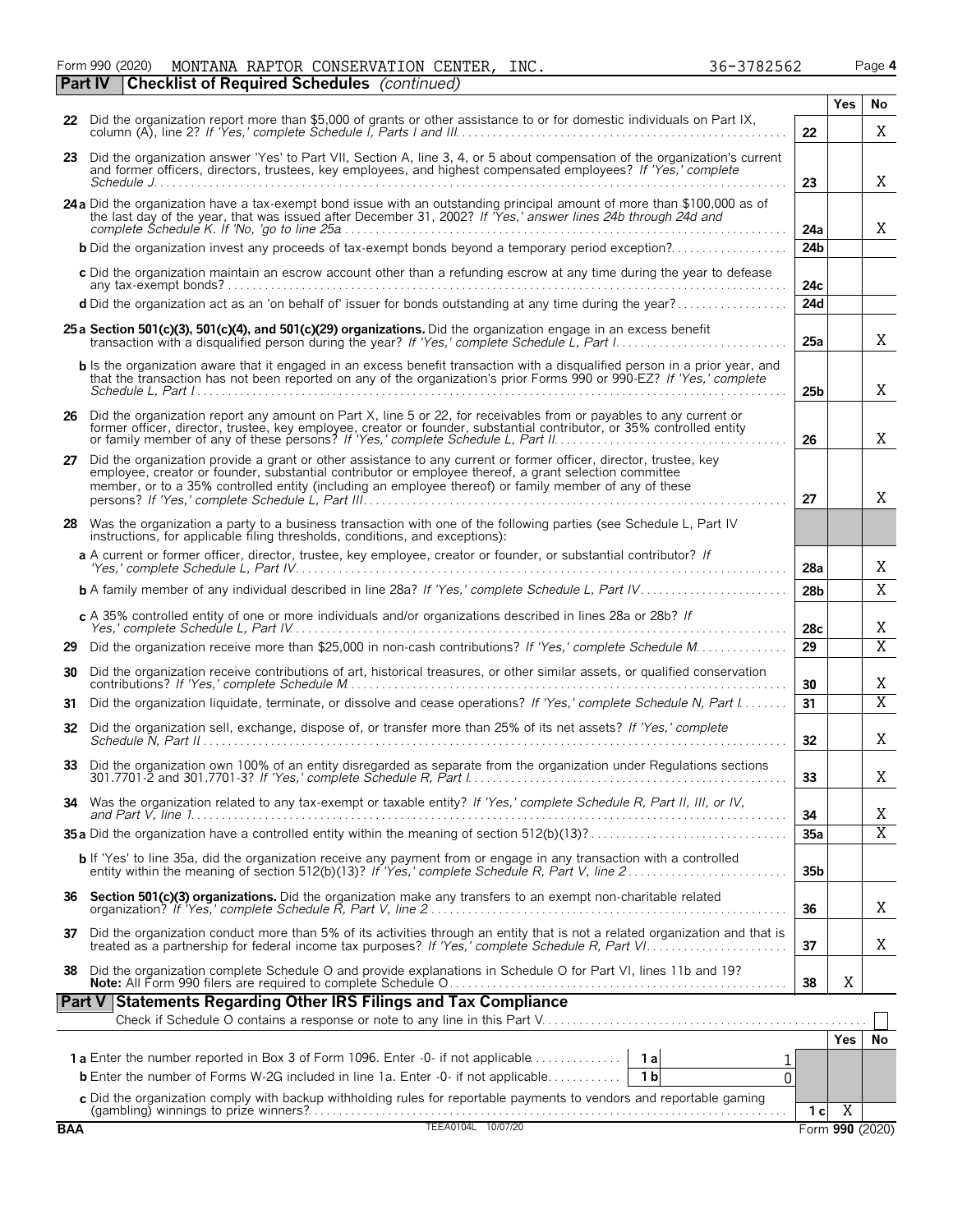|               | MONTANA RAPTOR CONSERVATION CENTER, INC.<br>36-3782562<br>Form 990 (2020)                                                                                                                                                      |                       |      | Page 5          |
|---------------|--------------------------------------------------------------------------------------------------------------------------------------------------------------------------------------------------------------------------------|-----------------------|------|-----------------|
| <b>Part V</b> | Statements Regarding Other IRS Filings and Tax Compliance (continued)                                                                                                                                                          |                       |      |                 |
|               |                                                                                                                                                                                                                                |                       | Yes. | No              |
|               | 2a Enter the number of employees reported on Form W-3, Transmittal of Wage and Tax State-<br>ments, filed for the calendar year ending with or within the year covered by this return<br>2a<br>3                               |                       |      |                 |
|               | <b>b</b> If at least one is reported on line 2a, did the organization file all required federal employment tax returns?                                                                                                        | 2 <sub>b</sub>        | X    |                 |
|               | Note: If the sum of lines 1a and 2a is greater than 250, you may be required to e-file (see instructions)                                                                                                                      |                       |      |                 |
|               | 3a Did the organization have unrelated business gross income of \$1,000 or more during the year?                                                                                                                               | Зa                    |      | X               |
|               |                                                                                                                                                                                                                                | 3 <sub>b</sub>        |      |                 |
|               | 4a At any time during the calendar year, did the organization have an interest in, or a signature or other authority over, a financial account in a foreign country (such as a bank account, securities account, or other fina | 4a                    |      | X               |
|               | <b>b</b> If 'Yes,' enter the name of the foreign country                                                                                                                                                                       |                       |      |                 |
|               | See instructions for filing requirements for FinCEN Form 114, Report of Foreign Bank and Financial Accounts (FBAR).                                                                                                            |                       |      |                 |
|               | 5a Was the organization a party to a prohibited tax shelter transaction at any time during the tax year?                                                                                                                       | 5a                    |      | Χ               |
|               | <b>b</b> Did any taxable party notify the organization that it was or is a party to a prohibited tax shelter transaction?                                                                                                      | 5 b                   |      | X               |
|               |                                                                                                                                                                                                                                | 5 c                   |      |                 |
|               | 6a Does the organization have annual gross receipts that are normally greater than \$100,000, and did the organization                                                                                                         | 6a                    |      | X               |
|               | b If 'Yes,' did the organization include with every solicitation an express statement that such contributions or gifts were                                                                                                    | 6b                    |      |                 |
|               | 7 Organizations that may receive deductible contributions under section 170(c).                                                                                                                                                |                       |      |                 |
|               | a Did the organization receive a payment in excess of \$75 made partly as a contribution and partly for goods and                                                                                                              |                       |      |                 |
|               | services provided to the payor?                                                                                                                                                                                                | 7 a<br>7 <sub>b</sub> |      | X               |
|               | c Did the organization sell, exchange, or otherwise dispose of tangible personal property for which it was required to file                                                                                                    |                       |      |                 |
|               |                                                                                                                                                                                                                                | 7 с                   |      | X               |
|               |                                                                                                                                                                                                                                |                       |      |                 |
|               | e Did the organization receive any funds, directly or indirectly, to pay premiums on a personal benefit contract?                                                                                                              | 7е                    |      | Χ               |
|               | f Did the organization, during the year, pay premiums, directly or indirectly, on a personal benefit contract?                                                                                                                 | 7f                    |      | Χ               |
|               | g If the organization received a contribution of qualified intellectual property, did the organization file Form 8899                                                                                                          | 7 g                   |      |                 |
|               | h If the organization received a contribution of cars, boats, airplanes, or other vehicles, did the organization file a                                                                                                        | 7 h                   |      |                 |
| 8             | Sponsoring organizations maintaining donor advised funds. Did a donor advised fund maintained by the sponsoring                                                                                                                | 8                     |      |                 |
| 9             | Sponsoring organizations maintaining donor advised funds.                                                                                                                                                                      |                       |      |                 |
|               |                                                                                                                                                                                                                                | 9a                    |      |                 |
|               | <b>b</b> Did the sponsoring organization make a distribution to a donor, donor advisor, or related person?                                                                                                                     | 9 b                   |      |                 |
|               | 10 Section 501(c)(7) organizations. Enter:                                                                                                                                                                                     |                       |      |                 |
|               | a Initiation fees and capital contributions included on Part VIII, line 12<br>10a                                                                                                                                              |                       |      |                 |
|               | <b>b</b> Gross receipts, included on Form 990, Part VIII, line 12, for public use of club facilities<br>10 <sub>b</sub>                                                                                                        |                       |      |                 |
|               | 11 Section 501(c)(12) organizations. Enter:                                                                                                                                                                                    |                       |      |                 |
|               | 11a                                                                                                                                                                                                                            |                       |      |                 |
|               | <b>b</b> Gross income from other sources (Do not net amounts due or paid to other sources<br>11 b                                                                                                                              |                       |      |                 |
|               | 12a Section 4947(a)(1) non-exempt charitable trusts. Is the organization filing Form 990 in lieu of Form 1041?                                                                                                                 | 12a                   |      |                 |
|               | <b>b</b> If 'Yes,' enter the amount of tax-exempt interest received or accrued during the year<br>12b                                                                                                                          |                       |      |                 |
|               | 13 Section 501(c)(29) qualified nonprofit health insurance issuers.                                                                                                                                                            |                       |      |                 |
|               |                                                                                                                                                                                                                                | 13a                   |      |                 |
|               | <b>Note:</b> See the instructions for additional information the organization must report on Schedule O.                                                                                                                       |                       |      |                 |
|               | <b>b</b> Enter the amount of reserves the organization is required to maintain by the states in<br>which the organization is licensed to issue qualified health plans<br>13 <sub>b</sub>                                       |                       |      |                 |
|               | 13c                                                                                                                                                                                                                            |                       |      | X               |
|               |                                                                                                                                                                                                                                | 14a                   |      |                 |
|               | <b>b</b> If 'Yes,' has it filed a Form 720 to report these payments? If 'No,' provide an explanation on Schedule O.                                                                                                            | 14 b                  |      |                 |
|               | 15 Is the organization subject to the section 4960 tax on payment(s) of more than \$1,000,000 in remuneration or                                                                                                               | 15                    |      | Χ               |
|               | If 'Yes,' see instructions and file Form 4720, Schedule N.                                                                                                                                                                     |                       |      | Χ               |
|               | 16 Is the organization an educational institution subject to the section 4968 excise tax on net investment income?<br>If 'Yes,' complete Form 4720, Schedule O.                                                                | 16                    |      |                 |
| <b>BAA</b>    | TEEA0105L 10/07/20                                                                                                                                                                                                             |                       |      | Form 990 (2020) |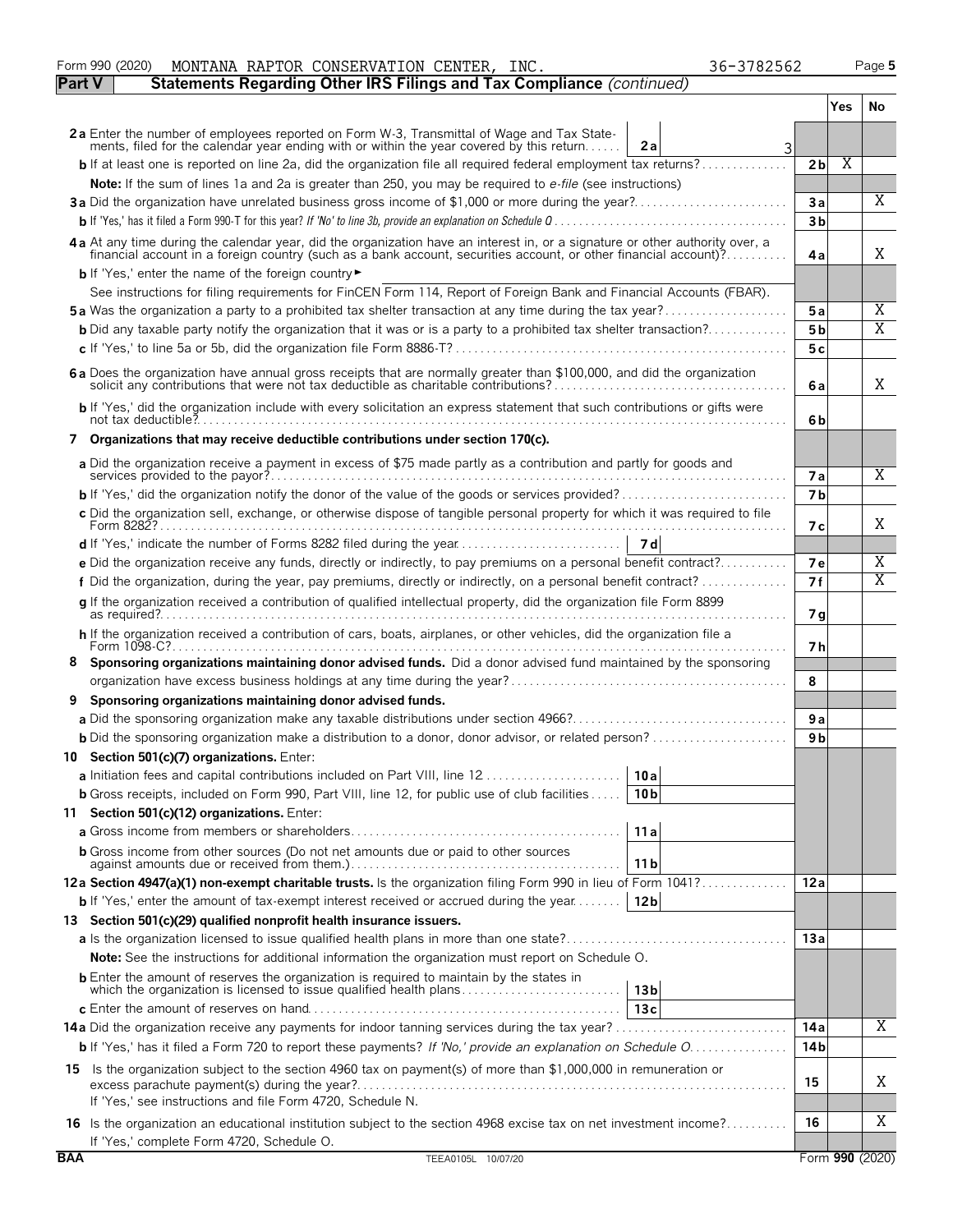**Part VI Governance, Management, and Disclosure** *For each 'Yes' response to lines 2 through 7b below, and for a 'No' response to line 8a, 8b, or 10b below, describe the circumstances, processes, or changes on Schedule O. See instructions.*

| Check if Schedule O contains a response or note to any line in this Part VI |  |  |  |  |  |  |  |
|-----------------------------------------------------------------------------|--|--|--|--|--|--|--|

Check if Schedule O contains a response or note to any line in this Part VI . . . . . . . . . . . . . . . . . . . . . . . . . . . . . . . . . . . . . . . . . . . . . . . . . .

|     | <b>Section A. Governing Body and Management</b>                                                                                                                                                                                  |                               |                 |                |                      |  |  |  |
|-----|----------------------------------------------------------------------------------------------------------------------------------------------------------------------------------------------------------------------------------|-------------------------------|-----------------|----------------|----------------------|--|--|--|
|     |                                                                                                                                                                                                                                  |                               |                 | Yes            | No                   |  |  |  |
|     | <b>1a</b> Enter the number of voting members of the governing body at the end of the tax year <b>1a</b><br>If there are material differences in voting rights among members                                                      | 5                             |                 |                |                      |  |  |  |
|     | of the governing body, or if the governing body delegated broad authority to an executive committee or similar committee, explain on Schedule O.                                                                                 |                               |                 |                |                      |  |  |  |
|     |                                                                                                                                                                                                                                  |                               |                 |                |                      |  |  |  |
|     | <b>b</b> Enter the number of voting members included on line 1a, above, who are independent    1b                                                                                                                                | 5                             |                 |                |                      |  |  |  |
|     | 2 Did any officer, director, trustee, or key employee have a family relationship or a business relationship with any other                                                                                                       |                               | $\overline{2}$  |                | Χ                    |  |  |  |
|     |                                                                                                                                                                                                                                  |                               |                 |                |                      |  |  |  |
| 3   | Did the organization delegate control over management duties customarily performed by or under the direct supervision                                                                                                            |                               | 3               |                | Χ                    |  |  |  |
| 4   | Did the organization make any significant changes to its governing documents                                                                                                                                                     |                               |                 |                |                      |  |  |  |
|     |                                                                                                                                                                                                                                  |                               | 4               |                | Χ                    |  |  |  |
| 5   | Did the organization become aware during the year of a significant diversion of the organization's assets?                                                                                                                       |                               | 5               |                | $\overline{X}$       |  |  |  |
| 6   |                                                                                                                                                                                                                                  |                               | 6               |                | $\overline{X}$       |  |  |  |
|     | 7a Did the organization have members, stockholders, or other persons who had the power to elect or appoint one or more                                                                                                           |                               | 7а              |                | Χ                    |  |  |  |
|     | <b>b</b> Are any governance decisions of the organization reserved to (or subject to approval by) members,                                                                                                                       |                               |                 |                |                      |  |  |  |
|     |                                                                                                                                                                                                                                  |                               | 7 b             |                | X                    |  |  |  |
| 8   | Did the organization contemporaneously document the meetings held or written actions undertaken during the year by<br>the following:                                                                                             |                               |                 |                |                      |  |  |  |
|     |                                                                                                                                                                                                                                  |                               | 8 a             | X              |                      |  |  |  |
|     |                                                                                                                                                                                                                                  |                               | 8 <sub>b</sub>  | X              |                      |  |  |  |
| 9   | Is there any officer, director, trustee, or key employee listed in Part VII, Section A, who cannot be reached at the                                                                                                             |                               |                 |                |                      |  |  |  |
|     |                                                                                                                                                                                                                                  |                               | 9               |                | Χ                    |  |  |  |
|     | Section B. Policies (This Section B requests information about policies not required by the Internal Revenue Code.)                                                                                                              |                               |                 |                |                      |  |  |  |
|     |                                                                                                                                                                                                                                  |                               | 10a             | <b>Yes</b>     | No<br>$\overline{X}$ |  |  |  |
|     |                                                                                                                                                                                                                                  |                               |                 |                |                      |  |  |  |
|     | b If 'Yes,' did the organization have written policies and procedures governing the activities of such chapters, affiliates, and branches to ensure their                                                                        |                               | 10 <sub>b</sub> |                |                      |  |  |  |
|     |                                                                                                                                                                                                                                  |                               | 11a             | $\overline{X}$ |                      |  |  |  |
|     | <b>b</b> Describe in Schedule O the process, if any, used by the organization to review this Form 990. SEE SCHEDULE O                                                                                                            |                               |                 |                |                      |  |  |  |
|     |                                                                                                                                                                                                                                  |                               | 12a             | Χ              |                      |  |  |  |
|     | <b>b</b> Were officers, directors, or trustees, and key employees required to disclose annually interests that could give rise                                                                                                   |                               |                 |                |                      |  |  |  |
|     | c Did the organization regularly and consistently monitor and enforce compliance with the policy? If 'Yes,' describe in                                                                                                          |                               | 12 <sub>b</sub> | Χ              |                      |  |  |  |
|     |                                                                                                                                                                                                                                  |                               | 12c             | Χ              |                      |  |  |  |
|     |                                                                                                                                                                                                                                  |                               | 13              | $\overline{X}$ |                      |  |  |  |
| 14  |                                                                                                                                                                                                                                  |                               | 14              |                | Χ                    |  |  |  |
| 15  | Did the process for determining compensation of the following persons include a review and approval by independent<br>persons, comparability data, and contemporaneous substantiation of the deliberation and decision?          |                               |                 |                |                      |  |  |  |
|     |                                                                                                                                                                                                                                  |                               | 15a             | Χ              |                      |  |  |  |
|     |                                                                                                                                                                                                                                  |                               | 15 b            |                | Χ                    |  |  |  |
|     | If 'Yes' to line 15a or 15b, describe the process in Schedule O (see instructions).                                                                                                                                              |                               |                 |                |                      |  |  |  |
|     | 16a Did the organization invest in, contribute assets to, or participate in a joint venture or similar arrangement with a                                                                                                        |                               | 16a             |                | $\overline{X}$       |  |  |  |
|     | b If 'Yes,' did the organization follow a written policy or procedure requiring the organization to evaluate its                                                                                                                 |                               |                 |                |                      |  |  |  |
|     | participation in joint venture arrangements under applicable federal tax law, and take steps to safeguard the                                                                                                                    |                               | 16 <sub>b</sub> |                |                      |  |  |  |
|     | <b>Section C. Disclosure</b>                                                                                                                                                                                                     |                               |                 |                |                      |  |  |  |
|     | 17 List the states with which a copy of this Form 990 is required to be filed > NONE                                                                                                                                             |                               |                 |                |                      |  |  |  |
| 18. | Section 6104 requires an organization to make its Forms 1023 (1024 or 1024-A, if applicable), 990, and 990-T (Section 501(c)(3)s only)<br>available for public inspection. Indicate how you made these available. Check all that |                               |                 |                |                      |  |  |  |
|     | Another's website<br>X<br>Own website<br>Upon request                                                                                                                                                                            | Other (explain on Schedule O) |                 |                |                      |  |  |  |
| 19. | Describe on Schedule O whether (and if so, how) the organization made its governing documents, conflict of interest policy, and financial statements available to<br>the public during the tax year.<br>SEE SCHEDULE O           |                               |                 |                |                      |  |  |  |
|     | 20 State the name, address, and telephone number of the person who possesses the organization's books and records ►                                                                                                              |                               |                 |                |                      |  |  |  |
|     | JORDAN SPYKE P.O. BOX 4061 BOZEMAN MT 59772 406-582-1211                                                                                                                                                                         |                               |                 |                |                      |  |  |  |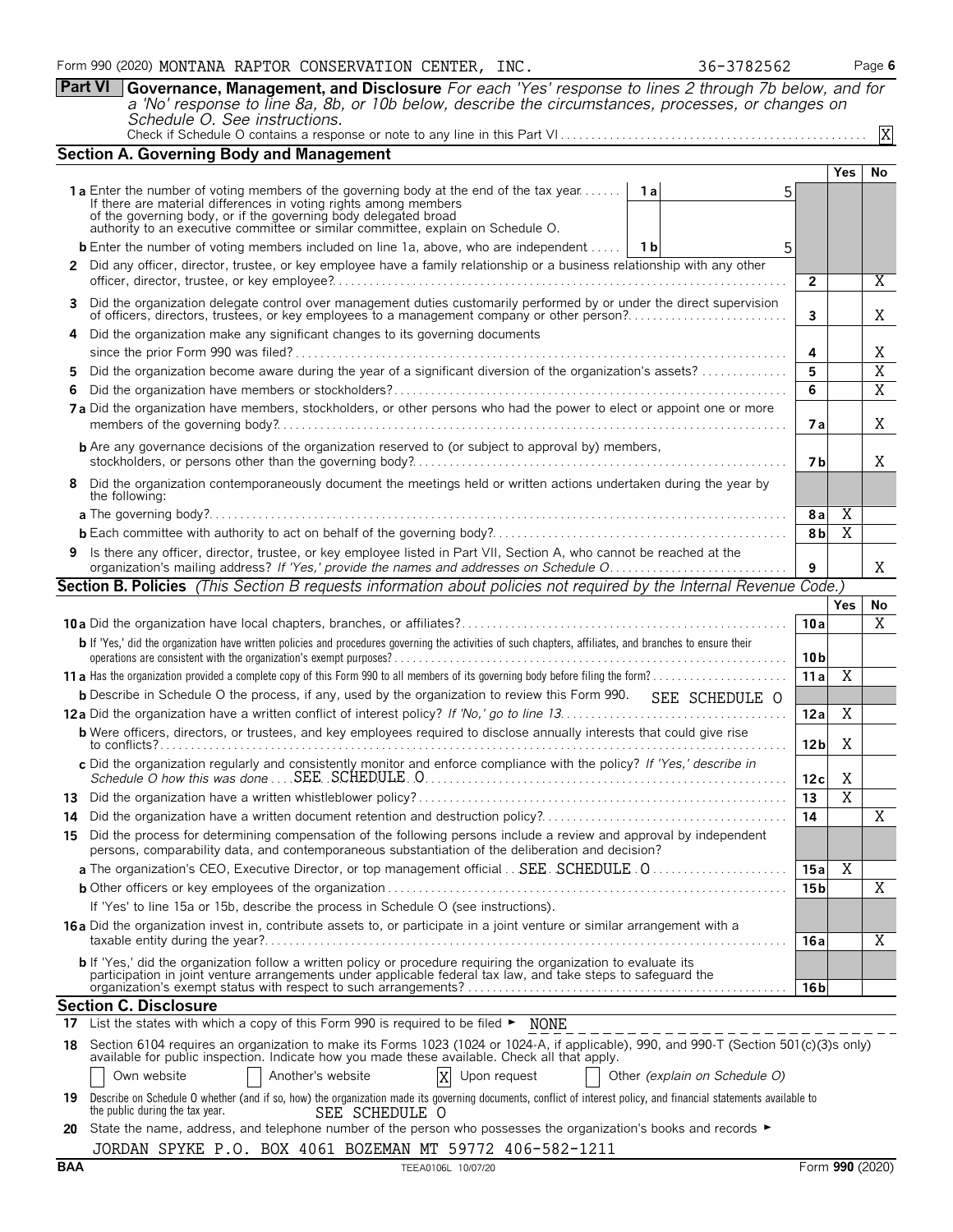| Form 990 (2020) MONTANA RAPTOR CONSERVATION CENTER, INC.                                                                                      | 36-3782562 | Page 7 |  |  |  |  |  |  |  |
|-----------------------------------------------------------------------------------------------------------------------------------------------|------------|--------|--|--|--|--|--|--|--|
| Part VII   Compensation of Officers, Directors, Trustees, Key Employees, Highest Compensated Employees, and<br><b>Independent Contractors</b> |            |        |  |  |  |  |  |  |  |
|                                                                                                                                               |            |        |  |  |  |  |  |  |  |
| Section A. Officers, Directors, Trustees, Key Employees, and Highest Compensated Employees                                                    |            |        |  |  |  |  |  |  |  |
| 1 a Complete this table for all persons required to be listed. Report compensation for the calendar year ending with or within the            |            |        |  |  |  |  |  |  |  |

organization's tax year. ? List all of the organization's **current** officers, directors, trustees (whether individuals or organizations), regardless of amount of compensation. Enter -0- in columns (D),  $(E)$ , and  $(F)$  if no compensation was paid.

? List all of the organization's **current** key employees, if any. See instructions for definition of 'key employee.'

? List the organization's five **current** highest compensated employees (other than an officer, director, trustee, or key employee) who received reportable compensation (Box 5 of Form W-2 and/or Box 7 of Form 1099-MISC) of more than \$100,000 from the organization and any related organizations.

? List all of the organization's **former** officers, key employees, and highest compensated employees who received more than \$100,000 of reportable compensation from the organization and any related organizations.

? List all of the organization's **former directors or trustees** that received, in the capacity as a former director or trustee of the organization, more than \$10,000 of reportable compensation from the organization and any related organizations.

See instructions for the order in which to list the persons above.

Check this box if neither the organization nor any related organization compensated any current officer, director, or trustee.

|                                           |                                                                                             |                                |                       | (C)     |                   |                                                                                        |        |                                                            |                                                                 |                                                                       |
|-------------------------------------------|---------------------------------------------------------------------------------------------|--------------------------------|-----------------------|---------|-------------------|----------------------------------------------------------------------------------------|--------|------------------------------------------------------------|-----------------------------------------------------------------|-----------------------------------------------------------------------|
| (A)<br>Name and title                     | (B)<br>Average<br>hours<br>per                                                              |                                |                       |         | director/trustee) | Position (do not check more<br>than one box, unless person<br>is both an officer and a |        | (D)<br>Reportable<br>compensation from<br>the organization | (E)<br>Reportable<br>compensation from<br>related organizations | (F)<br>Estimated amount<br>of other                                   |
|                                           | week<br>(list any<br>hours for<br>related<br>organiza-<br>tions<br>below<br>dotted<br>line) | Individual trustee<br>director | Institutional trustee | Officer | Key employee      | Highest compensated<br>employee                                                        | Former | (W-2/1099-MISC)                                            | (W-2/1099-MISC)                                                 | compensation from<br>the organization<br>and related<br>organizations |
| (1) JORDAN SPYKE                          | 40                                                                                          |                                |                       |         |                   |                                                                                        |        |                                                            |                                                                 |                                                                       |
| DIR OF OPS/DEV<br>(2) LOUISE ELLINGSWORTH | 0<br>$\mathbf 1$                                                                            |                                |                       | Χ       |                   |                                                                                        |        | 47,180                                                     | 0.                                                              | 3,640.                                                                |
| <b>BOARD CHAIR</b>                        | $\Omega$                                                                                    | X                              |                       | X       |                   |                                                                                        |        | 0                                                          | 0.                                                              | 0.                                                                    |
| (3) MIKAELA HOWIE                         | $\mathbf{1}$                                                                                |                                |                       |         |                   |                                                                                        |        |                                                            |                                                                 |                                                                       |
| <b>DIRECTOR</b>                           | $\Omega$                                                                                    | $\mathbf X$                    |                       |         |                   |                                                                                        |        | $\mathbf{0}$                                               | 0.                                                              | $\boldsymbol{0}$ .                                                    |
| (4) BETH MERRICK                          | $\mathbf{1}$                                                                                |                                |                       |         |                   |                                                                                        |        |                                                            |                                                                 |                                                                       |
| VICE CHAIR                                | 0                                                                                           | X                              |                       | Χ       |                   |                                                                                        |        | 0                                                          | $\mathbf 0$ .                                                   | 0.                                                                    |
| (5) KELLIE STOOLMAN<br>TREASURER          | $\overline{1}$<br>$\Omega$                                                                  | $\mathbf X$                    |                       | X       |                   |                                                                                        |        | 0                                                          | $\mathbf 0$ .                                                   | 0.                                                                    |
| (6) CYNTHIA ZYZDA<br><b>SECRETARY</b>     | $\mathbf{1}$<br>$\overline{0}$                                                              | $\mathbf X$                    |                       | X       |                   |                                                                                        |        | 0                                                          | $\mathbf{0}$ .                                                  | $0$ .                                                                 |
| (7)                                       |                                                                                             |                                |                       |         |                   |                                                                                        |        |                                                            |                                                                 |                                                                       |
| (8)                                       |                                                                                             |                                |                       |         |                   |                                                                                        |        |                                                            |                                                                 |                                                                       |
| (9)                                       |                                                                                             |                                |                       |         |                   |                                                                                        |        |                                                            |                                                                 |                                                                       |
| (10)                                      |                                                                                             |                                |                       |         |                   |                                                                                        |        |                                                            |                                                                 |                                                                       |
| (11)                                      |                                                                                             |                                |                       |         |                   |                                                                                        |        |                                                            |                                                                 |                                                                       |
| (12)                                      |                                                                                             |                                |                       |         |                   |                                                                                        |        |                                                            |                                                                 |                                                                       |
| (13)                                      |                                                                                             |                                |                       |         |                   |                                                                                        |        |                                                            |                                                                 |                                                                       |
| (14)                                      |                                                                                             |                                |                       |         |                   |                                                                                        |        |                                                            |                                                                 |                                                                       |
| <b>BAA</b>                                | TEEA0107L 10/07/20                                                                          |                                |                       |         |                   |                                                                                        |        |                                                            |                                                                 | Form 990 (2020)                                                       |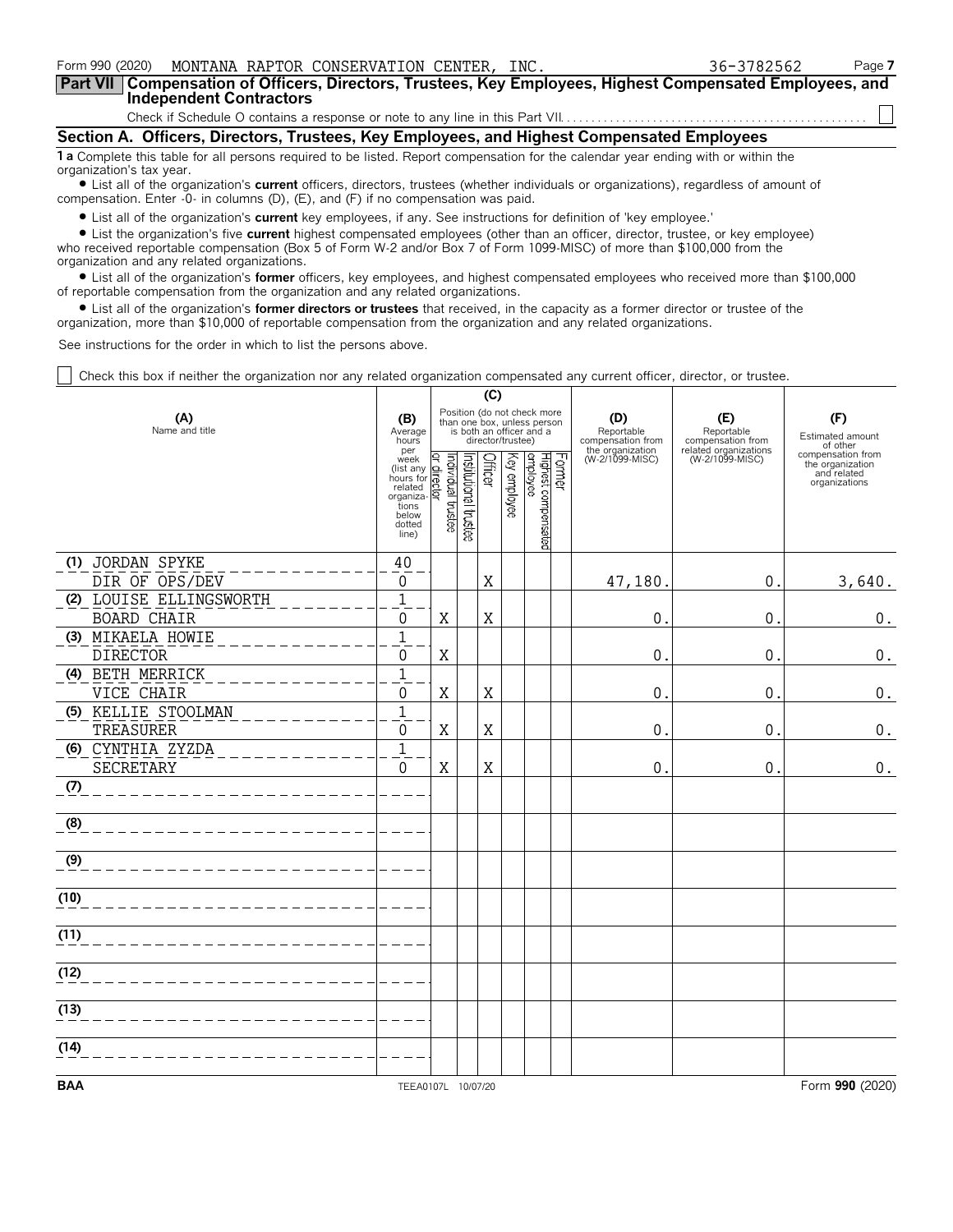#### Form 990 (2020) Page **8** MONTANA RAPTOR CONSERVATION CENTER, INC. 36-3782562

|      | Part VII Section A. Officers, Directors, Trustees, Key Employees, and Highest Compensated Employees (continued)                                                                                                                                                                                                                                                                                                                        |                                                  |                                                          |                      |                         |                                                                                                             |                                        |                                          |              |                                                                       |        |
|------|----------------------------------------------------------------------------------------------------------------------------------------------------------------------------------------------------------------------------------------------------------------------------------------------------------------------------------------------------------------------------------------------------------------------------------------|--------------------------------------------------|----------------------------------------------------------|----------------------|-------------------------|-------------------------------------------------------------------------------------------------------------|----------------------------------------|------------------------------------------|--------------|-----------------------------------------------------------------------|--------|
|      |                                                                                                                                                                                                                                                                                                                                                                                                                                        | (B)                                              |                                                          |                      | (C)                     |                                                                                                             |                                        |                                          |              |                                                                       |        |
|      | (A)<br>Name and title                                                                                                                                                                                                                                                                                                                                                                                                                  | Average<br>hours<br>per<br>week                  |                                                          |                      |                         | Position<br>(do not check more than one<br>box, unless person is both an<br>officer and a director/trustee) | (D)<br>Reportable<br>compensation from | (E)<br>Reportable<br>compensation from   |              | (F)<br>Estimated amount<br>of other                                   |        |
|      |                                                                                                                                                                                                                                                                                                                                                                                                                                        | (list any<br>hours<br>for<br>related<br>organiza | Individual trustee<br>$\overline{\mathbf{Q}}$<br>irector | nstitutional trustee | Key employee<br>Officer | Former<br>Highest compensated<br> employee                                                                  | the organization<br>(W-2/1099-MISC)    | related organizations<br>(W-2/1099-MISC) |              | compensation from<br>the organization<br>and related<br>organizations |        |
|      |                                                                                                                                                                                                                                                                                                                                                                                                                                        | - tions<br>below<br>dotted<br>line)              |                                                          |                      |                         |                                                                                                             |                                        |                                          |              |                                                                       |        |
| (15) |                                                                                                                                                                                                                                                                                                                                                                                                                                        |                                                  |                                                          |                      |                         |                                                                                                             |                                        |                                          |              |                                                                       |        |
| (16) |                                                                                                                                                                                                                                                                                                                                                                                                                                        |                                                  |                                                          |                      |                         |                                                                                                             |                                        |                                          |              |                                                                       |        |
| (17) |                                                                                                                                                                                                                                                                                                                                                                                                                                        |                                                  |                                                          |                      |                         |                                                                                                             |                                        |                                          |              |                                                                       |        |
| (18) |                                                                                                                                                                                                                                                                                                                                                                                                                                        |                                                  |                                                          |                      |                         |                                                                                                             |                                        |                                          |              |                                                                       |        |
| (19) |                                                                                                                                                                                                                                                                                                                                                                                                                                        |                                                  |                                                          |                      |                         |                                                                                                             |                                        |                                          |              |                                                                       |        |
| (20) |                                                                                                                                                                                                                                                                                                                                                                                                                                        |                                                  |                                                          |                      |                         |                                                                                                             |                                        |                                          |              |                                                                       |        |
| (21) |                                                                                                                                                                                                                                                                                                                                                                                                                                        |                                                  |                                                          |                      |                         |                                                                                                             |                                        |                                          |              |                                                                       |        |
| (22) |                                                                                                                                                                                                                                                                                                                                                                                                                                        |                                                  |                                                          |                      |                         |                                                                                                             |                                        |                                          |              |                                                                       |        |
| (23) |                                                                                                                                                                                                                                                                                                                                                                                                                                        |                                                  |                                                          |                      |                         |                                                                                                             |                                        |                                          |              |                                                                       |        |
| (24) |                                                                                                                                                                                                                                                                                                                                                                                                                                        |                                                  |                                                          |                      |                         |                                                                                                             |                                        |                                          |              |                                                                       |        |
| (25) |                                                                                                                                                                                                                                                                                                                                                                                                                                        |                                                  |                                                          |                      |                         |                                                                                                             |                                        |                                          |              |                                                                       |        |
|      | 1 b Subtotal.                                                                                                                                                                                                                                                                                                                                                                                                                          |                                                  |                                                          |                      |                         |                                                                                                             | 47,180.                                | 0.                                       |              |                                                                       | 3,640. |
|      | c Total from continuation sheets to Part VII, Section A                                                                                                                                                                                                                                                                                                                                                                                |                                                  |                                                          |                      |                         |                                                                                                             | 0.                                     | $0$ .<br>$\overline{0}$ .                |              |                                                                       | $0$ .  |
|      | 2 Total number of individuals (including but not limited to those listed above) who received more than \$100,000 of reportable compensation                                                                                                                                                                                                                                                                                            |                                                  |                                                          |                      |                         |                                                                                                             | 47,180.                                |                                          |              |                                                                       | 3,640. |
|      | from the organization $\blacktriangleright$<br>0                                                                                                                                                                                                                                                                                                                                                                                       |                                                  |                                                          |                      |                         |                                                                                                             |                                        |                                          |              | Yes                                                                   | No     |
| 3    | Did the organization list any <b>former</b> officer, director, trustee, key employee, or highest compensated employee                                                                                                                                                                                                                                                                                                                  |                                                  |                                                          |                      |                         |                                                                                                             |                                        |                                          | $\mathbf{3}$ |                                                                       | X      |
| 4    | For any individual listed on line 1a, is the sum of reportable compensation and other compensation from<br>the organization and related organizations greater than \$150,000? If 'Yes,' complete Schedule J for<br>such individual $\ldots$ , $\ldots$ , $\ldots$ , $\ldots$ , $\ldots$ , $\ldots$ , $\ldots$ , $\ldots$ , $\ldots$ , $\ldots$ , $\ldots$ , $\ldots$ , $\ldots$ , $\ldots$ , $\ldots$ , $\ldots$ , $\ldots$ , $\ldots$ |                                                  |                                                          |                      |                         |                                                                                                             |                                        |                                          | 4            |                                                                       | X      |
| 5    | Did any person listed on line 1a receive or accrue compensation from any unrelated organization or individual                                                                                                                                                                                                                                                                                                                          |                                                  |                                                          |                      |                         |                                                                                                             |                                        |                                          | 5            |                                                                       | X      |
|      | <b>Section B. Independent Contractors</b>                                                                                                                                                                                                                                                                                                                                                                                              |                                                  |                                                          |                      |                         |                                                                                                             |                                        |                                          |              |                                                                       |        |
|      | Complete this table for your five highest compensated independent contractors that received more than \$100,000 of<br>compensation from the organization. Report compensation for the calendar year ending with or within the organization's tax year.                                                                                                                                                                                 |                                                  |                                                          |                      |                         |                                                                                                             |                                        |                                          |              |                                                                       |        |
|      | (A)<br>Name and business address                                                                                                                                                                                                                                                                                                                                                                                                       |                                                  |                                                          |                      |                         |                                                                                                             | (B)<br>Description of services         |                                          | Compensation | (C)                                                                   |        |
|      |                                                                                                                                                                                                                                                                                                                                                                                                                                        |                                                  |                                                          |                      |                         |                                                                                                             |                                        |                                          |              |                                                                       |        |
|      |                                                                                                                                                                                                                                                                                                                                                                                                                                        |                                                  |                                                          |                      |                         |                                                                                                             |                                        |                                          |              |                                                                       |        |
|      | 2 Total number of independent contractors (including but not limited to those listed above) who received more than<br>\$100,000 of compensation from the organization $\blacktriangleright$ 0                                                                                                                                                                                                                                          |                                                  |                                                          |                      |                         |                                                                                                             |                                        |                                          |              |                                                                       |        |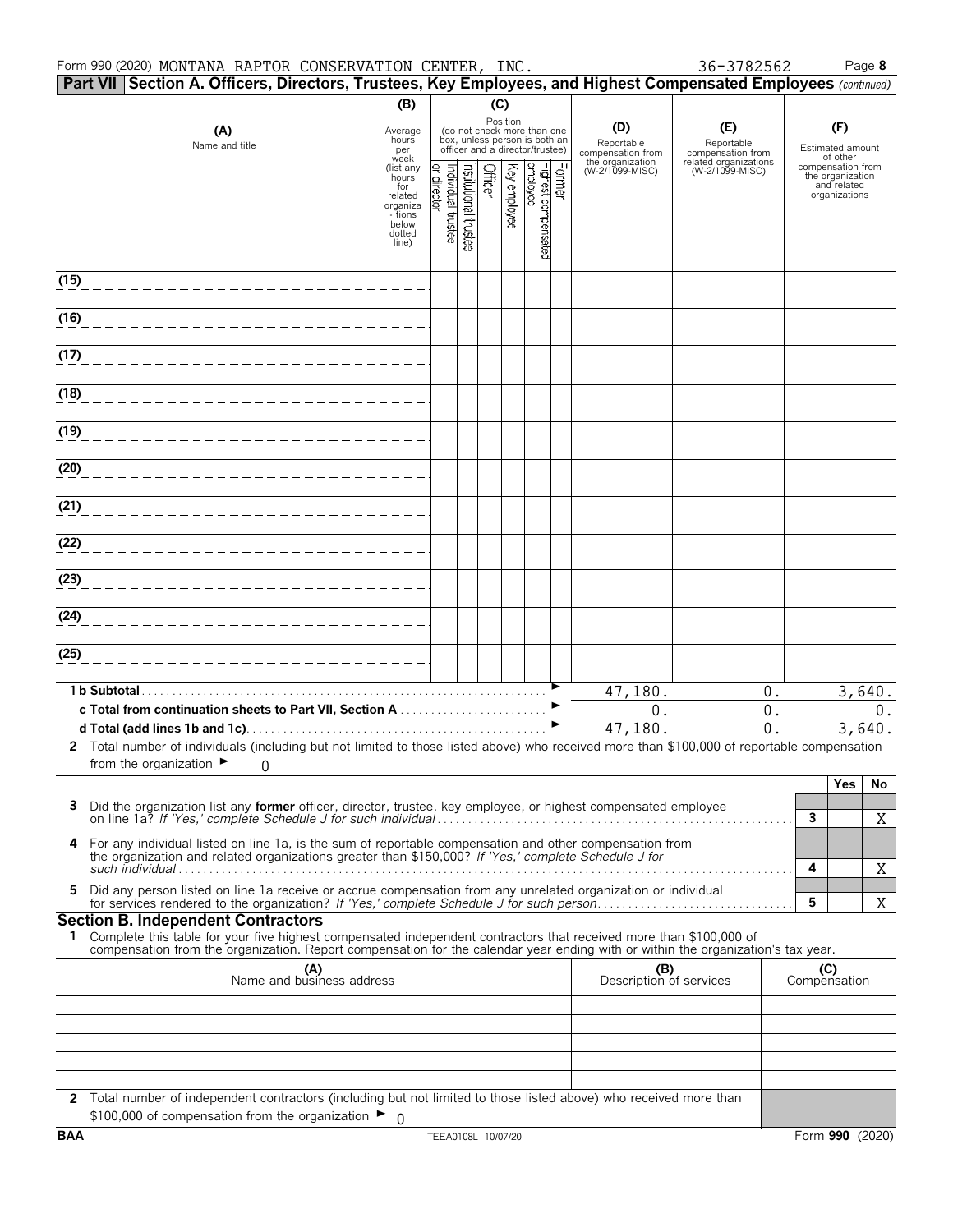#### Form 990 (2020) Page **9** MONTANA RAPTOR CONSERVATION CENTER, INC. 36-3782562

## **Part VIII Statement of Revenue**

|                                                 |                                |                                                                                      |                       | (A)<br>Total revenue | (B)<br>Related or<br>exempt<br>function<br>revenue | (C)<br>Unrelated<br>business<br>revenue | (D)<br>Revenue<br>excluded from tax<br>under sections<br>512-514 |
|-------------------------------------------------|--------------------------------|--------------------------------------------------------------------------------------|-----------------------|----------------------|----------------------------------------------------|-----------------------------------------|------------------------------------------------------------------|
|                                                 |                                | 1a<br><b>1a</b> Federated campaigns                                                  |                       |                      |                                                    |                                         |                                                                  |
| Contributions, Gifts, Grants<br>Similar Amounts |                                | 1 <sub>b</sub><br><b>b</b> Membership dues                                           |                       |                      |                                                    |                                         |                                                                  |
|                                                 |                                | 1 <sub>c</sub><br>c Fundraising events                                               | 61,501.               |                      |                                                    |                                         |                                                                  |
|                                                 |                                | 1 <sub>d</sub><br>d Related organizations<br>1e                                      |                       |                      |                                                    |                                         |                                                                  |
|                                                 |                                | e Government grants (contributions)<br>f All other contributions, gifts, grants, and | 17,364.               |                      |                                                    |                                         |                                                                  |
|                                                 |                                | similar amounts not included above<br>1f                                             | 174,619.              |                      |                                                    |                                         |                                                                  |
| and Other                                       |                                | g Noncash contributions included in<br>1 <sub>g</sub>                                | 8,483.                |                      |                                                    |                                         |                                                                  |
|                                                 |                                | h Total. Add lines 1a-1f                                                             |                       | 253,484.             |                                                    |                                         |                                                                  |
|                                                 |                                |                                                                                      | <b>Business Code</b>  |                      |                                                    |                                         |                                                                  |
|                                                 |                                | 2a EDUCATIONAL PROGRAMS                                                              | 611600                | 11,369.              | 11,369.                                            |                                         |                                                                  |
| Program Service Revenue                         |                                | <b>b</b> RESCUE AND REHABILITATION                                                   | 611600                | 900.                 | 900.                                               |                                         |                                                                  |
|                                                 |                                |                                                                                      |                       |                      |                                                    |                                         |                                                                  |
|                                                 |                                |                                                                                      |                       |                      |                                                    |                                         |                                                                  |
|                                                 |                                | f All other program service revenue                                                  |                       |                      |                                                    |                                         |                                                                  |
|                                                 |                                |                                                                                      | $\blacktriangleright$ | 12,269.              |                                                    |                                         |                                                                  |
|                                                 | 3                              | Investment income (including dividends, interest, and                                |                       |                      |                                                    |                                         |                                                                  |
|                                                 |                                |                                                                                      |                       | 33,266.              |                                                    |                                         | 33, 266.                                                         |
|                                                 | 4                              | Income from investment of tax-exempt bond proceeds                                   |                       |                      |                                                    |                                         |                                                                  |
|                                                 | 5                              | (i) Real                                                                             | (ii) Personal         |                      |                                                    |                                         |                                                                  |
|                                                 |                                | <b>6a</b> Gross rents<br>l6a                                                         |                       |                      |                                                    |                                         |                                                                  |
|                                                 |                                | <b>b</b> Less: rental expenses<br>6b                                                 |                       |                      |                                                    |                                         |                                                                  |
|                                                 |                                | c Rental income or (loss) $ 6c $                                                     |                       |                      |                                                    |                                         |                                                                  |
|                                                 |                                |                                                                                      |                       |                      |                                                    |                                         |                                                                  |
|                                                 |                                | (i) Securities<br>7 a Gross amount from                                              | (ii) Other            |                      |                                                    |                                         |                                                                  |
|                                                 |                                | sales of assets<br>7а<br>other than inventory                                        |                       |                      |                                                    |                                         |                                                                  |
|                                                 |                                | <b>b</b> Less: cost or other basis<br>and sales expenses<br>7b                       |                       |                      |                                                    |                                         |                                                                  |
|                                                 |                                | <b>c</b> Gain or (loss) $\ldots$ .<br>7c                                             |                       |                      |                                                    |                                         |                                                                  |
|                                                 |                                |                                                                                      |                       |                      |                                                    |                                         |                                                                  |
|                                                 |                                | 8 a Gross income from fundraising events                                             |                       |                      |                                                    |                                         |                                                                  |
|                                                 |                                | 61,501.<br>(not including $\zeta$                                                    |                       |                      |                                                    |                                         |                                                                  |
|                                                 |                                | of contributions reported on line 1c).<br>See Part IV, line 18                       |                       |                      |                                                    |                                         |                                                                  |
|                                                 |                                | 8а<br><b>b</b> Less: direct expenses<br>8b                                           | 2,165.                |                      |                                                    |                                         |                                                                  |
| <b>Other Revenue</b>                            |                                | c Net income or (loss) from fundraising events                                       |                       | $-2, 165.$           |                                                    |                                         | $-2, 165.$                                                       |
|                                                 |                                | 9 a Gross income from gaming activities.                                             |                       |                      |                                                    |                                         |                                                                  |
|                                                 |                                | See Part IV, line 19<br>9а                                                           |                       |                      |                                                    |                                         |                                                                  |
|                                                 |                                | 9 <sub>b</sub><br><b>b</b> Less: direct expenses                                     |                       |                      |                                                    |                                         |                                                                  |
|                                                 |                                | c Net income or (loss) from gaming activities                                        |                       |                      |                                                    |                                         |                                                                  |
|                                                 |                                | <b>10a</b> Gross sales of inventory, less<br>returns and allowances<br>10al          |                       |                      |                                                    |                                         |                                                                  |
|                                                 |                                | <b>b</b> Less: cost of goods sold<br>10b                                             | 754.<br>242<br>4      |                      |                                                    |                                         |                                                                  |
|                                                 |                                | c Net income or (loss) from sales of inventory                                       |                       | $-2,488.$            |                                                    |                                         | $-2,488.$                                                        |
|                                                 |                                |                                                                                      | <b>Business Code</b>  |                      |                                                    |                                         |                                                                  |
| Miscellaneous                                   | Revenue<br>$\alpha$ b $\alpha$ |                                                                                      |                       |                      |                                                    |                                         |                                                                  |
|                                                 |                                |                                                                                      |                       |                      |                                                    |                                         |                                                                  |
|                                                 |                                |                                                                                      |                       |                      |                                                    |                                         |                                                                  |
|                                                 |                                | d All other revenue<br>e Total. Add lines 11a-11d                                    | ►                     |                      |                                                    |                                         |                                                                  |
|                                                 | 12                             | Total revenue. See instructions                                                      | ►                     | 294,366.             | 12,269.                                            | 0.                                      | 28,613.                                                          |
|                                                 |                                |                                                                                      |                       |                      |                                                    |                                         |                                                                  |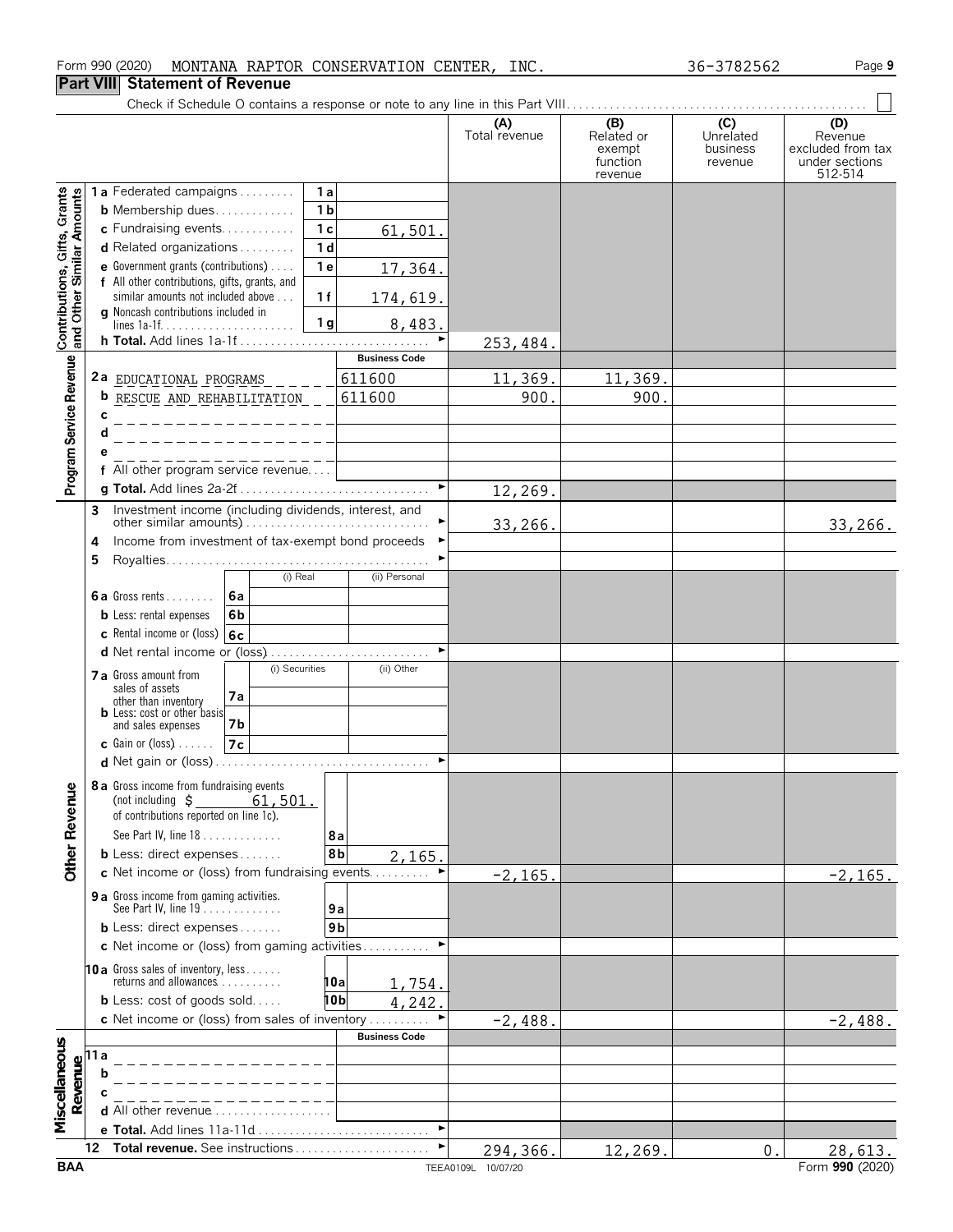| Form 990 (2020) |                                         | MONTANA RAPTOR CONSERVATION CENTER, | INC. | 36-3782562 | Page 10 |
|-----------------|-----------------------------------------|-------------------------------------|------|------------|---------|
| <b>Part IX</b>  | <b>Statement of Functional Expenses</b> |                                     |      |            |         |

|                | Section 501(c)(3) and 501(c)(4) organizations must complete all columns. All other organizations must complete column (A).                                                                                                  |                       |                                    |                                    |                                |
|----------------|-----------------------------------------------------------------------------------------------------------------------------------------------------------------------------------------------------------------------------|-----------------------|------------------------------------|------------------------------------|--------------------------------|
|                |                                                                                                                                                                                                                             |                       |                                    | $\overline{C}$                     |                                |
|                | Do not include amounts reported on lines<br>6b, 7b, 8b, 9b, and 10b of Part VIII.                                                                                                                                           | (A)<br>Total expenses | (B)<br>Program service<br>expenses | Management and<br>general expenses | (D)<br>Fundraising<br>expenses |
| 1.             | Grants and other assistance to domestic<br>organizations and domestic governments.                                                                                                                                          |                       |                                    |                                    |                                |
| $\overline{2}$ | Grants and other assistance to domestic<br>individuals. See Part IV, line 22                                                                                                                                                |                       |                                    |                                    |                                |
| 3.             | Grants and other assistance to foreign<br>organizations, foreign governments, and for-<br>eign individuals. See Part IV, lines 15 and 16.                                                                                   |                       |                                    |                                    |                                |
| 4<br>5         | Benefits paid to or for members<br>Compensation of current officers, directors,                                                                                                                                             |                       |                                    |                                    |                                |
|                | trustees, and key employees                                                                                                                                                                                                 | 50,820.               | 18,295.                            | 12,705.                            | 19,820.                        |
| ĥ              | Compensation not included above to<br>disqualified persons (as defined under<br>section 4958(f)(1)) and persons described                                                                                                   | $\theta$ .            | 0.                                 | 0                                  | υ.                             |
| 7              | Other salaries and wages                                                                                                                                                                                                    | 86, 979.              | 62,713.                            | 21,500                             | 2,766.                         |
| 8              | Pension plan accruals and contributions<br>(include section $401(k)$ and $403(b)$<br>employer contributions)                                                                                                                |                       |                                    |                                    |                                |
| 9              | Other employee benefits                                                                                                                                                                                                     | 15,023.               | 7,786.                             | 5, 153.                            | 2,084.                         |
| 10             | Payroll taxes                                                                                                                                                                                                               | 15,435.               | 7,768.                             | 4,564.                             | 3,103.                         |
| 11             | Fees for services (nonemployees):                                                                                                                                                                                           |                       |                                    |                                    |                                |
|                | a Management                                                                                                                                                                                                                |                       |                                    |                                    |                                |
|                |                                                                                                                                                                                                                             |                       |                                    |                                    |                                |
|                |                                                                                                                                                                                                                             | 12,615.               |                                    | 12,615.                            |                                |
|                |                                                                                                                                                                                                                             |                       |                                    |                                    |                                |
|                | <b>e</b> Professional fundraising services. See Part IV, line 17                                                                                                                                                            |                       |                                    |                                    |                                |
|                | f Investment management fees                                                                                                                                                                                                |                       |                                    |                                    |                                |
|                | g Other. (If line 11g amount exceeds 10% of line 25, column<br>(A) amount, list line 11g expenses on Schedule 0.)<br>12 Advertising and promotion                                                                           |                       |                                    |                                    |                                |
| 13             | Office expenses                                                                                                                                                                                                             |                       |                                    |                                    |                                |
| 14             | Information technology                                                                                                                                                                                                      | 1,272.                |                                    | 1,272.                             |                                |
| 15             |                                                                                                                                                                                                                             |                       |                                    |                                    |                                |
| 16             | Occupancy                                                                                                                                                                                                                   | 7,138.                | 7,138.                             |                                    |                                |
| 17             |                                                                                                                                                                                                                             | 2,414.                | 2,414.                             |                                    |                                |
| 18             | Payments of travel or entertainment<br>expenses for any federal, state, or local<br>public officials                                                                                                                        |                       |                                    |                                    |                                |
| 19             | Conferences, conventions, and meetings                                                                                                                                                                                      |                       |                                    |                                    |                                |
| 20             | $Interest \dots \dots \dots \dots \dots \dots \dots \dots \dots \dots \dots \dots \dots \dots \dots$                                                                                                                        |                       |                                    |                                    |                                |
| 21             | Payments to affiliates                                                                                                                                                                                                      |                       |                                    |                                    |                                |
| 22             | Depreciation, depletion, and amortization                                                                                                                                                                                   | 29,463.               | 16,716.                            | 10,343.                            | 2,404.                         |
| 23             | Insurance                                                                                                                                                                                                                   | $\overline{8}$ , 112. | 8,112.                             |                                    |                                |
| 24             | Other expenses. Itemize expenses not<br>covered above (List miscellaneous expenses<br>on line 24e. If line 24e amount exceeds 10%<br>of line 25, column (A) amount, list line 24e<br>expenses on Schedule O.)               |                       |                                    |                                    |                                |
|                | <b>a FOOD FOR RAPTORS/BIRDS</b>                                                                                                                                                                                             | 18,479.               | 18,479.                            |                                    |                                |
|                | <b>b MEDICATIONS AND VET SERVICES</b>                                                                                                                                                                                       | 3,132                 | 3,132                              |                                    |                                |
|                | <b>c MISCELLANEOUS</b>                                                                                                                                                                                                      | 2,029                 | 1,453                              | 576.                               |                                |
|                | d SUPPLIES                                                                                                                                                                                                                  | 1,628                 | 1,628                              |                                    |                                |
|                | e All other expenses                                                                                                                                                                                                        |                       |                                    |                                    |                                |
| 25             | Total functional expenses. Add lines 1 through 24e.                                                                                                                                                                         | 254,539.              | 155,634.                           | 68,728.                            | 30, 177.                       |
| 26             | Joint costs. Complete this line only if<br>the organization reported in column (B)<br>joint costs from a combined educational<br>campaign and fundraising solicitation.<br>Check here $\blacktriangleright$<br>if following |                       |                                    |                                    |                                |

SOP 98-2 (ASC 958-720). . . . . . . . . . . . . . . . .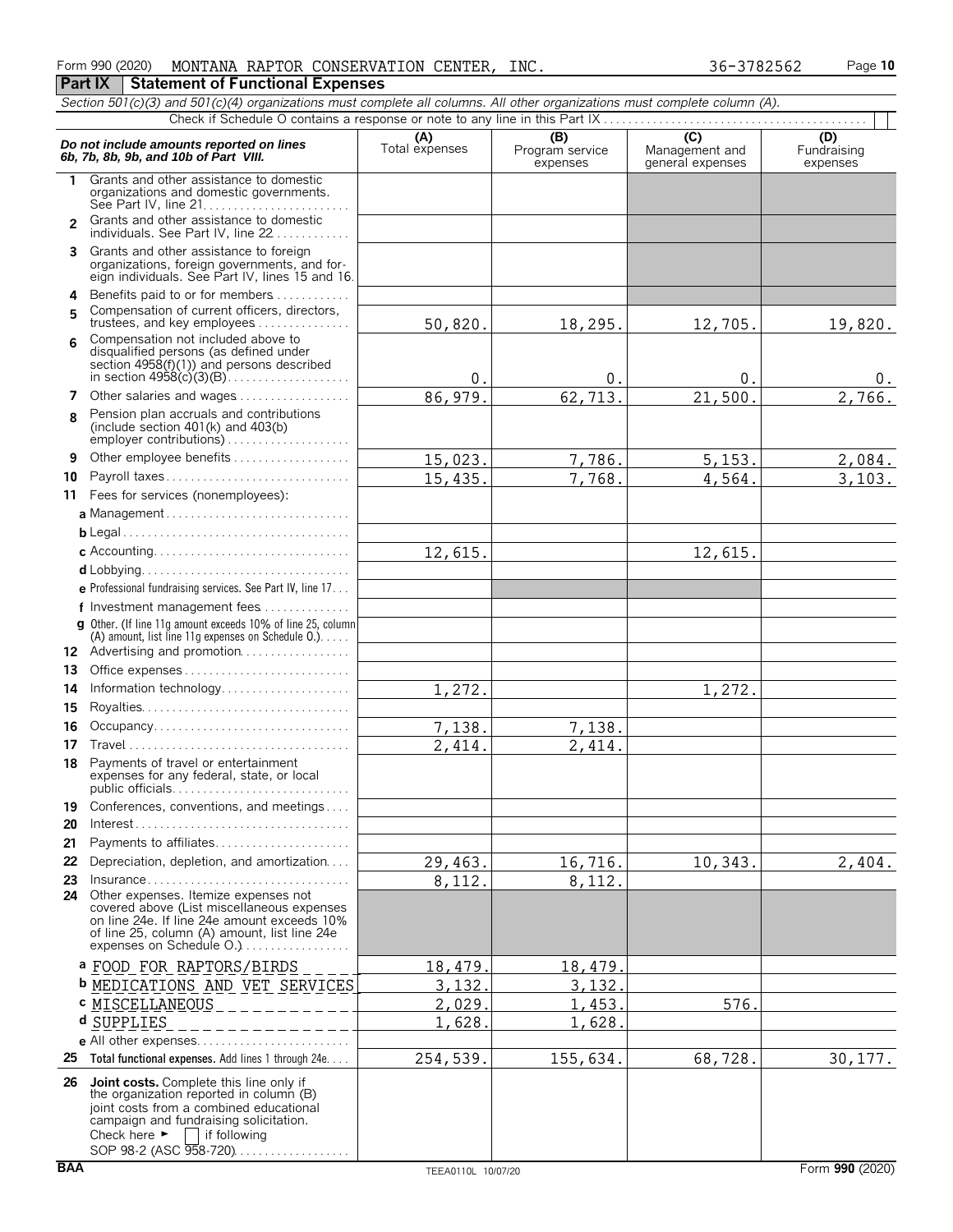|                             |               | Form 990 (2020)<br>MONTANA RAPTOR CONSERVATION CENTER, INC.                                                                                                                                                     |                    |                |                          | 36-3782562 | Page 11                    |
|-----------------------------|---------------|-----------------------------------------------------------------------------------------------------------------------------------------------------------------------------------------------------------------|--------------------|----------------|--------------------------|------------|----------------------------|
|                             | <b>Part X</b> | <b>Balance Sheet</b>                                                                                                                                                                                            |                    |                |                          |            |                            |
|                             |               |                                                                                                                                                                                                                 |                    |                |                          |            |                            |
|                             |               |                                                                                                                                                                                                                 |                    |                | (A)<br>Beginning of year |            | (B)<br>End of year         |
|                             | 1             |                                                                                                                                                                                                                 |                    |                | 18,746.                  | 1          | 79,724.                    |
|                             | 2             |                                                                                                                                                                                                                 |                    |                | 142,802.                 | 2          | 177,814.                   |
|                             | 3             |                                                                                                                                                                                                                 |                    |                |                          | 3          |                            |
|                             | 4             |                                                                                                                                                                                                                 |                    |                |                          | 4          |                            |
|                             | 5             | Loans and other receivables from any current or former officer, director, trustee, key employee, creator or founder, substantial contributor, or 35% controlled entity or family member of any of these persons |                    |                |                          | 5          |                            |
|                             | 6             | Loans and other receivables from other disqualified persons (as defined under                                                                                                                                   |                    |                |                          |            |                            |
|                             |               | section $4958(f)(1)$ , and persons described in section $4958(c)(3)(B)$                                                                                                                                         |                    |                | 6                        |            |                            |
|                             | 7             |                                                                                                                                                                                                                 |                    |                |                          | 7          |                            |
|                             | 8             |                                                                                                                                                                                                                 |                    |                |                          | 8          |                            |
| Assets                      | 9             |                                                                                                                                                                                                                 |                    |                |                          | 9          |                            |
|                             |               |                                                                                                                                                                                                                 |                    | 937, 457.      |                          |            |                            |
|                             |               |                                                                                                                                                                                                                 |                    | 206,035.       | 759,970                  | 10c        | 731, 422.                  |
|                             | 11            |                                                                                                                                                                                                                 |                    |                | 1,086,909.               | 11         | 1,183,979.                 |
|                             | 12            | Investments - other securities. See Part IV, line 11                                                                                                                                                            |                    |                |                          | 12         |                            |
|                             | 13            |                                                                                                                                                                                                                 |                    |                | 13                       |            |                            |
|                             | 14            |                                                                                                                                                                                                                 |                    |                | 14                       |            |                            |
|                             | 15            |                                                                                                                                                                                                                 |                    | 15             |                          |            |                            |
|                             | 16            | Total assets. Add lines 1 through 15 (must equal line 33)                                                                                                                                                       |                    |                | 2,008,427.               | 16         | 2,172,939.                 |
|                             | 17            |                                                                                                                                                                                                                 | 11,564.            | 17             | 10,856.                  |            |                            |
|                             | 18            |                                                                                                                                                                                                                 |                    |                |                          | 18         |                            |
|                             | 19            |                                                                                                                                                                                                                 |                    |                |                          | 19         |                            |
|                             | 20            |                                                                                                                                                                                                                 |                    |                |                          | 20         |                            |
|                             | 21            | Escrow or custodial account liability. Complete Part IV of Schedule D                                                                                                                                           |                    |                |                          | 21         |                            |
| Liabilities                 | 22            | Loans and other payables to any current or former officer, director, trustee, key employee, creator or founder, substantial contributor, or 35%<br>controlled entity or family member of any of these persons   |                    |                |                          | 22         |                            |
|                             | 23            | Secured mortgages and notes payable to unrelated third parties                                                                                                                                                  |                    |                |                          | 23         | 28,323.                    |
|                             | 24            |                                                                                                                                                                                                                 |                    |                |                          | 24         |                            |
|                             | 25            | Other liabilities (including federal income tax, payables to related third parties, and other liabilities not included on lines 17-24). Complete Part X of Schedule D.                                          |                    |                |                          | 25         |                            |
|                             | 26            |                                                                                                                                                                                                                 |                    |                | 11,564.                  | 26         | 39,179.                    |
|                             |               | Organizations that follow FASB ASC 958, check here ►<br>and complete lines 27, 28, 32, and 33.                                                                                                                  |                    | $\overline{X}$ |                          |            |                            |
|                             | 27            |                                                                                                                                                                                                                 |                    |                | 1,996,863.               | 27         | 2, 133, 760.               |
|                             | 28            |                                                                                                                                                                                                                 |                    |                |                          | 28         |                            |
| Net Assets or Fund Balances |               | Organizations that do not follow FASB ASC 958, check here ►<br>and complete lines 29 through 33.                                                                                                                |                    |                |                          |            |                            |
|                             | 29            | Capital stock or trust principal, or current funds                                                                                                                                                              |                    |                |                          | 29         |                            |
|                             | 30            | Paid-in or capital surplus, or land, building, or equipment fund                                                                                                                                                |                    |                |                          | 30         |                            |
|                             | 31            | Retained earnings, endowment, accumulated income, or other funds                                                                                                                                                |                    |                |                          | 31         |                            |
|                             | 32            |                                                                                                                                                                                                                 |                    |                | 1,996,863                | 32         | 2, 133, 760.               |
|                             | 33            |                                                                                                                                                                                                                 |                    |                | 2,008,427.               | 33         | $\overline{2}$ , 172, 939. |
| <b>BAA</b>                  |               |                                                                                                                                                                                                                 | TEEA0111L 10/07/20 |                |                          |            | Form 990 (2020)            |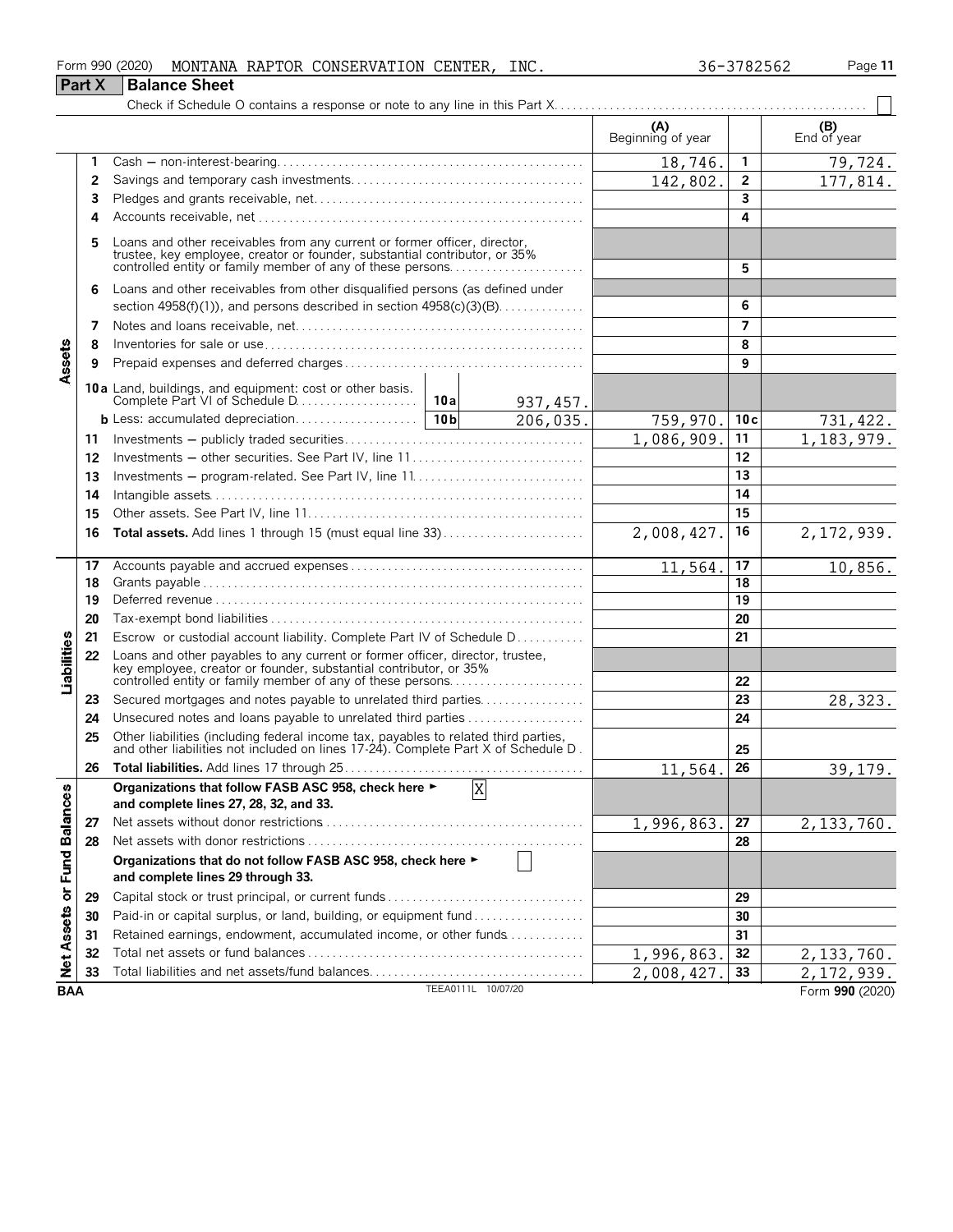|            | Form 990 (2020)<br>MONTANA RAPTOR CONSERVATION CENTER, INC.                                                                   | 36-3782562     |                 | Page 12  |
|------------|-------------------------------------------------------------------------------------------------------------------------------|----------------|-----------------|----------|
|            | <b>Part XI</b><br>Reconciliation of Net Assets                                                                                |                |                 |          |
|            |                                                                                                                               |                |                 |          |
| 1          |                                                                                                                               | $\overline{1}$ |                 | 294,366. |
| 2          |                                                                                                                               | $\overline{2}$ |                 | 254,539. |
| 3          |                                                                                                                               | $\overline{3}$ |                 | 39,827.  |
| Δ          | Net assets or fund balances at beginning of year (must equal Part X, line 32, column (A))                                     | 4              | 1,996,863.      |          |
| 5          |                                                                                                                               | 5              |                 | 97,070.  |
| 6          |                                                                                                                               | 6              |                 |          |
| 7          |                                                                                                                               | $\overline{7}$ |                 |          |
| 8          |                                                                                                                               | 8              |                 |          |
| 9          |                                                                                                                               | 9              |                 | $0$ .    |
| 10         | Net assets or fund balances at end of year. Combine lines 3 through 9 (must equal Part X, line 32,                            | 10             | 2, 133, 760.    |          |
|            | <b>Part XII Financial Statements and Reporting</b>                                                                            |                |                 |          |
|            |                                                                                                                               |                |                 |          |
|            |                                                                                                                               |                | Yes.            | No       |
|            | X Cash<br>1 Accounting method used to prepare the Form 990:<br>Other<br>Accrual                                               |                |                 |          |
|            | If the organization changed its method of accounting from a prior year or checked 'Other,' explain<br>in Schedule O.          |                |                 |          |
|            | 2a Were the organization's financial statements compiled or reviewed by an independent accountant?                            |                | 2a              | X        |
|            | If 'Yes,' check a box below to indicate whether the financial statements for the year were compiled or reviewed on a          |                |                 |          |
|            | separate basis, consolidated basis, or both:                                                                                  |                |                 |          |
|            | Separate basis<br>Consolidated basis<br>Both consolidated and separate basis                                                  |                |                 |          |
|            | <b>b</b> Were the organization's financial statements audited by an independent accountant?                                   |                | 2 <sub>b</sub>  | Χ        |
|            | If 'Yes,' check a box below to indicate whether the financial statements for the year were audited on a separate              |                |                 |          |
|            | basis, consolidated basis, or both:                                                                                           |                |                 |          |
|            | Consolidated basis<br>Both consolidated and separate basis<br>Separate basis                                                  |                |                 |          |
|            | c If 'Yes' to line 2a or 2b, does the organization have a committee that assumes responsibility for oversight of the audit,   |                | 2c              |          |
|            | If the organization changed either its oversight process or selection process during the tax year, explain<br>on Schedule O.  |                |                 |          |
|            | 3a As a result of a federal award, was the organization required to undergo an audit or audits as set forth in the Single     |                | Зa              | Χ        |
|            | b If 'Yes,' did the organization undergo the required audit or audits? If the organization did not undergo the required audit |                |                 |          |
|            | or audits, explain why on Schedule O and describe any steps taken to undergo such audits                                      |                | 3 <sub>b</sub>  |          |
| <b>BAA</b> | TEEA0112L 10/19/20                                                                                                            |                | Form 990 (2020) |          |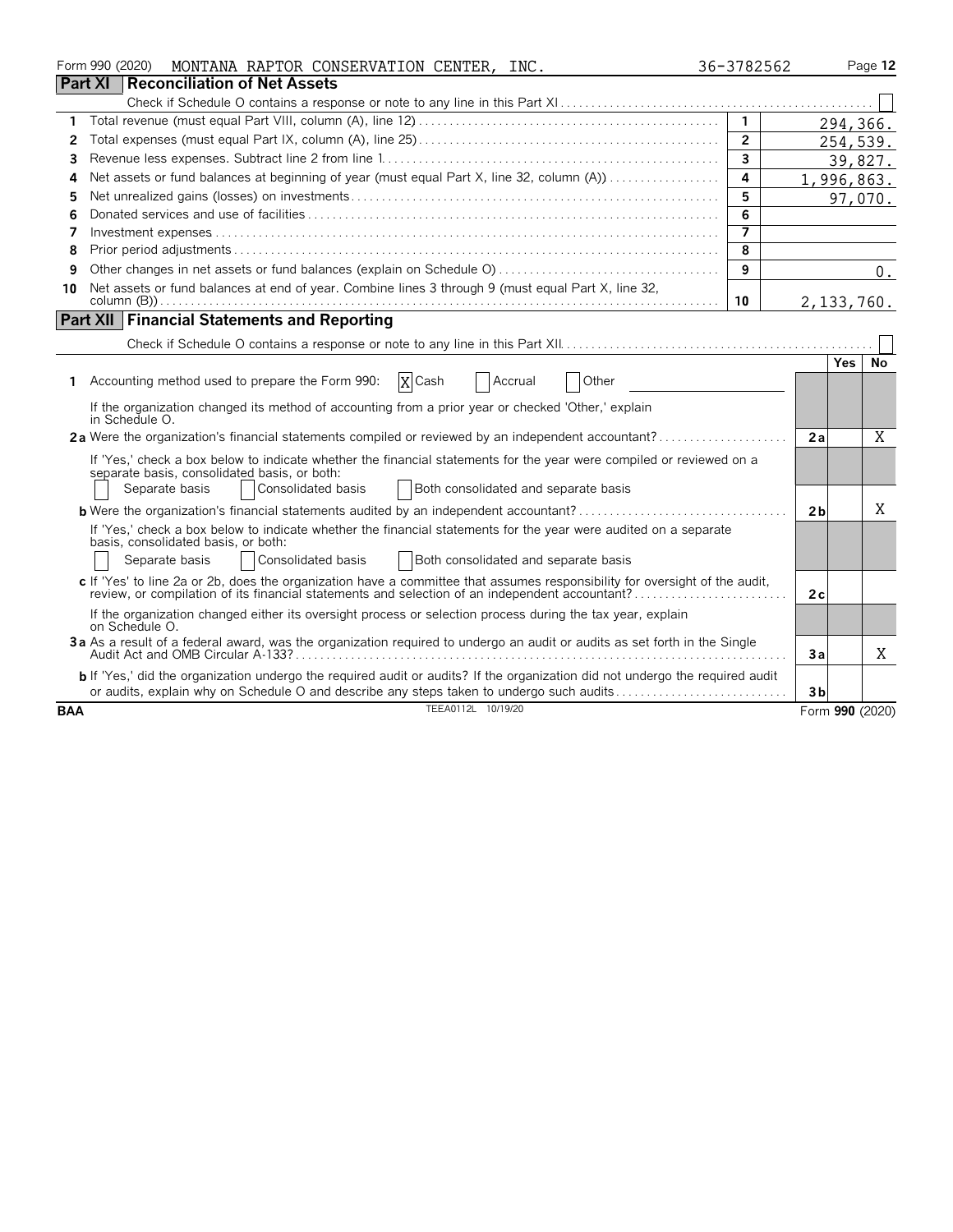| <b>SCHEDULE A</b>                          |
|--------------------------------------------|
| $T_{\rm C}$ $\sim$ 000 $\sim$ 000 $\Gamma$ |

# **Public Charity Status and Public Support**<br> **Subset if the organization is a section 501(c)(3) organization or a section**

**COMPREDULE A**<br>
(Form 990 or 990-EZ) Complete if the organization is a section 501(c)(3) organization or a section<br>
4947(a)(1) nonexempt charitable trust.

|                                                        | ► Attach to Form 990 or Form 990-EZ.                                     | <b>Open to Public</b> |
|--------------------------------------------------------|--------------------------------------------------------------------------|-----------------------|
| Department of the Treasury<br>Internal Revenue Service | ► Go to www.irs.gov/Form990 for instructions and the latest information. | <b>Inspection</b>     |

| MONTANA RAPTOR CONSERVATION CENTER,<br>36-3782562<br>INC.<br>Part   Reason for Public Charity Status. (All organizations must complete this part.) See instructions.<br>The organization is not a private foundation because it is: (For lines 1 through 12, check only one box.)<br>A church, convention of churches, or association of churches described in section 170(b)(1)(A)(i).<br>1<br>2<br>A school described in section 170(b)(1)(A)(ii). (Attach Schedule E (Form 990 or 990-EZ).)<br>3<br>A hospital or a cooperative hospital service organization described in section 170(b)(1)(A)(iii).<br>A medical research organization operated in conjunction with a hospital described in section 170(b)(1)(A)(iii). Enter the hospital's<br>4<br>name, city, and state:<br>5<br>An organization operated for the benefit of a college or university owned or operated by a governmental unit described in<br>section 170(b)(1)(A)(iv). (Complete Part II.)<br>6<br>A federal, state, or local government or governmental unit described in section 170(b)(1)(A)(v).<br>7<br>Χ<br>An organization that normally receives a substantial part of its support from a governmental unit or from the general public described<br>in section 170(b)(1)(A)(vi). (Complete Part II.)<br>A community trust described in section 170(b)(1)(A)(vi). (Complete Part II.)<br>8<br>An agricultural research organization described in section 170(b)(1)(A)(ix) operated in conjunction with a land-grant college<br>9<br>or university or a non-land-grant college of agriculture (see instructions). Enter the name, city, and state of the college or<br>university:<br>10<br>An organization that normally receives (1) more than 33-1/3% of its support from contributions, membership fees, and gross receipts<br>from activities related to its exempt functions, subject to certain exceptions; and (2) no more than 33-1/3% of its support from gross<br>investment income and unrelated business taxable income (less section 511 tax) from businesses acquired by the organization after<br>June 30, 1975. See section 509(a)(2). (Complete Part III.)<br>An organization organized and operated exclusively to test for public safety. See section 509(a)(4).<br>11<br>12<br>An organization organized and operated exclusively for the benefit of, to perform the functions of, or to carry out the purposes of one<br>or more publicly supported organizations described in section 509(a)(1) or section 509(a)(2). See section 509(a)(3). Check the box in<br>lines 12a through 12d that describes the type of supporting organization and complete lines 12e, 12f, and 12g.<br>Type I. A supporting organization operated, supervised, or controlled by its supported organization(s), typically by giving the supported<br>a<br>organization(s) the power to regularly appoint or elect a majority of the directors or trustees of the supporting organization. You must<br>complete Part IV, Sections A and B.<br>b<br>Type II. A supporting organization supervised or controlled in connection with its supported organization(s), by having control or<br>management of the supporting organization vested in the same persons that control or manage the supported organization(s). You<br>must complete Part IV, Sections A and C.<br>С<br>Type III functionally integrated. A supporting organization operated in connection with, and functionally integrated with, its supported<br>organization(s) (see instructions). You must complete Part IV, Sections A, D, and E.<br>d<br>Type III non-functionally integrated. A supporting organization operated in connection with its supported organization(s) that is not<br>functionally integrated. The organization generally must satisfy a distribution requirement and an attentiveness requirement (see<br>instructions). You must complete Part IV, Sections A and D, and Part V.<br>Check this box if the organization received a written determination from the IRS that it is a Type I. Type II, Type III functionally<br>e<br>integrated, or Type III non-functionally integrated supporting organization.<br>f<br>Provide the following information about the supported organization(s).<br>a<br>(i) Name of supported organization<br>(v) Amount of monetary<br>$(ii)$ $EIN$<br>(iii) Type of organization<br>(vi) Amount of other<br>(iv) Is the<br>(described on lines 1-10<br>organization listed<br>support (see instructions)<br>support (see instructions)<br>above (see instructions))<br>in your governing<br>document?<br>Yes<br>No<br>(A)<br>(B)<br>(C)<br>(D)<br>(E) |  | Name of the organization<br>Employer identification number |  |  |  |  |  |  |  |  |  |  |  |
|--------------------------------------------------------------------------------------------------------------------------------------------------------------------------------------------------------------------------------------------------------------------------------------------------------------------------------------------------------------------------------------------------------------------------------------------------------------------------------------------------------------------------------------------------------------------------------------------------------------------------------------------------------------------------------------------------------------------------------------------------------------------------------------------------------------------------------------------------------------------------------------------------------------------------------------------------------------------------------------------------------------------------------------------------------------------------------------------------------------------------------------------------------------------------------------------------------------------------------------------------------------------------------------------------------------------------------------------------------------------------------------------------------------------------------------------------------------------------------------------------------------------------------------------------------------------------------------------------------------------------------------------------------------------------------------------------------------------------------------------------------------------------------------------------------------------------------------------------------------------------------------------------------------------------------------------------------------------------------------------------------------------------------------------------------------------------------------------------------------------------------------------------------------------------------------------------------------------------------------------------------------------------------------------------------------------------------------------------------------------------------------------------------------------------------------------------------------------------------------------------------------------------------------------------------------------------------------------------------------------------------------------------------------------------------------------------------------------------------------------------------------------------------------------------------------------------------------------------------------------------------------------------------------------------------------------------------------------------------------------------------------------------------------------------------------------------------------------------------------------------------------------------------------------------------------------------------------------------------------------------------------------------------------------------------------------------------------------------------------------------------------------------------------------------------------------------------------------------------------------------------------------------------------------------------------------------------------------------------------------------------------------------------------------------------------------------------------------------------------------------------------------------------------------------------------------------------------------------------------------------------------------------------------------------------------------------------------------------------------------------------------------------------------------------------------------------------------------------------------------------------------------------------------------------------------------------------------------------------------------------------------------------------------------------------------------------------------------------------------------------------------------------------------------------------------------------------------------------------------------------------------------------------------------------------------------------------------------------------------------------------------------------------------|--|------------------------------------------------------------|--|--|--|--|--|--|--|--|--|--|--|
|                                                                                                                                                                                                                                                                                                                                                                                                                                                                                                                                                                                                                                                                                                                                                                                                                                                                                                                                                                                                                                                                                                                                                                                                                                                                                                                                                                                                                                                                                                                                                                                                                                                                                                                                                                                                                                                                                                                                                                                                                                                                                                                                                                                                                                                                                                                                                                                                                                                                                                                                                                                                                                                                                                                                                                                                                                                                                                                                                                                                                                                                                                                                                                                                                                                                                                                                                                                                                                                                                                                                                                                                                                                                                                                                                                                                                                                                                                                                                                                                                                                                                                                                                                                                                                                                                                                                                                                                                                                                                                                                                                                                                                                              |  |                                                            |  |  |  |  |  |  |  |  |  |  |  |
|                                                                                                                                                                                                                                                                                                                                                                                                                                                                                                                                                                                                                                                                                                                                                                                                                                                                                                                                                                                                                                                                                                                                                                                                                                                                                                                                                                                                                                                                                                                                                                                                                                                                                                                                                                                                                                                                                                                                                                                                                                                                                                                                                                                                                                                                                                                                                                                                                                                                                                                                                                                                                                                                                                                                                                                                                                                                                                                                                                                                                                                                                                                                                                                                                                                                                                                                                                                                                                                                                                                                                                                                                                                                                                                                                                                                                                                                                                                                                                                                                                                                                                                                                                                                                                                                                                                                                                                                                                                                                                                                                                                                                                                              |  |                                                            |  |  |  |  |  |  |  |  |  |  |  |
|                                                                                                                                                                                                                                                                                                                                                                                                                                                                                                                                                                                                                                                                                                                                                                                                                                                                                                                                                                                                                                                                                                                                                                                                                                                                                                                                                                                                                                                                                                                                                                                                                                                                                                                                                                                                                                                                                                                                                                                                                                                                                                                                                                                                                                                                                                                                                                                                                                                                                                                                                                                                                                                                                                                                                                                                                                                                                                                                                                                                                                                                                                                                                                                                                                                                                                                                                                                                                                                                                                                                                                                                                                                                                                                                                                                                                                                                                                                                                                                                                                                                                                                                                                                                                                                                                                                                                                                                                                                                                                                                                                                                                                                              |  |                                                            |  |  |  |  |  |  |  |  |  |  |  |
|                                                                                                                                                                                                                                                                                                                                                                                                                                                                                                                                                                                                                                                                                                                                                                                                                                                                                                                                                                                                                                                                                                                                                                                                                                                                                                                                                                                                                                                                                                                                                                                                                                                                                                                                                                                                                                                                                                                                                                                                                                                                                                                                                                                                                                                                                                                                                                                                                                                                                                                                                                                                                                                                                                                                                                                                                                                                                                                                                                                                                                                                                                                                                                                                                                                                                                                                                                                                                                                                                                                                                                                                                                                                                                                                                                                                                                                                                                                                                                                                                                                                                                                                                                                                                                                                                                                                                                                                                                                                                                                                                                                                                                                              |  |                                                            |  |  |  |  |  |  |  |  |  |  |  |
|                                                                                                                                                                                                                                                                                                                                                                                                                                                                                                                                                                                                                                                                                                                                                                                                                                                                                                                                                                                                                                                                                                                                                                                                                                                                                                                                                                                                                                                                                                                                                                                                                                                                                                                                                                                                                                                                                                                                                                                                                                                                                                                                                                                                                                                                                                                                                                                                                                                                                                                                                                                                                                                                                                                                                                                                                                                                                                                                                                                                                                                                                                                                                                                                                                                                                                                                                                                                                                                                                                                                                                                                                                                                                                                                                                                                                                                                                                                                                                                                                                                                                                                                                                                                                                                                                                                                                                                                                                                                                                                                                                                                                                                              |  |                                                            |  |  |  |  |  |  |  |  |  |  |  |
|                                                                                                                                                                                                                                                                                                                                                                                                                                                                                                                                                                                                                                                                                                                                                                                                                                                                                                                                                                                                                                                                                                                                                                                                                                                                                                                                                                                                                                                                                                                                                                                                                                                                                                                                                                                                                                                                                                                                                                                                                                                                                                                                                                                                                                                                                                                                                                                                                                                                                                                                                                                                                                                                                                                                                                                                                                                                                                                                                                                                                                                                                                                                                                                                                                                                                                                                                                                                                                                                                                                                                                                                                                                                                                                                                                                                                                                                                                                                                                                                                                                                                                                                                                                                                                                                                                                                                                                                                                                                                                                                                                                                                                                              |  |                                                            |  |  |  |  |  |  |  |  |  |  |  |
|                                                                                                                                                                                                                                                                                                                                                                                                                                                                                                                                                                                                                                                                                                                                                                                                                                                                                                                                                                                                                                                                                                                                                                                                                                                                                                                                                                                                                                                                                                                                                                                                                                                                                                                                                                                                                                                                                                                                                                                                                                                                                                                                                                                                                                                                                                                                                                                                                                                                                                                                                                                                                                                                                                                                                                                                                                                                                                                                                                                                                                                                                                                                                                                                                                                                                                                                                                                                                                                                                                                                                                                                                                                                                                                                                                                                                                                                                                                                                                                                                                                                                                                                                                                                                                                                                                                                                                                                                                                                                                                                                                                                                                                              |  |                                                            |  |  |  |  |  |  |  |  |  |  |  |
|                                                                                                                                                                                                                                                                                                                                                                                                                                                                                                                                                                                                                                                                                                                                                                                                                                                                                                                                                                                                                                                                                                                                                                                                                                                                                                                                                                                                                                                                                                                                                                                                                                                                                                                                                                                                                                                                                                                                                                                                                                                                                                                                                                                                                                                                                                                                                                                                                                                                                                                                                                                                                                                                                                                                                                                                                                                                                                                                                                                                                                                                                                                                                                                                                                                                                                                                                                                                                                                                                                                                                                                                                                                                                                                                                                                                                                                                                                                                                                                                                                                                                                                                                                                                                                                                                                                                                                                                                                                                                                                                                                                                                                                              |  |                                                            |  |  |  |  |  |  |  |  |  |  |  |
|                                                                                                                                                                                                                                                                                                                                                                                                                                                                                                                                                                                                                                                                                                                                                                                                                                                                                                                                                                                                                                                                                                                                                                                                                                                                                                                                                                                                                                                                                                                                                                                                                                                                                                                                                                                                                                                                                                                                                                                                                                                                                                                                                                                                                                                                                                                                                                                                                                                                                                                                                                                                                                                                                                                                                                                                                                                                                                                                                                                                                                                                                                                                                                                                                                                                                                                                                                                                                                                                                                                                                                                                                                                                                                                                                                                                                                                                                                                                                                                                                                                                                                                                                                                                                                                                                                                                                                                                                                                                                                                                                                                                                                                              |  |                                                            |  |  |  |  |  |  |  |  |  |  |  |
|                                                                                                                                                                                                                                                                                                                                                                                                                                                                                                                                                                                                                                                                                                                                                                                                                                                                                                                                                                                                                                                                                                                                                                                                                                                                                                                                                                                                                                                                                                                                                                                                                                                                                                                                                                                                                                                                                                                                                                                                                                                                                                                                                                                                                                                                                                                                                                                                                                                                                                                                                                                                                                                                                                                                                                                                                                                                                                                                                                                                                                                                                                                                                                                                                                                                                                                                                                                                                                                                                                                                                                                                                                                                                                                                                                                                                                                                                                                                                                                                                                                                                                                                                                                                                                                                                                                                                                                                                                                                                                                                                                                                                                                              |  |                                                            |  |  |  |  |  |  |  |  |  |  |  |
|                                                                                                                                                                                                                                                                                                                                                                                                                                                                                                                                                                                                                                                                                                                                                                                                                                                                                                                                                                                                                                                                                                                                                                                                                                                                                                                                                                                                                                                                                                                                                                                                                                                                                                                                                                                                                                                                                                                                                                                                                                                                                                                                                                                                                                                                                                                                                                                                                                                                                                                                                                                                                                                                                                                                                                                                                                                                                                                                                                                                                                                                                                                                                                                                                                                                                                                                                                                                                                                                                                                                                                                                                                                                                                                                                                                                                                                                                                                                                                                                                                                                                                                                                                                                                                                                                                                                                                                                                                                                                                                                                                                                                                                              |  |                                                            |  |  |  |  |  |  |  |  |  |  |  |
|                                                                                                                                                                                                                                                                                                                                                                                                                                                                                                                                                                                                                                                                                                                                                                                                                                                                                                                                                                                                                                                                                                                                                                                                                                                                                                                                                                                                                                                                                                                                                                                                                                                                                                                                                                                                                                                                                                                                                                                                                                                                                                                                                                                                                                                                                                                                                                                                                                                                                                                                                                                                                                                                                                                                                                                                                                                                                                                                                                                                                                                                                                                                                                                                                                                                                                                                                                                                                                                                                                                                                                                                                                                                                                                                                                                                                                                                                                                                                                                                                                                                                                                                                                                                                                                                                                                                                                                                                                                                                                                                                                                                                                                              |  |                                                            |  |  |  |  |  |  |  |  |  |  |  |
|                                                                                                                                                                                                                                                                                                                                                                                                                                                                                                                                                                                                                                                                                                                                                                                                                                                                                                                                                                                                                                                                                                                                                                                                                                                                                                                                                                                                                                                                                                                                                                                                                                                                                                                                                                                                                                                                                                                                                                                                                                                                                                                                                                                                                                                                                                                                                                                                                                                                                                                                                                                                                                                                                                                                                                                                                                                                                                                                                                                                                                                                                                                                                                                                                                                                                                                                                                                                                                                                                                                                                                                                                                                                                                                                                                                                                                                                                                                                                                                                                                                                                                                                                                                                                                                                                                                                                                                                                                                                                                                                                                                                                                                              |  |                                                            |  |  |  |  |  |  |  |  |  |  |  |
|                                                                                                                                                                                                                                                                                                                                                                                                                                                                                                                                                                                                                                                                                                                                                                                                                                                                                                                                                                                                                                                                                                                                                                                                                                                                                                                                                                                                                                                                                                                                                                                                                                                                                                                                                                                                                                                                                                                                                                                                                                                                                                                                                                                                                                                                                                                                                                                                                                                                                                                                                                                                                                                                                                                                                                                                                                                                                                                                                                                                                                                                                                                                                                                                                                                                                                                                                                                                                                                                                                                                                                                                                                                                                                                                                                                                                                                                                                                                                                                                                                                                                                                                                                                                                                                                                                                                                                                                                                                                                                                                                                                                                                                              |  |                                                            |  |  |  |  |  |  |  |  |  |  |  |
|                                                                                                                                                                                                                                                                                                                                                                                                                                                                                                                                                                                                                                                                                                                                                                                                                                                                                                                                                                                                                                                                                                                                                                                                                                                                                                                                                                                                                                                                                                                                                                                                                                                                                                                                                                                                                                                                                                                                                                                                                                                                                                                                                                                                                                                                                                                                                                                                                                                                                                                                                                                                                                                                                                                                                                                                                                                                                                                                                                                                                                                                                                                                                                                                                                                                                                                                                                                                                                                                                                                                                                                                                                                                                                                                                                                                                                                                                                                                                                                                                                                                                                                                                                                                                                                                                                                                                                                                                                                                                                                                                                                                                                                              |  |                                                            |  |  |  |  |  |  |  |  |  |  |  |
|                                                                                                                                                                                                                                                                                                                                                                                                                                                                                                                                                                                                                                                                                                                                                                                                                                                                                                                                                                                                                                                                                                                                                                                                                                                                                                                                                                                                                                                                                                                                                                                                                                                                                                                                                                                                                                                                                                                                                                                                                                                                                                                                                                                                                                                                                                                                                                                                                                                                                                                                                                                                                                                                                                                                                                                                                                                                                                                                                                                                                                                                                                                                                                                                                                                                                                                                                                                                                                                                                                                                                                                                                                                                                                                                                                                                                                                                                                                                                                                                                                                                                                                                                                                                                                                                                                                                                                                                                                                                                                                                                                                                                                                              |  |                                                            |  |  |  |  |  |  |  |  |  |  |  |
|                                                                                                                                                                                                                                                                                                                                                                                                                                                                                                                                                                                                                                                                                                                                                                                                                                                                                                                                                                                                                                                                                                                                                                                                                                                                                                                                                                                                                                                                                                                                                                                                                                                                                                                                                                                                                                                                                                                                                                                                                                                                                                                                                                                                                                                                                                                                                                                                                                                                                                                                                                                                                                                                                                                                                                                                                                                                                                                                                                                                                                                                                                                                                                                                                                                                                                                                                                                                                                                                                                                                                                                                                                                                                                                                                                                                                                                                                                                                                                                                                                                                                                                                                                                                                                                                                                                                                                                                                                                                                                                                                                                                                                                              |  |                                                            |  |  |  |  |  |  |  |  |  |  |  |
|                                                                                                                                                                                                                                                                                                                                                                                                                                                                                                                                                                                                                                                                                                                                                                                                                                                                                                                                                                                                                                                                                                                                                                                                                                                                                                                                                                                                                                                                                                                                                                                                                                                                                                                                                                                                                                                                                                                                                                                                                                                                                                                                                                                                                                                                                                                                                                                                                                                                                                                                                                                                                                                                                                                                                                                                                                                                                                                                                                                                                                                                                                                                                                                                                                                                                                                                                                                                                                                                                                                                                                                                                                                                                                                                                                                                                                                                                                                                                                                                                                                                                                                                                                                                                                                                                                                                                                                                                                                                                                                                                                                                                                                              |  |                                                            |  |  |  |  |  |  |  |  |  |  |  |
|                                                                                                                                                                                                                                                                                                                                                                                                                                                                                                                                                                                                                                                                                                                                                                                                                                                                                                                                                                                                                                                                                                                                                                                                                                                                                                                                                                                                                                                                                                                                                                                                                                                                                                                                                                                                                                                                                                                                                                                                                                                                                                                                                                                                                                                                                                                                                                                                                                                                                                                                                                                                                                                                                                                                                                                                                                                                                                                                                                                                                                                                                                                                                                                                                                                                                                                                                                                                                                                                                                                                                                                                                                                                                                                                                                                                                                                                                                                                                                                                                                                                                                                                                                                                                                                                                                                                                                                                                                                                                                                                                                                                                                                              |  |                                                            |  |  |  |  |  |  |  |  |  |  |  |
|                                                                                                                                                                                                                                                                                                                                                                                                                                                                                                                                                                                                                                                                                                                                                                                                                                                                                                                                                                                                                                                                                                                                                                                                                                                                                                                                                                                                                                                                                                                                                                                                                                                                                                                                                                                                                                                                                                                                                                                                                                                                                                                                                                                                                                                                                                                                                                                                                                                                                                                                                                                                                                                                                                                                                                                                                                                                                                                                                                                                                                                                                                                                                                                                                                                                                                                                                                                                                                                                                                                                                                                                                                                                                                                                                                                                                                                                                                                                                                                                                                                                                                                                                                                                                                                                                                                                                                                                                                                                                                                                                                                                                                                              |  |                                                            |  |  |  |  |  |  |  |  |  |  |  |
|                                                                                                                                                                                                                                                                                                                                                                                                                                                                                                                                                                                                                                                                                                                                                                                                                                                                                                                                                                                                                                                                                                                                                                                                                                                                                                                                                                                                                                                                                                                                                                                                                                                                                                                                                                                                                                                                                                                                                                                                                                                                                                                                                                                                                                                                                                                                                                                                                                                                                                                                                                                                                                                                                                                                                                                                                                                                                                                                                                                                                                                                                                                                                                                                                                                                                                                                                                                                                                                                                                                                                                                                                                                                                                                                                                                                                                                                                                                                                                                                                                                                                                                                                                                                                                                                                                                                                                                                                                                                                                                                                                                                                                                              |  |                                                            |  |  |  |  |  |  |  |  |  |  |  |
|                                                                                                                                                                                                                                                                                                                                                                                                                                                                                                                                                                                                                                                                                                                                                                                                                                                                                                                                                                                                                                                                                                                                                                                                                                                                                                                                                                                                                                                                                                                                                                                                                                                                                                                                                                                                                                                                                                                                                                                                                                                                                                                                                                                                                                                                                                                                                                                                                                                                                                                                                                                                                                                                                                                                                                                                                                                                                                                                                                                                                                                                                                                                                                                                                                                                                                                                                                                                                                                                                                                                                                                                                                                                                                                                                                                                                                                                                                                                                                                                                                                                                                                                                                                                                                                                                                                                                                                                                                                                                                                                                                                                                                                              |  |                                                            |  |  |  |  |  |  |  |  |  |  |  |
|                                                                                                                                                                                                                                                                                                                                                                                                                                                                                                                                                                                                                                                                                                                                                                                                                                                                                                                                                                                                                                                                                                                                                                                                                                                                                                                                                                                                                                                                                                                                                                                                                                                                                                                                                                                                                                                                                                                                                                                                                                                                                                                                                                                                                                                                                                                                                                                                                                                                                                                                                                                                                                                                                                                                                                                                                                                                                                                                                                                                                                                                                                                                                                                                                                                                                                                                                                                                                                                                                                                                                                                                                                                                                                                                                                                                                                                                                                                                                                                                                                                                                                                                                                                                                                                                                                                                                                                                                                                                                                                                                                                                                                                              |  |                                                            |  |  |  |  |  |  |  |  |  |  |  |
|                                                                                                                                                                                                                                                                                                                                                                                                                                                                                                                                                                                                                                                                                                                                                                                                                                                                                                                                                                                                                                                                                                                                                                                                                                                                                                                                                                                                                                                                                                                                                                                                                                                                                                                                                                                                                                                                                                                                                                                                                                                                                                                                                                                                                                                                                                                                                                                                                                                                                                                                                                                                                                                                                                                                                                                                                                                                                                                                                                                                                                                                                                                                                                                                                                                                                                                                                                                                                                                                                                                                                                                                                                                                                                                                                                                                                                                                                                                                                                                                                                                                                                                                                                                                                                                                                                                                                                                                                                                                                                                                                                                                                                                              |  |                                                            |  |  |  |  |  |  |  |  |  |  |  |
|                                                                                                                                                                                                                                                                                                                                                                                                                                                                                                                                                                                                                                                                                                                                                                                                                                                                                                                                                                                                                                                                                                                                                                                                                                                                                                                                                                                                                                                                                                                                                                                                                                                                                                                                                                                                                                                                                                                                                                                                                                                                                                                                                                                                                                                                                                                                                                                                                                                                                                                                                                                                                                                                                                                                                                                                                                                                                                                                                                                                                                                                                                                                                                                                                                                                                                                                                                                                                                                                                                                                                                                                                                                                                                                                                                                                                                                                                                                                                                                                                                                                                                                                                                                                                                                                                                                                                                                                                                                                                                                                                                                                                                                              |  |                                                            |  |  |  |  |  |  |  |  |  |  |  |
|                                                                                                                                                                                                                                                                                                                                                                                                                                                                                                                                                                                                                                                                                                                                                                                                                                                                                                                                                                                                                                                                                                                                                                                                                                                                                                                                                                                                                                                                                                                                                                                                                                                                                                                                                                                                                                                                                                                                                                                                                                                                                                                                                                                                                                                                                                                                                                                                                                                                                                                                                                                                                                                                                                                                                                                                                                                                                                                                                                                                                                                                                                                                                                                                                                                                                                                                                                                                                                                                                                                                                                                                                                                                                                                                                                                                                                                                                                                                                                                                                                                                                                                                                                                                                                                                                                                                                                                                                                                                                                                                                                                                                                                              |  |                                                            |  |  |  |  |  |  |  |  |  |  |  |
|                                                                                                                                                                                                                                                                                                                                                                                                                                                                                                                                                                                                                                                                                                                                                                                                                                                                                                                                                                                                                                                                                                                                                                                                                                                                                                                                                                                                                                                                                                                                                                                                                                                                                                                                                                                                                                                                                                                                                                                                                                                                                                                                                                                                                                                                                                                                                                                                                                                                                                                                                                                                                                                                                                                                                                                                                                                                                                                                                                                                                                                                                                                                                                                                                                                                                                                                                                                                                                                                                                                                                                                                                                                                                                                                                                                                                                                                                                                                                                                                                                                                                                                                                                                                                                                                                                                                                                                                                                                                                                                                                                                                                                                              |  |                                                            |  |  |  |  |  |  |  |  |  |  |  |
|                                                                                                                                                                                                                                                                                                                                                                                                                                                                                                                                                                                                                                                                                                                                                                                                                                                                                                                                                                                                                                                                                                                                                                                                                                                                                                                                                                                                                                                                                                                                                                                                                                                                                                                                                                                                                                                                                                                                                                                                                                                                                                                                                                                                                                                                                                                                                                                                                                                                                                                                                                                                                                                                                                                                                                                                                                                                                                                                                                                                                                                                                                                                                                                                                                                                                                                                                                                                                                                                                                                                                                                                                                                                                                                                                                                                                                                                                                                                                                                                                                                                                                                                                                                                                                                                                                                                                                                                                                                                                                                                                                                                                                                              |  |                                                            |  |  |  |  |  |  |  |  |  |  |  |
|                                                                                                                                                                                                                                                                                                                                                                                                                                                                                                                                                                                                                                                                                                                                                                                                                                                                                                                                                                                                                                                                                                                                                                                                                                                                                                                                                                                                                                                                                                                                                                                                                                                                                                                                                                                                                                                                                                                                                                                                                                                                                                                                                                                                                                                                                                                                                                                                                                                                                                                                                                                                                                                                                                                                                                                                                                                                                                                                                                                                                                                                                                                                                                                                                                                                                                                                                                                                                                                                                                                                                                                                                                                                                                                                                                                                                                                                                                                                                                                                                                                                                                                                                                                                                                                                                                                                                                                                                                                                                                                                                                                                                                                              |  |                                                            |  |  |  |  |  |  |  |  |  |  |  |
|                                                                                                                                                                                                                                                                                                                                                                                                                                                                                                                                                                                                                                                                                                                                                                                                                                                                                                                                                                                                                                                                                                                                                                                                                                                                                                                                                                                                                                                                                                                                                                                                                                                                                                                                                                                                                                                                                                                                                                                                                                                                                                                                                                                                                                                                                                                                                                                                                                                                                                                                                                                                                                                                                                                                                                                                                                                                                                                                                                                                                                                                                                                                                                                                                                                                                                                                                                                                                                                                                                                                                                                                                                                                                                                                                                                                                                                                                                                                                                                                                                                                                                                                                                                                                                                                                                                                                                                                                                                                                                                                                                                                                                                              |  |                                                            |  |  |  |  |  |  |  |  |  |  |  |
| Total                                                                                                                                                                                                                                                                                                                                                                                                                                                                                                                                                                                                                                                                                                                                                                                                                                                                                                                                                                                                                                                                                                                                                                                                                                                                                                                                                                                                                                                                                                                                                                                                                                                                                                                                                                                                                                                                                                                                                                                                                                                                                                                                                                                                                                                                                                                                                                                                                                                                                                                                                                                                                                                                                                                                                                                                                                                                                                                                                                                                                                                                                                                                                                                                                                                                                                                                                                                                                                                                                                                                                                                                                                                                                                                                                                                                                                                                                                                                                                                                                                                                                                                                                                                                                                                                                                                                                                                                                                                                                                                                                                                                                                                        |  |                                                            |  |  |  |  |  |  |  |  |  |  |  |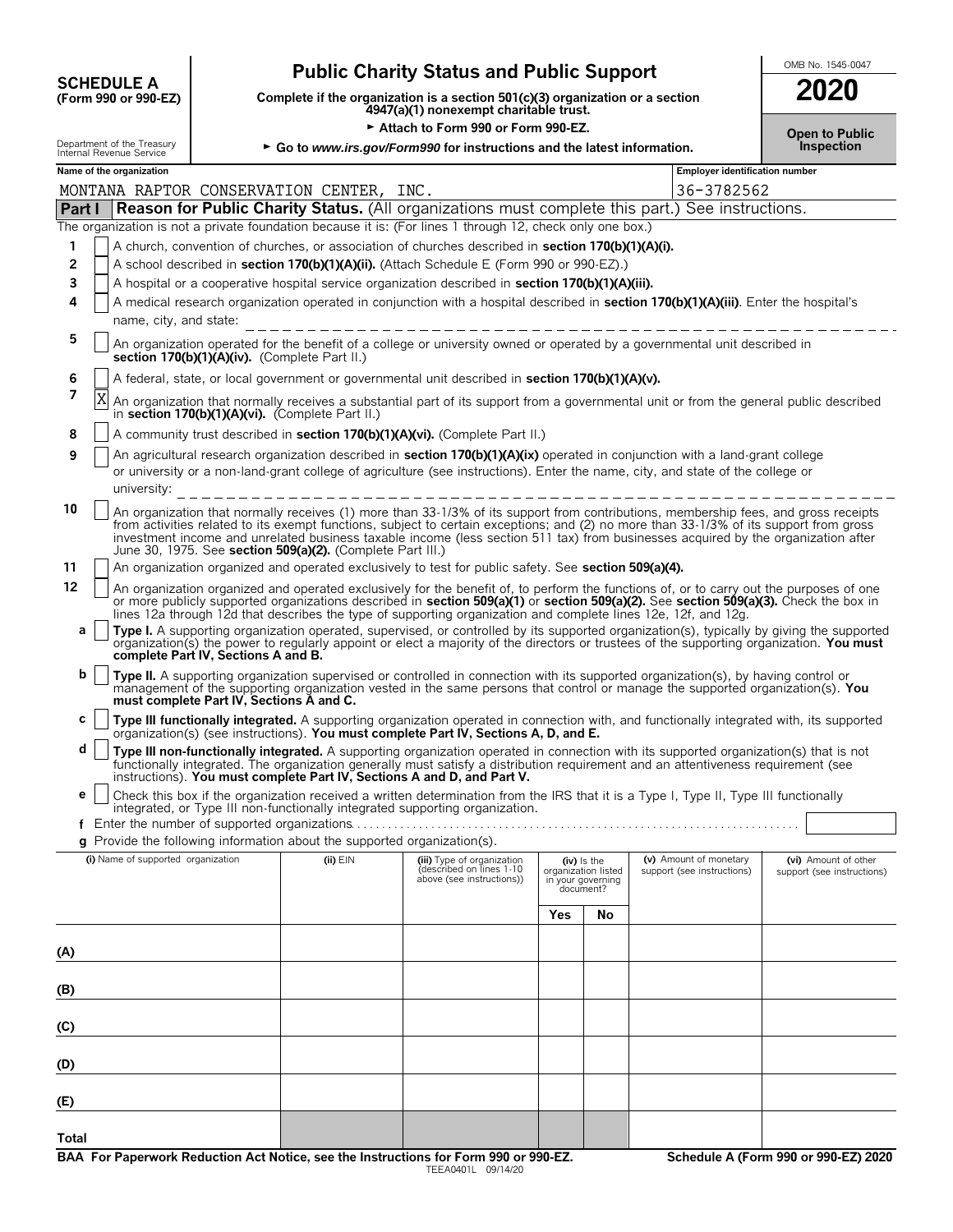#### Schedule A (Form 990 or 990-EZ) 2020 MONTANA RAPTOR CONSERVATION CENTER, INC. 36-3782562 Page **2**

**Part II Support Schedule for Organizations Described in Sections 170(b)(1)(A)(iv) and 170(b)(1)(A)(vi)** (Complete only if you checked the box on line 5, 7, or 8 of Part I or if the organization failed to qualify under Part III. If the organization fails to qualify under the tests listed below, please complete Part III.)

#### **Section A. Public Support**

|    | seegan An asiic sapport                                                                                                                                                                                                                                                                                                                                                                                        |            |            |            |            |          |                  |
|----|----------------------------------------------------------------------------------------------------------------------------------------------------------------------------------------------------------------------------------------------------------------------------------------------------------------------------------------------------------------------------------------------------------------|------------|------------|------------|------------|----------|------------------|
|    | Calendar year (or fiscal year<br>beginning in) $\blacktriangleright$                                                                                                                                                                                                                                                                                                                                           | (a) $2016$ | (b) $2017$ | $(c)$ 2018 | $(d)$ 2019 | (e) 2020 | (f) Total        |
|    | 1 Gifts, grants, contributions, and<br>membership fees received. (Do not<br>include any 'unusual grants.')                                                                                                                                                                                                                                                                                                     | 157,535.   | 133,800.   | 237,323.   | 209,398.   | 253,484. | 991,540.         |
|    | 2 Tax revenues levied for the<br>organization's benefit and<br>either paid to or expended<br>on its behalf                                                                                                                                                                                                                                                                                                     |            |            |            |            |          | 0.               |
|    | 3 The value of services or<br>facilities furnished by a<br>governmental unit to the<br>organization without charge                                                                                                                                                                                                                                                                                             |            |            |            |            |          | 0.               |
|    | <b>4 Total.</b> Add lines 1 through 3                                                                                                                                                                                                                                                                                                                                                                          | 157,535.   | 133,800.   | 237, 323.  | 209,398.   | 253,484. | 991,540.         |
| 5. | The portion of total<br>contributions by each person<br>(other than a governmental<br>unit or publicly supported<br>organization) included on line 1<br>that exceeds 2% of the amount<br>shown on line 11, column (f)                                                                                                                                                                                          |            |            |            |            |          | 21,977.          |
|    | 6 Public support. Subtract line 5<br>from line $4$                                                                                                                                                                                                                                                                                                                                                             |            |            |            |            |          | 969,563.         |
|    | <b>Section B. Total Support</b>                                                                                                                                                                                                                                                                                                                                                                                |            |            |            |            |          |                  |
|    | Calendar year (or fiscal year<br>beginning in) $\blacktriangleright$                                                                                                                                                                                                                                                                                                                                           | (a) $2016$ | (b) 2017   | $(c)$ 2018 | $(d)$ 2019 | (e) 2020 | (f) Total        |
|    | 7 Amounts from line $4, \ldots, \ldots$                                                                                                                                                                                                                                                                                                                                                                        | 157,535.   | 133,800.   | 237, 323.  | 209,398.   | 253,484. | 991,540.         |
| 8  | Gross income from interest,<br>dividends, payments received<br>on securities loans, rents,<br>royalties, and income from<br>similar sources                                                                                                                                                                                                                                                                    | 2,114.     | 46,325.    | 61,712.    | 32,088.    | 33,266.  | 175,505.         |
| 9. | Net income from unrelated<br>business activities, whether or<br>not the business is regularly<br>carried on                                                                                                                                                                                                                                                                                                    |            |            |            |            |          | 0.               |
| 10 | Other income. Do not include<br>gain or loss from the sale of<br>capital assets (Explain in                                                                                                                                                                                                                                                                                                                    |            |            |            |            |          | $0$ .            |
|    | 11 Total support. Add lines 7<br>through 10                                                                                                                                                                                                                                                                                                                                                                    |            |            |            |            |          | 1,167,045.       |
|    |                                                                                                                                                                                                                                                                                                                                                                                                                |            |            |            |            | $12 \,$  | 90,365.          |
|    | 13 First 5 years. If the Form 990 is for the organization's first, second, third, fourth, or fifth tax year as a section 501(c)(3)                                                                                                                                                                                                                                                                             |            |            |            |            |          | ▶                |
|    | <b>Section C. Computation of Public Support Percentage</b>                                                                                                                                                                                                                                                                                                                                                     |            |            |            |            |          |                  |
|    | 14 Public support percentage for 2020 (line 6, column (f), divided by line 11, column (f)                                                                                                                                                                                                                                                                                                                      |            |            |            |            | 14       | 83.08%           |
|    |                                                                                                                                                                                                                                                                                                                                                                                                                |            |            |            |            | 15       | 85.29%           |
|    | 16a 33-1/3% support test-2020. If the organization did not check the box on line 13, and line 14 is 33-1/3% or more, check this box                                                                                                                                                                                                                                                                            |            |            |            |            |          | $\boldsymbol{X}$ |
|    | b 33-1/3% support test-2019. If the organization did not check a box on line 13 or 16a, and line 15 is 33-1/3% or more, check this box                                                                                                                                                                                                                                                                         |            |            |            |            |          |                  |
|    | 17a 10%-facts-and-circumstances test-2020. If the organization did not check a box on line 13, 16a, or 16b, and line 14 is 10%<br>or more, and if the organization meets the facts-and-circumstances test, check this box and stop here. Explain in Part VI how<br>the organization meets the facts-and-circumstances test. The organization qualifies as a publicly supported organization                    |            |            |            |            |          |                  |
|    | <b>b 10%-facts-and-circumstances test-2019.</b> If the organization did not check a box on line 13, 16a, 16b, or 17a, and line 15 is 10%<br>or more, and if the organization meets the facts-and-circumstances test, check this box and <b>stop here.</b> Explain in Part VI how the<br>organization meets the 'facts-and-circumstances' test. The organization qualifies as a publicly supported organization |            |            |            |            |          |                  |
|    | 18 Private foundation. If the organization did not check a box on line 13, 16a, 16b, 17a, or 17b, check this box and see instructions                                                                                                                                                                                                                                                                          |            |            |            |            |          |                  |

**BAA Schedule A (Form 990 or 990-EZ) 2020**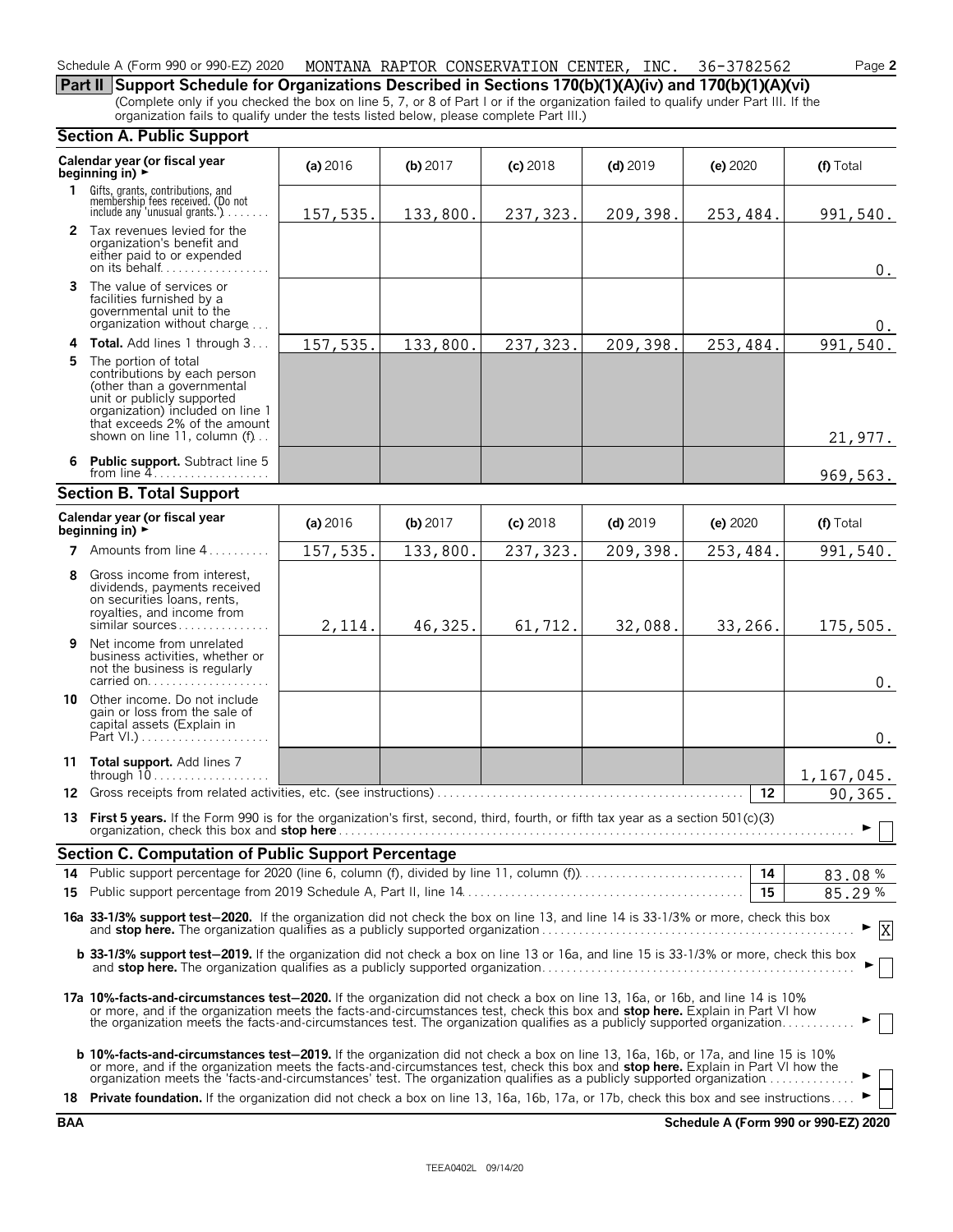## **Part III Support Schedule for Organizations Described in Section 509(a)(2)**

(Complete only if you checked the box on line 10 of Part I or if the organization failed to qualify under Part II. If the organization fails to qualify under the tests listed below, please complete Part II.)

|            | <b>Section A. Public Support</b>                                                                                                                                                                                                                                      |          |                    |            |            |          |                                      |
|------------|-----------------------------------------------------------------------------------------------------------------------------------------------------------------------------------------------------------------------------------------------------------------------|----------|--------------------|------------|------------|----------|--------------------------------------|
|            | Calendar year (or fiscal year beginning in) $\blacktriangleright$<br>1 Gifts, grants, contributions,<br>and membership fees<br>received. (Do not include                                                                                                              | (a) 2016 | (b) $2017$         | $(c)$ 2018 | $(d)$ 2019 | (e) 2020 | (f) Total                            |
|            | any 'unusual grants.')<br><b>2</b> Gross receipts from admissions,<br>merchandise sold or services<br>performed, or facilities<br>furnished in any activity that is<br>related to the organization's<br>$tax\text{-}exempt$ purpose                                   |          |                    |            |            |          |                                      |
| 3          | Gross receipts from activities<br>that are not an unrelated trade<br>or business under section 513.                                                                                                                                                                   |          |                    |            |            |          |                                      |
| 4          | Tax revenues levied for the<br>organization's benefit and<br>either paid to or expended on<br>its behalf                                                                                                                                                              |          |                    |            |            |          |                                      |
| 5.         | The value of services or<br>facilities furnished by a<br>governmental unit to the<br>organization without charge                                                                                                                                                      |          |                    |            |            |          |                                      |
|            | <b>6 Total.</b> Add lines 1 through $5$<br><b>7a</b> Amounts included on lines 1,<br>2, and 3 received from<br>disqualified persons                                                                                                                                   |          |                    |            |            |          |                                      |
|            | <b>b</b> Amounts included on lines 2<br>and 3 received from other than<br>disqualified persons that<br>exceed the greater of \$5,000 or<br>1% of the amount on line 13                                                                                                |          |                    |            |            |          |                                      |
|            | c Add lines 7a and 7b                                                                                                                                                                                                                                                 |          |                    |            |            |          |                                      |
|            | <b>Public support.</b> (Subtract line<br>7c from line 6.)                                                                                                                                                                                                             |          |                    |            |            |          |                                      |
|            | <b>Section B. Total Support</b>                                                                                                                                                                                                                                       |          |                    |            |            |          |                                      |
|            | Calendar year (or fiscal year beginning in) $\blacktriangleright$                                                                                                                                                                                                     | (a) 2016 | (b) $2017$         | $(c)$ 2018 | $(d)$ 2019 | (e) 2020 | (f) Total                            |
| 9.         | Amounts from line 6                                                                                                                                                                                                                                                   |          |                    |            |            |          |                                      |
|            | <b>10a</b> Gross income from interest, dividends,<br>payments received on securities loans,<br>rents, royalties, and income from<br>similar sources                                                                                                                   |          |                    |            |            |          |                                      |
|            | <b>b</b> Unrelated business taxable<br>income (less section 511<br>taxes) from businesses<br>acquired after June 30, 1975<br>c Add lines 10a and $10b$                                                                                                                |          |                    |            |            |          |                                      |
| 11         | Net income from unrelated business<br>activities not included in line 10b,<br>whether or not the business is<br>regularly carried on. $\dots$                                                                                                                         |          |                    |            |            |          |                                      |
|            | 12 Other income. Do not include<br>gain or loss from the sale of<br>capital assets (Explain in                                                                                                                                                                        |          |                    |            |            |          |                                      |
|            | 13 Total support. (Add lines 9,<br>10c, 11, and $12.$ )                                                                                                                                                                                                               |          |                    |            |            |          |                                      |
|            | 14 First 5 years. If the Form 990 is for the organization's first, second, third, fourth, or fifth tax year as a section 501(c)(3)<br>organization, check this box and stop here                                                                                      |          |                    |            |            |          |                                      |
|            | Section C. Computation of Public Support Percentage                                                                                                                                                                                                                   |          |                    |            |            |          |                                      |
| 15         | Public support percentage for 2020 (line 8, column (f), divided by line 13, column (f)                                                                                                                                                                                |          |                    |            |            | 15       | နွ                                   |
|            |                                                                                                                                                                                                                                                                       |          |                    |            |            | 16       | oه                                   |
|            | Section D. Computation of Investment Income Percentage                                                                                                                                                                                                                |          |                    |            |            |          |                                      |
| 17         | Investment income percentage for 2020 (line 10c, column (f), divided by line 13, column (f)                                                                                                                                                                           |          |                    |            |            | 17       | %                                    |
| 18         |                                                                                                                                                                                                                                                                       |          |                    |            |            | 18       | နွ                                   |
|            | 19a 33-1/3% support tests-2020. If the organization did not check the box on line 14, and line 15 is more than 33-1/3%, and line 17                                                                                                                                   |          |                    |            |            |          |                                      |
|            | is not more than 33-1/3%, check this box and stop here. The organization qualifies as a publicly supported organization<br><b>b</b> 33-1/3% support tests-2019. If the organization did not check a box on line 14 or line 19a, and line 16 is more than 33-1/3%, and |          |                    |            |            |          | $\overline{\phantom{a}}$             |
|            | line 18 is not more than 33-1/3%, check this box and stop here. The organization qualifies as a publicly supported organization.                                                                                                                                      |          |                    |            |            |          |                                      |
| 20         | Private foundation. If the organization did not check a box on line 14, 19a, or 19b, check this box and see instructions.                                                                                                                                             |          |                    |            |            |          |                                      |
| <b>BAA</b> |                                                                                                                                                                                                                                                                       |          | TEEA0403L 09/14/20 |            |            |          | Schedule A (Form 990 or 990-EZ) 2020 |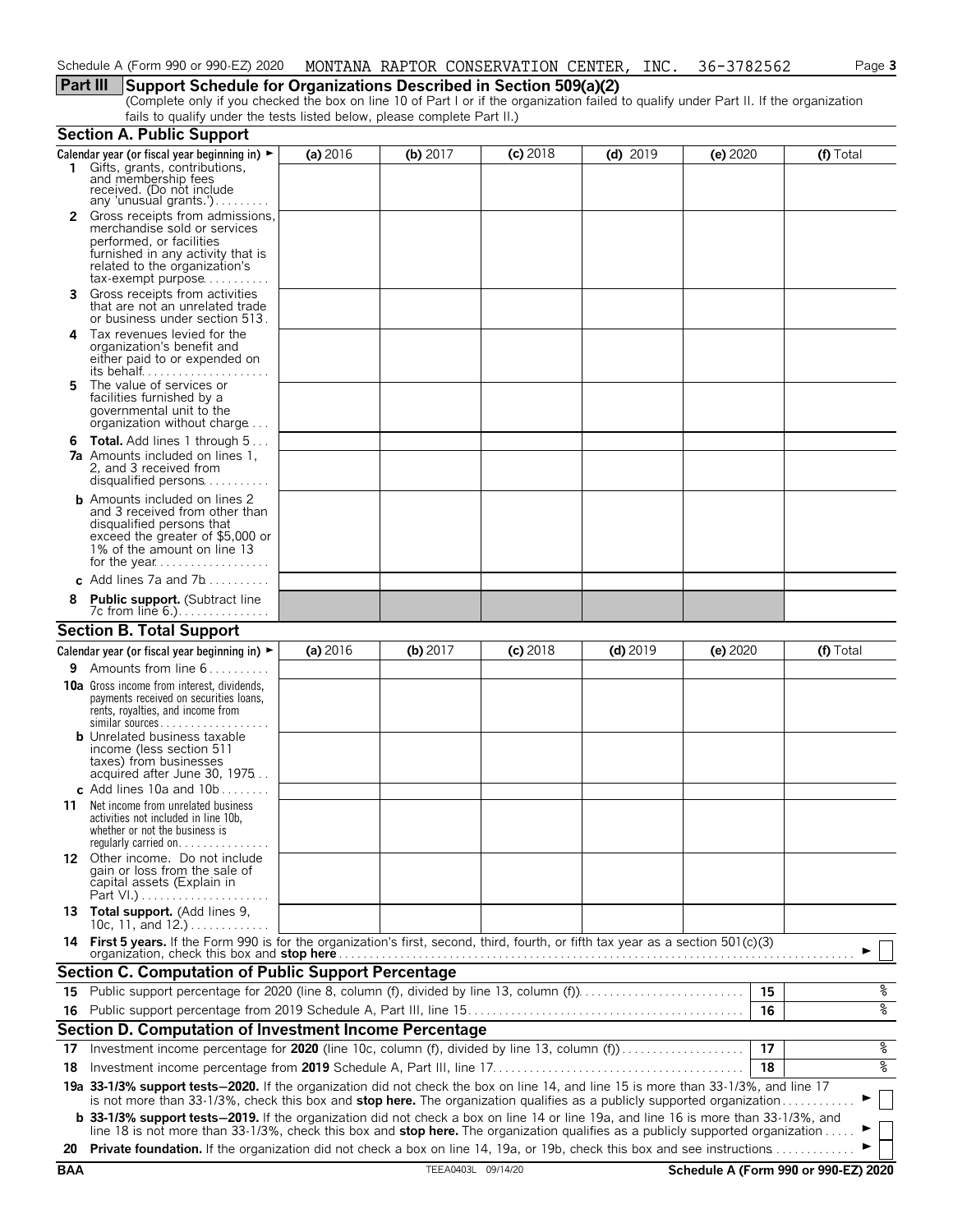### **Part IV Supporting Organizations**

(Complete only if you checked a box in line 12 on Part I. If you checked box 12a, Part I, complete Sections A and B. If you checked box 12b, Part I, complete Sections A and C. If you checked box 12c, Part I, complete Sections A, D, and E. If you checked box 12d, Part I, complete Sections A and D, and complete Part V.)

### **Section A. All Supporting Organizations**

|   |                                                                                                                                                                                                                                                                                                                                                                                                                                                                            |                 | Yes | No |
|---|----------------------------------------------------------------------------------------------------------------------------------------------------------------------------------------------------------------------------------------------------------------------------------------------------------------------------------------------------------------------------------------------------------------------------------------------------------------------------|-----------------|-----|----|
|   | 1 Are all of the organization's supported organizations listed by name in the organization's governing documents?<br>If 'No,' describe in Part VI how the supported organizations are designated. If designated by class or purpose, describe<br>the designation. If historic and continuing relationship, explain.                                                                                                                                                        | 1               |     |    |
|   | 2 Did the organization have any supported organization that does not have an IRS determination of status under section<br>509(a)(1) or (2)? If 'Yes,' explain in <b>Part VI</b> how the organization determined that the supported organization was                                                                                                                                                                                                                        |                 |     |    |
|   | described in section $509(a)(1)$ or (2).                                                                                                                                                                                                                                                                                                                                                                                                                                   | $\overline{2}$  |     |    |
|   | 3a Did the organization have a supported organization described in section 501(c)(4), (5), or (6)? If 'Yes,' answer lines 3b<br>and 3c below.                                                                                                                                                                                                                                                                                                                              | За              |     |    |
|   | <b>b</b> Did the organization confirm that each supported organization qualified under section $501(c)(4)$ . (5), or (6) and<br>satisfied the public support tests under section 509(a)(2)? If 'Yes,' describe in <b>Part VI</b> when and how the organization<br>made the determination.                                                                                                                                                                                  | 3b              |     |    |
|   | c Did the organization ensure that all support to such organizations was used exclusively for section $170(c)(2)(B)$<br>purposes? If 'Yes,' explain in Part VI what controls the organization put in place to ensure such use.                                                                                                                                                                                                                                             | 3c              |     |    |
|   | 4a Was any supported organization not organized in the United States ('foreign supported organization')? If 'Yes' and<br>if you checked box 12a or 12b in Part I, answer lines 4b and 4c below.                                                                                                                                                                                                                                                                            | 4a              |     |    |
|   | <b>b</b> Did the organization have ultimate control and discretion in deciding whether to make grants to the foreign supported<br>organization? If 'Yes,' describe in Part VI how the organization had such control and discretion despite being controlled<br>or supervised by or in connection with its supported organizations.                                                                                                                                         | 4b              |     |    |
|   | c Did the organization support any foreign supported organization that does not have an IRS determination under<br>sections 501(c)(3) and 509(a)(1) or (2)? If 'Yes,' explain in <b>Part VI</b> what controls the organization used to ensure that<br>all support to the foreign supported organization was used exclusively for section $170(c)(2)(B)$ purposes.                                                                                                          | 4с              |     |    |
|   | 5a Did the organization add, substitute, or remove any supported organizations during the tax year? If 'Yes,' answer lines<br>5b and 5c below (if applicable). Also, provide detail in Part VI, including (i) the names and EIN numbers of the<br>supported organizations added, substituted, or removed; (ii) the reasons for each such action; (iii) the<br>authority under the organization's organizing document authorizing such action; and (iv) how the action was  |                 |     |    |
|   | accomplished (such as by amendment to the organizing document).<br><b>b</b> Type I or Type II only. Was any added or substituted supported organization part of a class already designated in the                                                                                                                                                                                                                                                                          | 5а              |     |    |
|   | organization's organizing document?                                                                                                                                                                                                                                                                                                                                                                                                                                        | 5b              |     |    |
|   | c Substitutions only. Was the substitution the result of an event beyond the organization's control?                                                                                                                                                                                                                                                                                                                                                                       | 5c              |     |    |
| 6 | Did the organization provide support (whether in the form of grants or the provision of services or facilities) to<br>anyone other than (i) its supported organizations, (ii) individuals that are part of the charitable class benefited by one<br>or more of its supported organizations, or (iii) other supporting organizations that also support or benefit one or more of<br>the filing organization's supported organizations? If 'Yes,' provide detail in Part VI. | 6               |     |    |
|   | 7 Did the organization provide a grant, loan, compensation, or other similar payment to a substantial contributor<br>(as defined in section $4958(c)(3)(C)$ ), a family member of a substantial contributor, or a 35% controlled entity with<br>regard to a substantial contributor? If 'Yes,' complete Part I of Schedule L (Form 990 or 990-EZ).                                                                                                                         | 7               |     |    |
|   | Did the organization make a loan to a disqualified person (as defined in section 4958) not described in line 7? If 'Yes,'<br>complete Part I of Schedule L (Form 990 or 990-EZ).                                                                                                                                                                                                                                                                                           | 8               |     |    |
|   | 9a Was the organization controlled directly or indirectly at any time during the tax year by one or more disqualified persons,<br>as defined in section 4946 (other than foundation managers and organizations described in section 509(a)(1) or (2))?                                                                                                                                                                                                                     |                 |     |    |
|   | If 'Yes,' provide detail in Part VI.                                                                                                                                                                                                                                                                                                                                                                                                                                       | 9a              |     |    |
|   | <b>b</b> Did one or more disqualified persons (as defined in line 9a) hold a controlling interest in any entity in which the<br>supporting organization had an interest? If 'Yes,' provide detail in Part VI.                                                                                                                                                                                                                                                              | 9b              |     |    |
|   | c Did a disqualified person (as defined in line 9a) have an ownership interest in, or derive any personal benefit from,<br>assets in which the supporting organization also had an interest? If 'Yes,' provide detail in Part VI.                                                                                                                                                                                                                                          | 9c              |     |    |
|   | 10a Was the organization subject to the excess business holdings rules of section 4943 because of section 4943(f) (regarding<br>certain Type II supporting organizations, and all Type III non-functionally integrated supporting organizations)? If 'Yes,'<br>answer line 10b below.                                                                                                                                                                                      | 10a             |     |    |
|   | <b>b</b> Did the organization have any excess business holdings in the tax year? (Use Schedule C, Form 4720, to determine<br>whether the organization had excess business holdings.).                                                                                                                                                                                                                                                                                      | 10 <sub>b</sub> |     |    |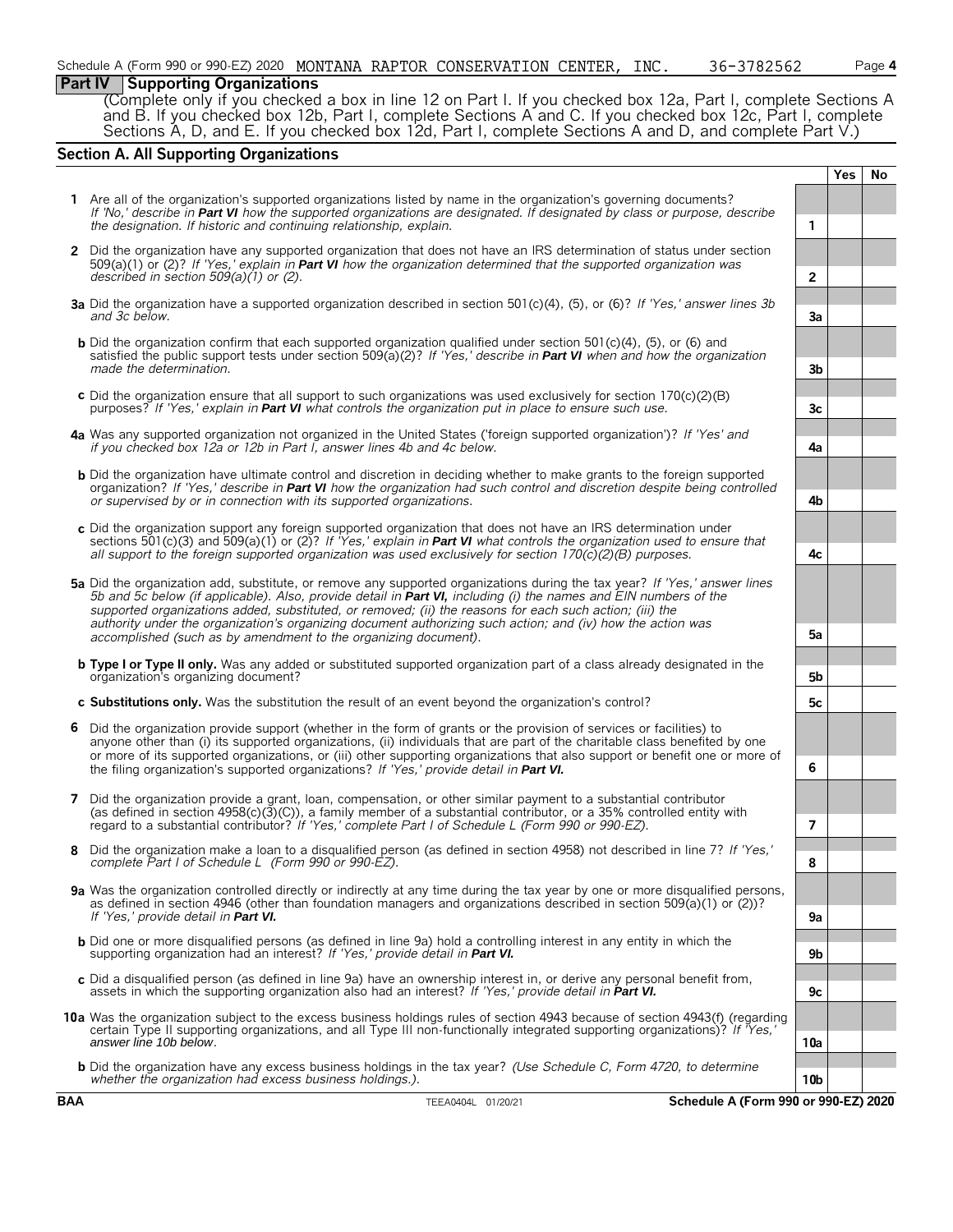|                | Schedule A (Form 990 or 990-EZ) 2020        |  | MONTANA RAPTOR CONSERVATION CENTER, | INC. | 36-3782562 | Page 5 |
|----------------|---------------------------------------------|--|-------------------------------------|------|------------|--------|
| <b>Part IV</b> | <b>Supporting Organizations (continued)</b> |  |                                     |      |            |        |

**Yes No**

|                                                                                                                                                       |     | Yes |  |
|-------------------------------------------------------------------------------------------------------------------------------------------------------|-----|-----|--|
| 11 Has the organization accepted a gift or contribution from any of the following persons?                                                            |     |     |  |
| a A person who directly or indirectly controls, either alone or together with persons described in lines 11b and 11c below,                           |     |     |  |
| the governing body of a supported organization?                                                                                                       | 11a |     |  |
| <b>b</b> A family member of a person described in line 11a above?                                                                                     | 11b |     |  |
| <b>c</b> A 35% controlled entity of a person described in line 11a or 11b above? If 'Yes' to line 11a, 11b, or 11c, provide detail in <b>Part VI.</b> | 11c |     |  |

#### **Section B. Type I Supporting Organizations**

- **1** Did the governing body, members of the governing body, officers acting in their official capacity, or membership of one or more supported organizations have the power to regularly appoint or elect at least a majority of the organization's officers, directors, or trustees at all times during the tax year? *If 'No,' describe in Part VI how the supported organization(s) effectively operated, supervised, or controlled the organization's activities. If the organization had more than one supported organization, describe how the powers to appoint and/or remove officers, directors, or trustees were allocated among the supported organizations and what conditions or restrictions, if any, applied to such powers* **<sup>1</sup>** *during the tax* year.
- **2** Did the organization operate for the benefit of any supported organization other than the supported organization(s) that operated, supervised, or controlled the supporting organization? *If 'Yes,' explain in Part VI how providing such benefit carried out the purposes of the supported organization(s) that operated, supervised, or controlled the supporting organization.* **2**

#### **Section C. Type II Supporting Organizations**

**Yes No 1** Were a majority of the organization's directors or trustees during the tax year also a majority of the directors or trustees of each of the organization's supported organization(s)? *If 'No,' describe in Part VI how control or management of the supporting organization was vested in the same persons that controlled or managed the supported organization(s).* **1**

#### **Section D. All Type III Supporting Organizations**

|                                                                                                                                                                                                                                                                                                                                                                                | ∕ e< |  |
|--------------------------------------------------------------------------------------------------------------------------------------------------------------------------------------------------------------------------------------------------------------------------------------------------------------------------------------------------------------------------------|------|--|
| 1 Did the organization provide to each of its supported organizations, by the last day of the fifth month of the<br>organization's tax year, (i) a written notice describing the type and amount of support provided during the prior tax<br>year, (ii) a copy of the Form 990 that was most recently filed as of the date of notification, and (iii) copies of the            |      |  |
| organization's governing documents in effect on the date of notification, to the extent not previously provided?                                                                                                                                                                                                                                                               |      |  |
| 2 Were any of the organization's officers, directors, or trustees either (i) appointed or elected by the supported                                                                                                                                                                                                                                                             |      |  |
| organization(s) or (ii) serving on the governing body of a supported organization? If 'No,' explain in <b>Part VI</b> how<br>the organization maintained a close and continuous working relationship with the supported organization(s                                                                                                                                         |      |  |
| 3 By reason of the relationship described in line 2, above, did the organization's supported organizations have a significant<br>voice in the organization's investment policies and in directing the use of the organization's income or assets at<br>all times during the tax year? If 'Yes,' describe in Part VI the role the organization's supported organizations played |      |  |
| in this regard.                                                                                                                                                                                                                                                                                                                                                                |      |  |

#### **Section E. Type III Functionally Integrated Supporting Organizations**

- **1** *Check the box next to the method that the organization used to satisfy the Integral Part Test during the year (see instructions).*
	- **a** The organization satisfied the Activities Test. *Complete line 2 below.*
	- **b** The organization is the parent of each of its supported organizations. *Complete line 3 below.*
	- **c** The organization supported a governmental entity. *Describe in Part VI how you supported a governmental entity (see instructions).*

#### **2** Activities Test. Answer lines 2a and 2b below. **Yes No** *Yes* No

- **a** Did substantially all of the organization's activities during the tax year directly further the exempt purposes of the supported organization(s) to which the organization was responsive? *If 'Yes,' then in Part VI identify those supported organizations and explain how these activities directly furthered their exempt purposes, how the organization was responsive to those supported organizations, and how the organization determined that these activities constituted substantially all of its activities.* **2a**
- **b** Did the activities described in line 2a, above, constitute activities that, but for the organization's involvement, one or more of the organization's supported organization(s) would have been engaged in? *If 'Yes,' explain in Part VI the reasons for the organization's position that its supported organization(s) would have engaged in these activities but for the organization's involvement.* **2b**
- **3** Parent of Supported Organizations. *Answer lines 3a and 3b below.*
- **a** Did the organization have the power to regularly appoint or elect a majority of the officers, directors, or trustees of each of the supported organizations? *If 'Yes' or 'No,' provide details in Part VI.* **3a**
- **b** Did the organization exercise a substantial degree of direction over the policies, programs, and activities of each of its supported organizations? *If 'Yes,' describe in Part VI the role played by the organization in this regard.* **3b**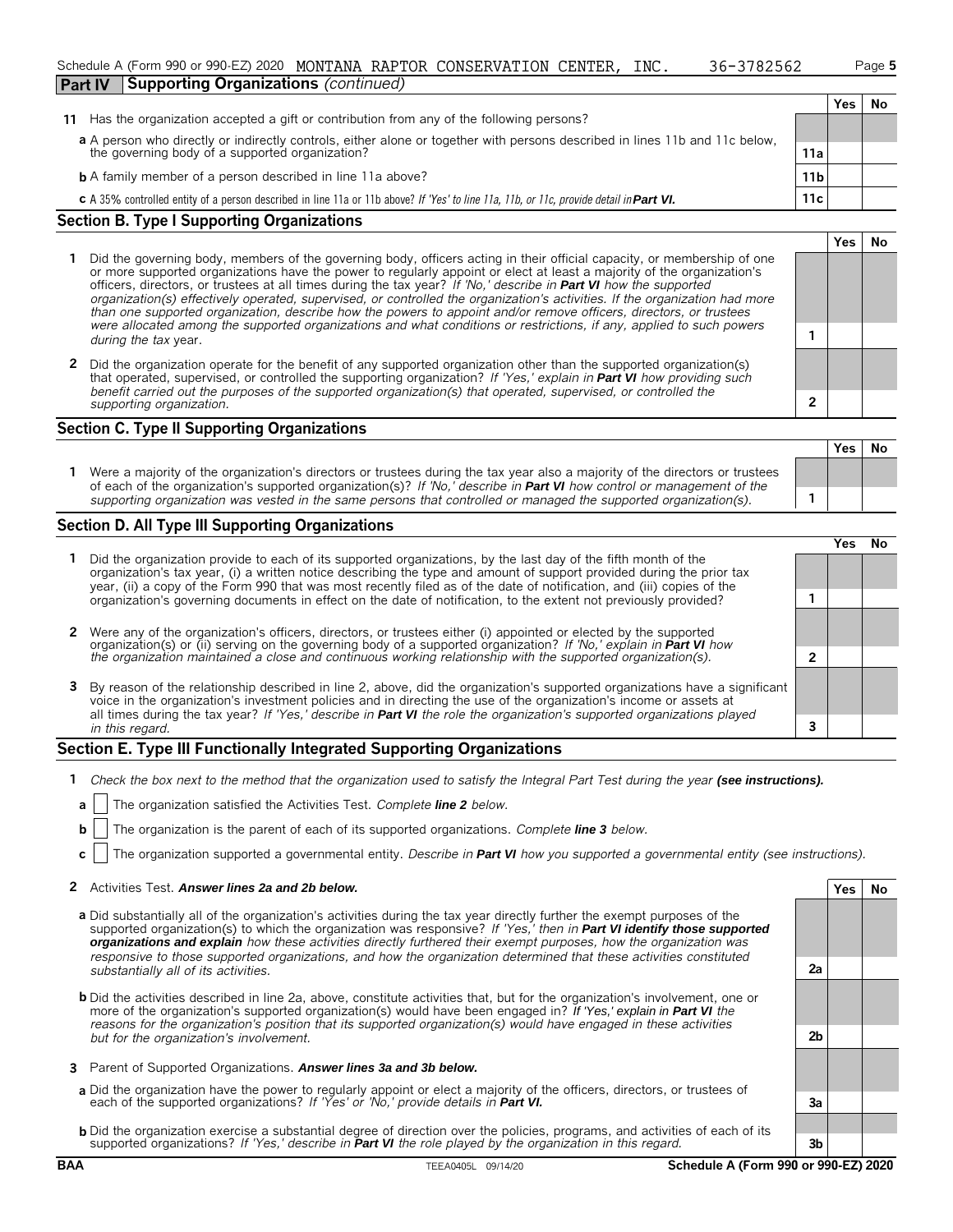|    | Type III Non-Functionally Integrated 509(a)(3) Supporting Organizations<br>Part V                                                                                                                                                                                    |                |                |                                |
|----|----------------------------------------------------------------------------------------------------------------------------------------------------------------------------------------------------------------------------------------------------------------------|----------------|----------------|--------------------------------|
| 1  | Check here if the organization satisfied the Integral Part Test as a qualifying trust on Nov. 20, 1970 (explain in Part VI). See<br><b>instructions.</b> All other Type III non-functionally integrated supporting organizations must complete Sections A through E. |                |                |                                |
|    | Section A - Adjusted Net Income                                                                                                                                                                                                                                      |                | (A) Prior Year | (B) Current Year<br>(optional) |
|    | Net short-term capital gain                                                                                                                                                                                                                                          | $\mathbf{1}$   |                |                                |
| 2  | Recoveries of prior-year distributions                                                                                                                                                                                                                               | $\overline{2}$ |                |                                |
| 3  | Other gross income (see instructions)                                                                                                                                                                                                                                | 3              |                |                                |
| 4  | Add lines 1 through 3.                                                                                                                                                                                                                                               | 4              |                |                                |
| 5. | Depreciation and depletion                                                                                                                                                                                                                                           | 5              |                |                                |
| 6  | Portion of operating expenses paid or incurred for production or collection of gross<br>income or for management, conservation, or maintenance of property held for<br>production of income (see instructions)                                                       | 6              |                |                                |
|    | 7 Other expenses (see instructions)                                                                                                                                                                                                                                  | $\overline{7}$ |                |                                |
| 8  | Adjusted Net Income (subtract lines 5, 6, and 7 from line 4)                                                                                                                                                                                                         | 8              |                |                                |
|    | Section B - Minimum Asset Amount                                                                                                                                                                                                                                     |                | (A) Prior Year | (B) Current Year<br>(optional) |
| 1  | Aggregate fair market value of all non-exempt-use assets (see instructions for short<br>tax year or assets held for part of year):                                                                                                                                   |                |                |                                |
|    | a Average monthly value of securities                                                                                                                                                                                                                                | 1a             |                |                                |
|    | <b>b</b> Average monthly cash balances                                                                                                                                                                                                                               | 1 <sub>b</sub> |                |                                |
|    | c Fair market value of other non-exempt-use assets                                                                                                                                                                                                                   | 1c             |                |                                |
|    | <b>d Total</b> (add lines 1a, 1b, and 1c)                                                                                                                                                                                                                            | 1d             |                |                                |
|    | e Discount claimed for blockage or other factors<br>(explain in detail in Part VI):                                                                                                                                                                                  |                |                |                                |
|    | 2 Acquisition indebtedness applicable to non-exempt-use assets                                                                                                                                                                                                       | $\overline{2}$ |                |                                |
| 3  | Subtract line 2 from line 1d.                                                                                                                                                                                                                                        | 3              |                |                                |
| 4  | Cash deemed held for exempt use. Enter 0.015 of line 3 (for greater amount,<br>see instructions).                                                                                                                                                                    | 4              |                |                                |
| 5. | Net value of non-exempt-use assets (subtract line 4 from line 3)                                                                                                                                                                                                     | 5              |                |                                |
| 6  | Multiply line 5 by 0.035.                                                                                                                                                                                                                                            | 6              |                |                                |
| 7  | Recoveries of prior-year distributions                                                                                                                                                                                                                               | $\overline{ }$ |                |                                |
| 8  | Minimum Asset Amount (add line 7 to line 6)                                                                                                                                                                                                                          | 8              |                |                                |
|    | Section C - Distributable Amount                                                                                                                                                                                                                                     |                |                | <b>Current Year</b>            |
| 1  | Adjusted net income for prior year (from Section A, line 8, column A)                                                                                                                                                                                                | $\mathbf{1}$   |                |                                |
| 2  | Enter 0.85 of line 1.                                                                                                                                                                                                                                                | 2              |                |                                |
| 3  | Minimum asset amount for prior year (from Section B, line 8, column A)                                                                                                                                                                                               | 3              |                |                                |
| 4  | Enter greater of line 2 or line 3.                                                                                                                                                                                                                                   | 4              |                |                                |
| 5. | Income tax imposed in prior year                                                                                                                                                                                                                                     | 5              |                |                                |
| 6  | Distributable Amount. Subtract line 5 from line 4, unless subject to emergency<br>temporary reduction (see instructions).                                                                                                                                            | 6              |                |                                |
|    |                                                                                                                                                                                                                                                                      |                |                |                                |

Schedule A (Form 990 or 990-EZ) 2020 MONTANA RAPTOR CONSERVATION CENTER, INC. 36-3782562 Page 6

**7**  $\parallel$  Check here if the current year is the organization's first as a non-functionally integrated Type III supporting organization (see instructions).

**BAA Schedule A (Form 990 or 990-EZ) 2020**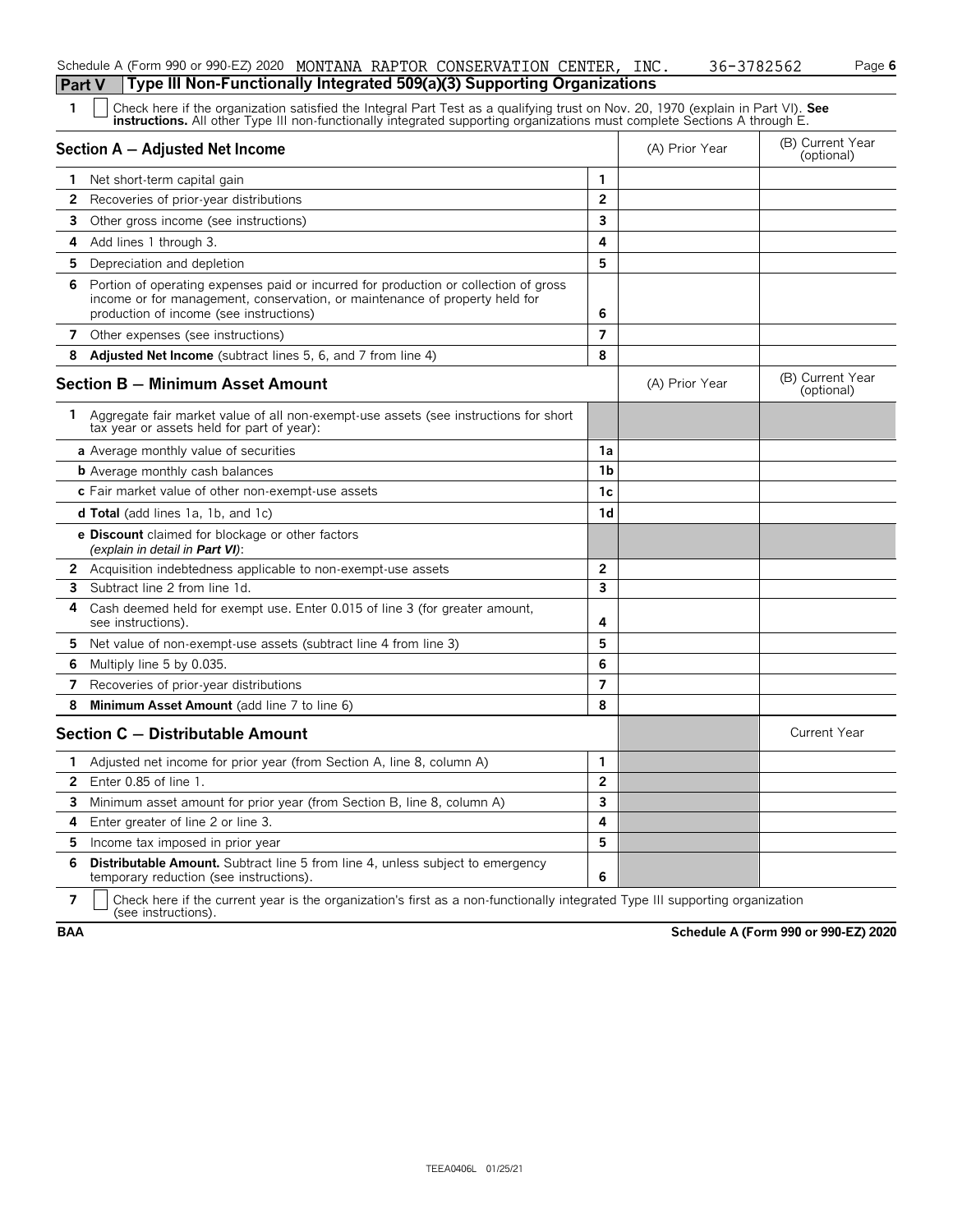#### Schedule A (Form 990 or 990-EZ) 2020 MONTANA RAPTOR CONSERVATION CENTER,INC. 36-3782562 Page **7** MONTANA RAPTOR CONSERVATION CENTER, INC. 36-3782562

|  | ۰ |
|--|---|
|--|---|

|              | Type III Non-Functionally Integrated 509(a)(3) Supporting Organizations (continued)<br>Part V                                                                                 |                                                            |                                              |              |                                                  |
|--------------|-------------------------------------------------------------------------------------------------------------------------------------------------------------------------------|------------------------------------------------------------|----------------------------------------------|--------------|--------------------------------------------------|
|              | <b>Section D - Distributions</b>                                                                                                                                              |                                                            |                                              |              | <b>Current Year</b>                              |
| 1.           | Amounts paid to supported organizations to accomplish exempt purposes                                                                                                         |                                                            |                                              | $\mathbf{1}$ |                                                  |
| $\mathbf{2}$ | Amounts paid to perform activity that directly furthers exempt purposes of supported organizations,                                                                           |                                                            |                                              |              |                                                  |
|              | in excess of income from activity                                                                                                                                             |                                                            | $\mathbf{2}$                                 |              |                                                  |
| 3            | Administrative expenses paid to accomplish exempt purposes of supported organizations                                                                                         |                                                            |                                              | 3            |                                                  |
| 4            | Amounts paid to acquire exempt-use assets                                                                                                                                     |                                                            |                                              | 4            |                                                  |
| 5            | Qualified set-aside amounts (prior IRS approval required $-$ provide details in Part VI)                                                                                      |                                                            |                                              | 5            |                                                  |
| 6            | Other distributions (describe in Part VI). See instructions.                                                                                                                  |                                                            |                                              | 6            |                                                  |
| 7            | Total annual distributions. Add lines 1 through 6.                                                                                                                            |                                                            |                                              | 7            |                                                  |
| 8            | Distributions to attentive supported organizations to which the organization is responsive (provide details<br>in Part VI). See instructions.                                 |                                                            |                                              | 8            |                                                  |
| 9            | Distributable amount for 2020 from Section C, line 6                                                                                                                          |                                                            |                                              | 9            |                                                  |
|              | 10 Line 8 amount divided by line 9 amount                                                                                                                                     |                                                            |                                              | 10           |                                                  |
|              | Section E - Distribution Allocations (see instructions)                                                                                                                       | $\left( i\right)$<br><b>Excess</b><br><b>Distributions</b> | (i)<br><b>Underdistributions</b><br>Pre-2020 |              | (iii)<br><b>Distributable</b><br>Amount for 2020 |
| 1            | Distributable amount for 2020 from Section C, line 6                                                                                                                          |                                                            |                                              |              |                                                  |
| $\mathbf{2}$ | Underdistributions, if any, for years prior to 2020 (reasonable<br>cause required $-$ explain in Part VI). See instructions.                                                  |                                                            |                                              |              |                                                  |
| 3            | Excess distributions carryover, if any, to 2020                                                                                                                               |                                                            |                                              |              |                                                  |
|              | a From 2015                                                                                                                                                                   |                                                            |                                              |              |                                                  |
|              | <b>b</b> From 2016                                                                                                                                                            |                                                            |                                              |              |                                                  |
|              | c From 2017                                                                                                                                                                   |                                                            |                                              |              |                                                  |
|              |                                                                                                                                                                               |                                                            |                                              |              |                                                  |
|              | e From 2019                                                                                                                                                                   |                                                            |                                              |              |                                                  |
|              | f Total of lines 3a through 3e                                                                                                                                                |                                                            |                                              |              |                                                  |
|              | <b>g</b> Applied to underdistributions of prior years                                                                                                                         |                                                            |                                              |              |                                                  |
|              | <b>h</b> Applied to 2020 distributable amount                                                                                                                                 |                                                            |                                              |              |                                                  |
|              | <i>i</i> Carryover from 2015 not applied (see instructions)                                                                                                                   |                                                            |                                              |              |                                                  |
|              | j Remainder. Subtract lines 3g, 3h, and 3i from line 3f.                                                                                                                      |                                                            |                                              |              |                                                  |
| 4            | Distributions for 2020 from Section D,<br>\$<br>line $7:$                                                                                                                     |                                                            |                                              |              |                                                  |
|              | a Applied to underdistributions of prior years                                                                                                                                |                                                            |                                              |              |                                                  |
|              | <b>b</b> Applied to 2020 distributable amount                                                                                                                                 |                                                            |                                              |              |                                                  |
|              | c Remainder. Subtract lines 4a and 4b from line 4.                                                                                                                            |                                                            |                                              |              |                                                  |
| 5.           | Remaining underdistributions for years prior to 2020, if any.<br>Subtract lines 3g and 4a from line 2. For result greater than<br>zero, explain in Part VI. See instructions. |                                                            |                                              |              |                                                  |
|              | 6 Remaining underdistributions for 2020. Subtract lines 3h and 4b<br>from line 1. For result greater than zero, explain in <b>Part VI</b> . See<br>instructions.              |                                                            |                                              |              |                                                  |
|              | 7 Excess distributions carryover to 2021. Add lines 3j and 4c.                                                                                                                |                                                            |                                              |              |                                                  |
|              | 8 Breakdown of line 7:                                                                                                                                                        |                                                            |                                              |              |                                                  |
|              | $a$ Excess from 2016                                                                                                                                                          |                                                            |                                              |              |                                                  |
|              | <b>b</b> Excess from $2017$                                                                                                                                                   |                                                            |                                              |              |                                                  |
|              | $c$ Excess from 2018                                                                                                                                                          |                                                            |                                              |              |                                                  |
|              | <b>d</b> Excess from $2019$                                                                                                                                                   |                                                            |                                              |              |                                                  |
|              | <b>e</b> Excess from $2020$                                                                                                                                                   |                                                            |                                              |              |                                                  |

**BAA Schedule A (Form 990 or 990-EZ) 2020**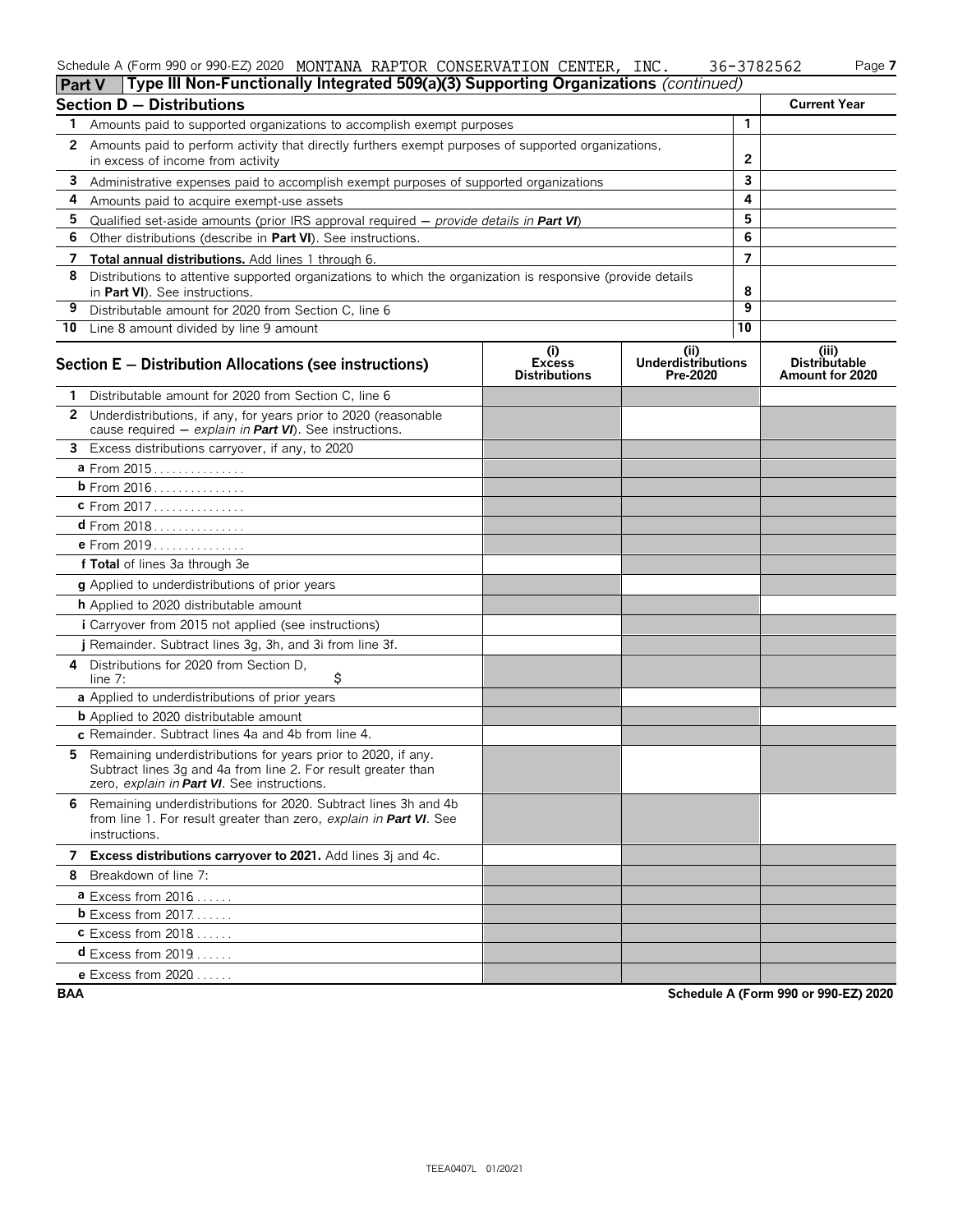|                | Schedule A (Form 990 or 990-EZ) 2020                                                                                   |  |  | MONTANA RAPTOR CONSERVATION CENTER, INC. 36-3782562                                                             | Page 8 |
|----------------|------------------------------------------------------------------------------------------------------------------------|--|--|-----------------------------------------------------------------------------------------------------------------|--------|
| <b>Part VI</b> |                                                                                                                        |  |  | Supplemental Information. Provide the explanations required by Part II, line 10; Part II, line 17a or 17b; Part |        |
|                | III, line 12; Part IV, Section A, lines 1, 2, 3b, 3c, 4b, 4c, 5a, 6, 9a, 9b, 9c, 11a, 11b, and 11c; Part IV, Section   |  |  |                                                                                                                 |        |
|                | B, lines 1 and 2; Part IV, Section C, line 1; Part IV, Section D, lines 2 and 3; Part IV, Section E, lines 1c, 2a, 2b, |  |  |                                                                                                                 |        |
|                | 3a, and 3b; Part V, line 1; Part V, Section B, line 1e; Part V, Section D, lines 5, 6, and 8; and Part V, Section E,   |  |  |                                                                                                                 |        |
|                | lines 2, 5, and 6. Also complete this part for any additional information. (See instructions.)                         |  |  |                                                                                                                 |        |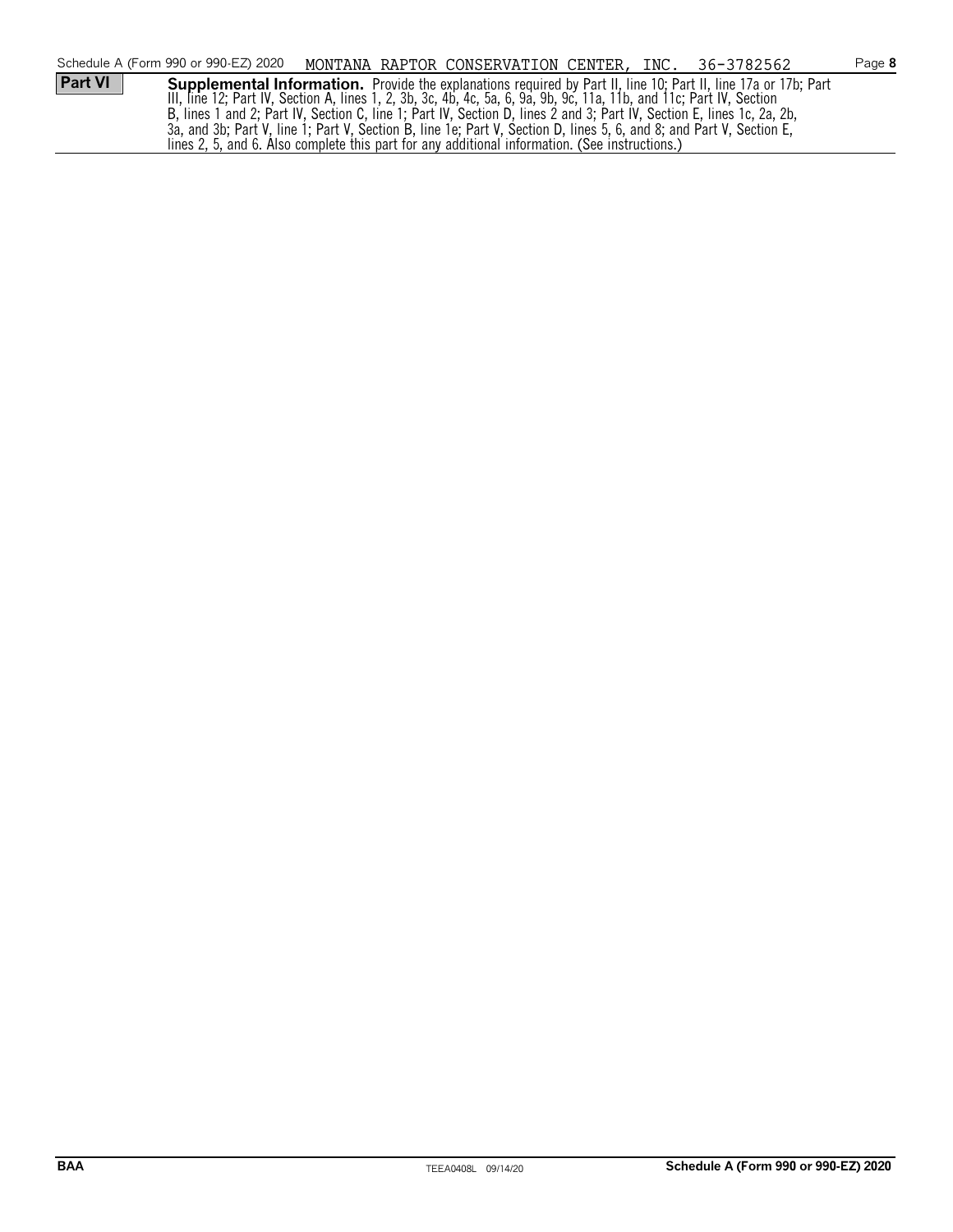|                | <b>Supplemental Financial Statements</b><br><b>SCHEDULE D</b><br>(Form 990)<br>► Complete if the organization answered 'Yes' on Form 990,<br>Part IV, line 6, 7, 8, 9, 10, 11a, 11b, 11c, 11d, 11e, 11f, 12a, or 12b.<br>Attach to Form 990. |                                                                                |                                                                                                                                                                                                                                                                                                                                                                                        |                                                    |                |                                 |                                       | OMB No. 1545-0047                          |
|----------------|----------------------------------------------------------------------------------------------------------------------------------------------------------------------------------------------------------------------------------------------|--------------------------------------------------------------------------------|----------------------------------------------------------------------------------------------------------------------------------------------------------------------------------------------------------------------------------------------------------------------------------------------------------------------------------------------------------------------------------------|----------------------------------------------------|----------------|---------------------------------|---------------------------------------|--------------------------------------------|
|                | Department of the Treasury<br>► Go to www.irs.gov/Form990 for instructions and the latest information.<br>Internal Revenue Service                                                                                                           |                                                                                |                                                                                                                                                                                                                                                                                                                                                                                        |                                                    |                |                                 |                                       | <b>Open to Public</b><br><b>Inspection</b> |
|                | Name of the organization                                                                                                                                                                                                                     |                                                                                |                                                                                                                                                                                                                                                                                                                                                                                        |                                                    |                |                                 | <b>Employer identification number</b> |                                            |
| Part I         |                                                                                                                                                                                                                                              | MONTANA RAPTOR CONSERVATION CENTER, INC.                                       | Organizations Maintaining Donor Advised Funds or Other Similar Funds or Accounts.                                                                                                                                                                                                                                                                                                      |                                                    |                | 36-3782562                      |                                       |                                            |
|                |                                                                                                                                                                                                                                              |                                                                                | Complete if the organization answered 'Yes' on Form 990, Part IV, line 6.                                                                                                                                                                                                                                                                                                              |                                                    |                |                                 |                                       |                                            |
|                |                                                                                                                                                                                                                                              |                                                                                | (a) Donor advised funds                                                                                                                                                                                                                                                                                                                                                                |                                                    |                | (b) Funds and other accounts    |                                       |                                            |
| 1              |                                                                                                                                                                                                                                              | Total number at end of year                                                    |                                                                                                                                                                                                                                                                                                                                                                                        |                                                    |                |                                 |                                       |                                            |
| 2              |                                                                                                                                                                                                                                              | Aggregate value of contributions to (during year)                              |                                                                                                                                                                                                                                                                                                                                                                                        |                                                    |                |                                 |                                       |                                            |
| 3<br>4         |                                                                                                                                                                                                                                              | Aggregate value of grants from (during year)<br>Aggregate value at end of year |                                                                                                                                                                                                                                                                                                                                                                                        |                                                    |                |                                 |                                       |                                            |
|                |                                                                                                                                                                                                                                              |                                                                                |                                                                                                                                                                                                                                                                                                                                                                                        |                                                    |                |                                 |                                       |                                            |
| 5              |                                                                                                                                                                                                                                              |                                                                                | Did the organization inform all donors and donor advisors in writing that the assets held in donor advised funds<br>are the organization's property, subject to the organization's exclusive legal control?                                                                                                                                                                            |                                                    |                |                                 | Yes                                   | No                                         |
| 6              |                                                                                                                                                                                                                                              |                                                                                | Did the organization inform all grantees, donors, and donor advisors in writing that grant funds can be used only<br>for charitable purposes and not for the benefit of the donor or donor advisor, or for any other purpose conferring                                                                                                                                                |                                                    |                |                                 |                                       |                                            |
|                |                                                                                                                                                                                                                                              |                                                                                |                                                                                                                                                                                                                                                                                                                                                                                        |                                                    |                |                                 | <b>Yes</b>                            | No                                         |
| <b>Part II</b> |                                                                                                                                                                                                                                              | <b>Conservation Easements.</b>                                                 |                                                                                                                                                                                                                                                                                                                                                                                        |                                                    |                |                                 |                                       |                                            |
|                |                                                                                                                                                                                                                                              |                                                                                | Complete if the organization answered 'Yes' on Form 990, Part IV, line 7.<br>Purpose(s) of conservation easements held by the organization (check all that apply).                                                                                                                                                                                                                     |                                                    |                |                                 |                                       |                                            |
|                |                                                                                                                                                                                                                                              |                                                                                | Preservation of land for public use (for example, recreation or education)                                                                                                                                                                                                                                                                                                             | Preservation of a historically important land area |                |                                 |                                       |                                            |
|                |                                                                                                                                                                                                                                              | Protection of natural habitat                                                  |                                                                                                                                                                                                                                                                                                                                                                                        | Preservation of a certified historic structure     |                |                                 |                                       |                                            |
|                |                                                                                                                                                                                                                                              | Preservation of open space                                                     |                                                                                                                                                                                                                                                                                                                                                                                        |                                                    |                |                                 |                                       |                                            |
| 2              |                                                                                                                                                                                                                                              |                                                                                | Complete lines 2a through 2d if the organization held a qualified conservation contribution in the form of a conservation easement on the                                                                                                                                                                                                                                              |                                                    |                |                                 |                                       |                                            |
|                | last day of the tax year.                                                                                                                                                                                                                    |                                                                                |                                                                                                                                                                                                                                                                                                                                                                                        |                                                    |                |                                 |                                       |                                            |
|                |                                                                                                                                                                                                                                              |                                                                                |                                                                                                                                                                                                                                                                                                                                                                                        |                                                    |                | Held at the End of the Tax Year |                                       |                                            |
|                |                                                                                                                                                                                                                                              |                                                                                |                                                                                                                                                                                                                                                                                                                                                                                        |                                                    | 2a             |                                 |                                       |                                            |
|                |                                                                                                                                                                                                                                              |                                                                                |                                                                                                                                                                                                                                                                                                                                                                                        |                                                    | 2 <sub>b</sub> |                                 |                                       |                                            |
|                |                                                                                                                                                                                                                                              |                                                                                | c Number of conservation easements on a certified historic structure included in (a)                                                                                                                                                                                                                                                                                                   |                                                    | 2c             |                                 |                                       |                                            |
|                |                                                                                                                                                                                                                                              |                                                                                | d Number of conservation easements included in (c) acquired after 7/25/06, and not on a historic                                                                                                                                                                                                                                                                                       |                                                    | 2d             |                                 |                                       |                                            |
|                | tax year $\blacktriangleright$                                                                                                                                                                                                               |                                                                                | Number of conservation easements modified, transferred, released, extinguished, or terminated by the organization during the                                                                                                                                                                                                                                                           |                                                    |                |                                 |                                       |                                            |
| 4              |                                                                                                                                                                                                                                              |                                                                                | Number of states where property subject to conservation easement is located ►                                                                                                                                                                                                                                                                                                          |                                                    |                |                                 |                                       |                                            |
|                |                                                                                                                                                                                                                                              |                                                                                | Does the organization have a written policy regarding the periodic monitoring, inspection, handling of violations,                                                                                                                                                                                                                                                                     |                                                    |                |                                 | $7$ Yes                               | $ $ No                                     |
| 6              |                                                                                                                                                                                                                                              |                                                                                | Staff and volunteer hours devoted to monitoring, inspecting, handling of violations, and enforcing conservation easements during the year                                                                                                                                                                                                                                              |                                                    |                |                                 |                                       |                                            |
| 7              | ►\$                                                                                                                                                                                                                                          |                                                                                | Amount of expenses incurred in monitoring, inspecting, handling of violations, and enforcing conservation easements during the year                                                                                                                                                                                                                                                    |                                                    |                |                                 |                                       |                                            |
| 8              |                                                                                                                                                                                                                                              |                                                                                | Does each conservation easement reported on line 2(d) above satisfy the requirements of section 170(h)(4)(B)(i)<br>and section $170(h)(4)(B)(ii)$ ?                                                                                                                                                                                                                                    |                                                    |                |                                 | Yes                                   | No                                         |
| 9              | conservation easements.                                                                                                                                                                                                                      |                                                                                | In Part XIII, describe how the organization reports conservation easements in its revenue and expense statement and balance sheet, and<br>include, if applicable, the text of the footnote to the organization's financial statements that describes the organization's accounting for                                                                                                 |                                                    |                |                                 |                                       |                                            |
|                | <b>Part III</b>                                                                                                                                                                                                                              |                                                                                | Organizations Maintaining Collections of Art, Historical Treasures, or Other Similar Assets.<br>Complete if the organization answered 'Yes' on Form 990, Part IV, line 8.                                                                                                                                                                                                              |                                                    |                |                                 |                                       |                                            |
|                |                                                                                                                                                                                                                                              |                                                                                | 1a If the organization elected, as permitted under FASB ASC 958, not to report in its revenue statement and balance sheet works of art,<br>historical treasures, or other similar assets held for public exhibition, education, or research in furtherance of public service, provide in<br>Part XIII the text of the footnote to its financial statements that describes these items. |                                                    |                |                                 |                                       |                                            |
|                |                                                                                                                                                                                                                                              | following amounts relating to these items:                                     | <b>b</b> If the organization elected, as permitted under FASB ASC 958, to report in its revenue statement and balance sheet works of art,<br>historical treasures, or other similar assets held for public exhibition, education, or research in furtherance of public service, provide the                                                                                            |                                                    |                |                                 |                                       |                                            |
|                |                                                                                                                                                                                                                                              |                                                                                |                                                                                                                                                                                                                                                                                                                                                                                        |                                                    |                | ►\$                             |                                       |                                            |
|                |                                                                                                                                                                                                                                              |                                                                                |                                                                                                                                                                                                                                                                                                                                                                                        |                                                    |                | $\triangleright$ \$             |                                       |                                            |
|                |                                                                                                                                                                                                                                              |                                                                                | 2 If the organization received or held works of art, historical treasures, or other similar assets for financial gain, provide the following<br>amounts required to be reported under FASB ASC 958 relating to these items:                                                                                                                                                            |                                                    |                | $\blacktriangleright$ \$        |                                       |                                            |
|                |                                                                                                                                                                                                                                              |                                                                                |                                                                                                                                                                                                                                                                                                                                                                                        |                                                    |                | $\triangleright$ \$             |                                       |                                            |
|                |                                                                                                                                                                                                                                              |                                                                                | BAA For Paperwork Reduction Act Notice, see the Instructions for Form 990. TEEA3301L 08/18/20                                                                                                                                                                                                                                                                                          |                                                    |                |                                 |                                       | Schedule D (Form 990) 2020                 |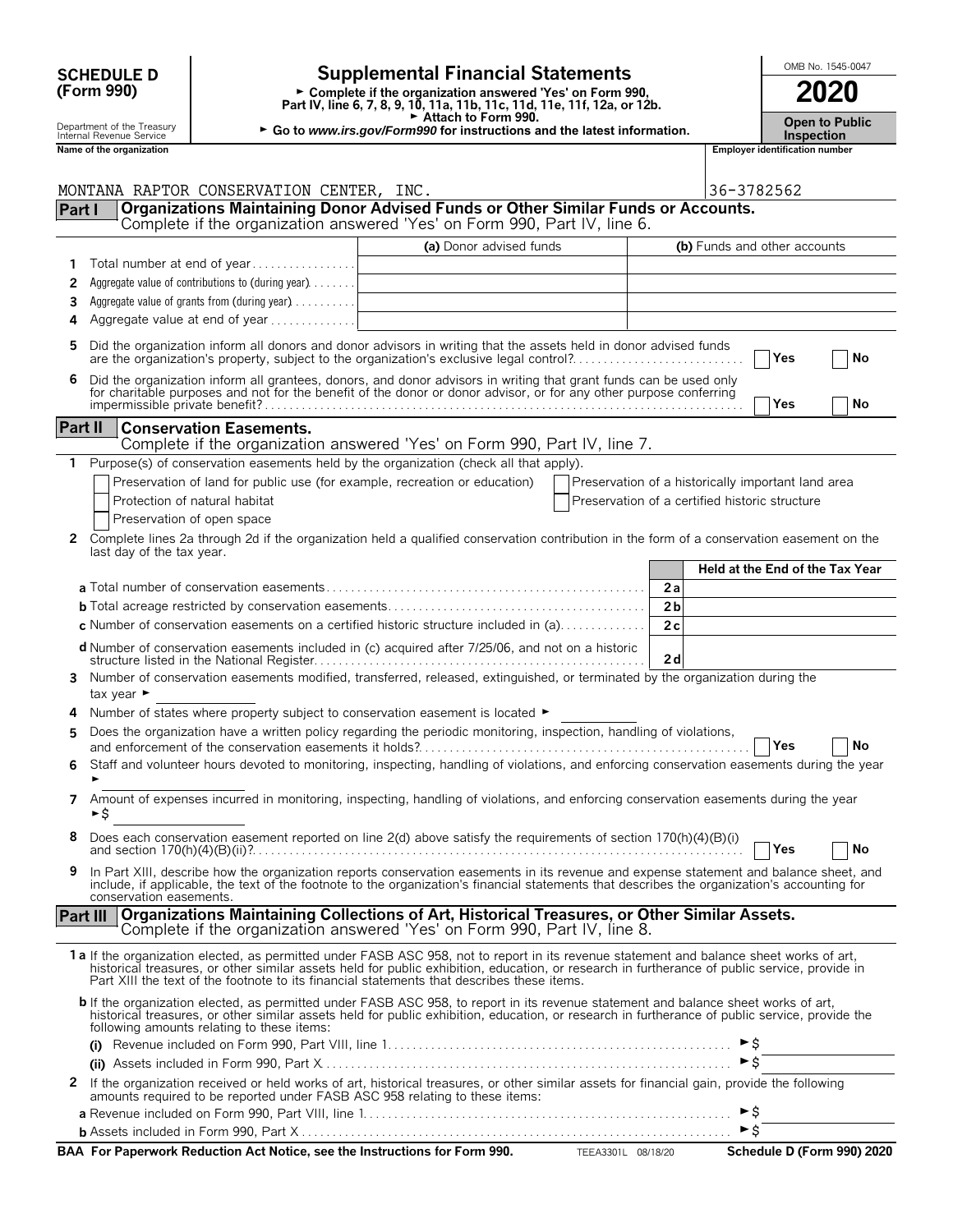| Schedule D (Form 990) 2020 MONTANA RAPTOR CONSERVATION CENTER, INC.                                                                                                                                                               |                  |                                         |                          |                    | 36-3782562                      |                            | Page 2    |
|-----------------------------------------------------------------------------------------------------------------------------------------------------------------------------------------------------------------------------------|------------------|-----------------------------------------|--------------------------|--------------------|---------------------------------|----------------------------|-----------|
| Organizations Maintaining Collections of Art, Historical Treasures, or Other Similar Assets (continued)<br>Part III                                                                                                               |                  |                                         |                          |                    |                                 |                            |           |
| Using the organization's acquisition, accession, and other records, check any of the following that make significant use of its collection<br>3<br>items (check all that apply):                                                  |                  |                                         |                          |                    |                                 |                            |           |
| Public exhibition<br>a                                                                                                                                                                                                            |                  | d                                       | Loan or exchange program |                    |                                 |                            |           |
| Scholarly research<br>b                                                                                                                                                                                                           |                  | Other<br>е                              |                          |                    |                                 |                            |           |
| Preservation for future generations<br>С                                                                                                                                                                                          |                  |                                         |                          |                    |                                 |                            |           |
| Provide a description of the organization's collections and explain how they further the organization's exempt purpose in<br>4<br>Part XIII.                                                                                      |                  |                                         |                          |                    |                                 |                            |           |
| During the year, did the organization solicit or receive donations of art, historical treasures, or other similar assets<br>5<br>to be sold to raise funds rather than to be maintained as part of the organization's collection? |                  |                                         |                          |                    |                                 | Yes                        | No        |
| <b>Escrow and Custodial Arrangements.</b> Complete if the organization answered 'Yes' on Form 990, Part IV,<br><b>Part IV</b>                                                                                                     |                  |                                         |                          |                    |                                 |                            |           |
| line 9, or reported an amount on Form 990, Part X, line 21.                                                                                                                                                                       |                  |                                         |                          |                    |                                 |                            |           |
| 1 a Is the organization an agent, trustee, custodian or other intermediary for contributions or other assets not included                                                                                                         |                  |                                         |                          |                    |                                 |                            |           |
| <b>b</b> If 'Yes,' explain the arrangement in Part XIII and complete the following table:                                                                                                                                         |                  |                                         |                          |                    |                                 | Yes                        | <b>No</b> |
|                                                                                                                                                                                                                                   |                  |                                         |                          |                    |                                 | Amount                     |           |
|                                                                                                                                                                                                                                   |                  |                                         |                          |                    | 1 с                             |                            |           |
|                                                                                                                                                                                                                                   |                  |                                         |                          |                    | 1 d                             |                            |           |
|                                                                                                                                                                                                                                   |                  |                                         |                          |                    | 1е                              |                            |           |
|                                                                                                                                                                                                                                   |                  |                                         |                          |                    | 1f                              |                            |           |
| 2a Did the organization include an amount on Form 990, Part X, line 21, for escrow or custodial account liability?                                                                                                                |                  |                                         |                          |                    |                                 | <b>Yes</b>                 | No        |
|                                                                                                                                                                                                                                   |                  |                                         |                          |                    |                                 |                            |           |
|                                                                                                                                                                                                                                   |                  |                                         |                          |                    |                                 |                            |           |
| <b>Part V</b><br>Endowment Funds. Complete if the organization answered 'Yes' on Form 990, Part IV, line 10.                                                                                                                      |                  |                                         |                          |                    |                                 |                            |           |
|                                                                                                                                                                                                                                   | (a) Current year | (b) Prior year                          |                          | (c) Two years back | (d) Three years back            | (e) Four years back        |           |
| <b>1a</b> Beginning of year balance                                                                                                                                                                                               |                  |                                         |                          |                    |                                 |                            |           |
| <b>b</b> Contributions                                                                                                                                                                                                            |                  |                                         |                          |                    |                                 |                            |           |
| c Net investment earnings, gains,<br>and losses                                                                                                                                                                                   |                  |                                         |                          |                    |                                 |                            |           |
| <b>d</b> Grants or scholarships $\ldots$                                                                                                                                                                                          |                  |                                         |                          |                    |                                 |                            |           |
| <b>e</b> Other expenditures for facilities<br>and programs                                                                                                                                                                        |                  |                                         |                          |                    |                                 |                            |           |
| f Administrative expenses $\ldots$                                                                                                                                                                                                |                  |                                         |                          |                    |                                 |                            |           |
| <b>q</b> End of year balance $\dots\dots\dots\dots$                                                                                                                                                                               |                  |                                         |                          |                    |                                 |                            |           |
| 2 Provide the estimated percentage of the current year end balance (line 1g, column (a)) held as:                                                                                                                                 |                  |                                         |                          |                    |                                 |                            |           |
| a Board designated or quasi-endowment $\blacktriangleright$                                                                                                                                                                       |                  |                                         |                          |                    |                                 |                            |           |
| <b>b</b> Permanent endowment $\blacktriangleright$                                                                                                                                                                                | %                |                                         |                          |                    |                                 |                            |           |
| c Term endowment $\blacktriangleright$                                                                                                                                                                                            | °                |                                         |                          |                    |                                 |                            |           |
| The percentages on lines 2a, 2b, and 2c should equal 100%.                                                                                                                                                                        |                  |                                         |                          |                    |                                 |                            |           |
| 3a Are there endowment funds not in the possession of the organization that are held and administered for the                                                                                                                     |                  |                                         |                          |                    |                                 |                            |           |
| organization by:                                                                                                                                                                                                                  |                  |                                         |                          |                    |                                 | Yes                        | No        |
|                                                                                                                                                                                                                                   |                  |                                         |                          |                    |                                 | 3a(i)                      |           |
|                                                                                                                                                                                                                                   |                  |                                         |                          |                    |                                 | 3a(ii)                     |           |
|                                                                                                                                                                                                                                   |                  |                                         |                          |                    |                                 | 3b                         |           |
| 4 Describe in Part XIII the intended uses of the organization's endowment funds.                                                                                                                                                  |                  |                                         |                          |                    |                                 |                            |           |
| <b>Part VI</b> Land, Buildings, and Equipment.<br>Complete if the organization answered 'Yes' on Form 990, Part IV, line 11a. See Form 990, Part X, line 10.                                                                      |                  |                                         |                          |                    |                                 |                            |           |
|                                                                                                                                                                                                                                   |                  |                                         |                          |                    |                                 |                            |           |
| Description of property                                                                                                                                                                                                           |                  | (a) Cost or other basis<br>(investment) | basis (other)            | (b) Cost or other  | (c) Accumulated<br>depreciation | (d) Book value             |           |
|                                                                                                                                                                                                                                   |                  |                                         |                          | 432,440.           |                                 |                            | 432,440.  |
|                                                                                                                                                                                                                                   |                  |                                         |                          | 280,601.           | 71,848.                         |                            | 208,753.  |
| c Leasehold improvements                                                                                                                                                                                                          |                  |                                         |                          | 105,505.           | 47, 410.                        |                            | 58,095.   |
|                                                                                                                                                                                                                                   |                  |                                         |                          | 118,911            | 86,777.                         |                            | 32,134.   |
|                                                                                                                                                                                                                                   |                  |                                         |                          |                    |                                 |                            |           |
|                                                                                                                                                                                                                                   |                  |                                         |                          |                    |                                 |                            | 731, 422. |
| <b>BAA</b>                                                                                                                                                                                                                        |                  |                                         |                          |                    |                                 | Schedule D (Form 990) 2020 |           |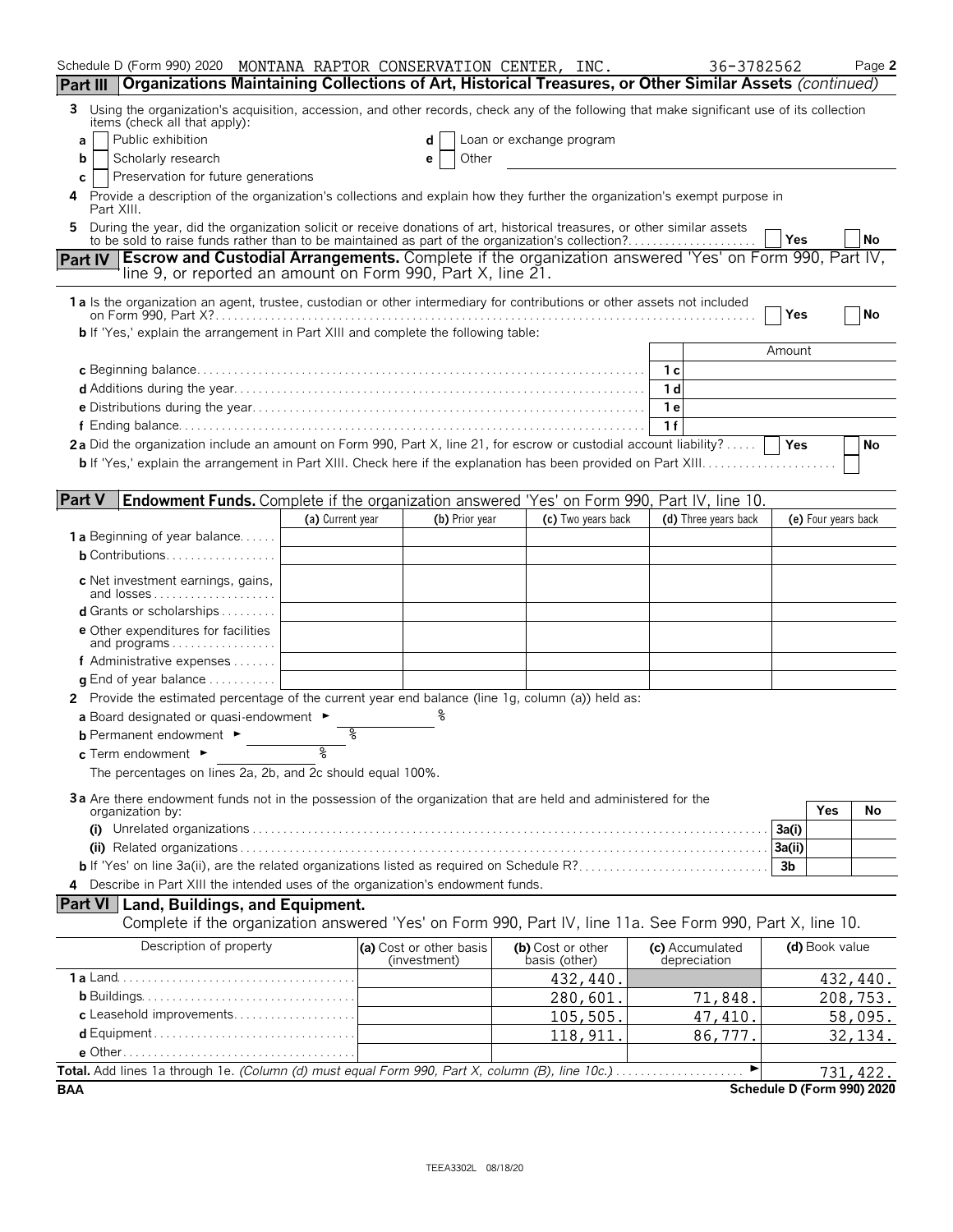|                           | Schedule D (Form 990) 2020    | MONTANA RAPTOR CONSERVATION CENTER, INC.                                                                                                                                                    |                              |                |     | 36-3782562                                                | Page 3         |
|---------------------------|-------------------------------|---------------------------------------------------------------------------------------------------------------------------------------------------------------------------------------------|------------------------------|----------------|-----|-----------------------------------------------------------|----------------|
|                           |                               | Part VII Investments - Other Securities.<br>Complete if the organization answered 'Yes' on Form 990, Part IV, line 11b. See Form 990, Part X, line 12.                                      |                              |                | N/A |                                                           |                |
|                           |                               | (a) Description of security or category (including name of security)                                                                                                                        |                              | (b) Book value |     | (c) Method of valuation: Cost or end-of-year market value |                |
|                           |                               |                                                                                                                                                                                             |                              |                |     |                                                           |                |
|                           |                               |                                                                                                                                                                                             |                              |                |     |                                                           |                |
| (3) Other                 |                               |                                                                                                                                                                                             |                              |                |     |                                                           |                |
| (A)                       |                               |                                                                                                                                                                                             |                              |                |     |                                                           |                |
| $\overline{(\mathsf{B})}$ |                               |                                                                                                                                                                                             |                              |                |     |                                                           |                |
| (C)                       |                               |                                                                                                                                                                                             |                              |                |     |                                                           |                |
| (D)                       |                               |                                                                                                                                                                                             |                              |                |     |                                                           |                |
| (E)                       |                               |                                                                                                                                                                                             |                              |                |     |                                                           |                |
| (F)                       |                               |                                                                                                                                                                                             |                              |                |     |                                                           |                |
| (G)                       |                               |                                                                                                                                                                                             |                              |                |     |                                                           |                |
| (H)                       |                               |                                                                                                                                                                                             |                              |                |     |                                                           |                |
| $($ l $)$                 |                               |                                                                                                                                                                                             |                              |                |     |                                                           |                |
|                           |                               | Total. (Column (b) must equal Form 990, Part X, column (B) line 12.)                                                                                                                        |                              |                |     |                                                           |                |
| Part VIII                 |                               | <b>Investments - Program Related.</b> N/A<br>Complete if the organization answered 'Yes' on Form 990, Part IV, line 11c. See Form 990, Part X, line 13.                                     |                              |                |     |                                                           |                |
|                           | (a) Description of investment |                                                                                                                                                                                             |                              | (b) Book value |     | (c) Method of valuation: Cost or end-of-year market value |                |
| (1)                       |                               |                                                                                                                                                                                             |                              |                |     |                                                           |                |
| (2)                       |                               |                                                                                                                                                                                             |                              |                |     |                                                           |                |
| (3)<br>(4)                |                               |                                                                                                                                                                                             |                              |                |     |                                                           |                |
| (5)                       |                               |                                                                                                                                                                                             |                              |                |     |                                                           |                |
| (6)                       |                               |                                                                                                                                                                                             |                              |                |     |                                                           |                |
| (7)                       |                               |                                                                                                                                                                                             |                              |                |     |                                                           |                |
| (8)                       |                               |                                                                                                                                                                                             |                              |                |     |                                                           |                |
| (9)                       |                               |                                                                                                                                                                                             |                              |                |     |                                                           |                |
| (10)                      |                               |                                                                                                                                                                                             |                              |                |     |                                                           |                |
|                           | <b>Other Assets.</b>          | Total. (Column (b) must equal Form 990, Part X, column (B) line 13.).                                                                                                                       |                              | N/A            |     |                                                           |                |
| <b>Part IX</b>            |                               | Complete if the organization answered 'Yes' on Form 990, Part IV, line 11d. See Form 990, Part X, line 15.                                                                                  |                              |                |     |                                                           |                |
|                           |                               |                                                                                                                                                                                             | (a) Description              |                |     |                                                           | (b) Book value |
| (1)                       |                               |                                                                                                                                                                                             |                              |                |     |                                                           |                |
| (2)                       |                               |                                                                                                                                                                                             |                              |                |     |                                                           |                |
| (3)                       |                               |                                                                                                                                                                                             |                              |                |     |                                                           |                |
| (4)                       |                               |                                                                                                                                                                                             |                              |                |     |                                                           |                |
| (5)<br>(6)                |                               |                                                                                                                                                                                             |                              |                |     |                                                           |                |
| (7)                       |                               |                                                                                                                                                                                             |                              |                |     |                                                           |                |
| (8)                       |                               |                                                                                                                                                                                             |                              |                |     |                                                           |                |
| (9)                       |                               |                                                                                                                                                                                             |                              |                |     |                                                           |                |
| (10)                      |                               |                                                                                                                                                                                             |                              |                |     |                                                           |                |
|                           |                               |                                                                                                                                                                                             |                              |                |     | ▶                                                         |                |
| Part X                    | <b>Other Liabilities.</b>     |                                                                                                                                                                                             |                              |                |     |                                                           |                |
| 1.                        |                               | Complete if the organization answered 'Yes' on Form 990, Part IV, line 11e or 11f. See Form 990, Part X, line 25.                                                                           | (a) Description of liability |                |     |                                                           | (b) Book value |
|                           | (1) Federal income taxes      |                                                                                                                                                                                             |                              |                |     |                                                           |                |
| (2)                       |                               |                                                                                                                                                                                             |                              |                |     |                                                           |                |
| (3)                       |                               |                                                                                                                                                                                             |                              |                |     |                                                           |                |
| (4)                       |                               |                                                                                                                                                                                             |                              |                |     |                                                           |                |
| $\overline{(5)}$          |                               |                                                                                                                                                                                             |                              |                |     |                                                           |                |
| (6)                       |                               |                                                                                                                                                                                             |                              |                |     |                                                           |                |
| (7)                       |                               |                                                                                                                                                                                             |                              |                |     |                                                           |                |
| (8)<br>(9)                |                               |                                                                                                                                                                                             |                              |                |     |                                                           |                |
| (10)                      |                               |                                                                                                                                                                                             |                              |                |     |                                                           |                |
| (11)                      |                               |                                                                                                                                                                                             |                              |                |     |                                                           |                |
|                           |                               |                                                                                                                                                                                             |                              |                |     |                                                           |                |
|                           |                               | 2. Liability for uncertain tax positions. In Part XIII, provide the text of the footnote to the organization's financial statements that reports the organization's liability for uncertain |                              |                |     |                                                           |                |
|                           |                               |                                                                                                                                                                                             |                              |                |     |                                                           |                |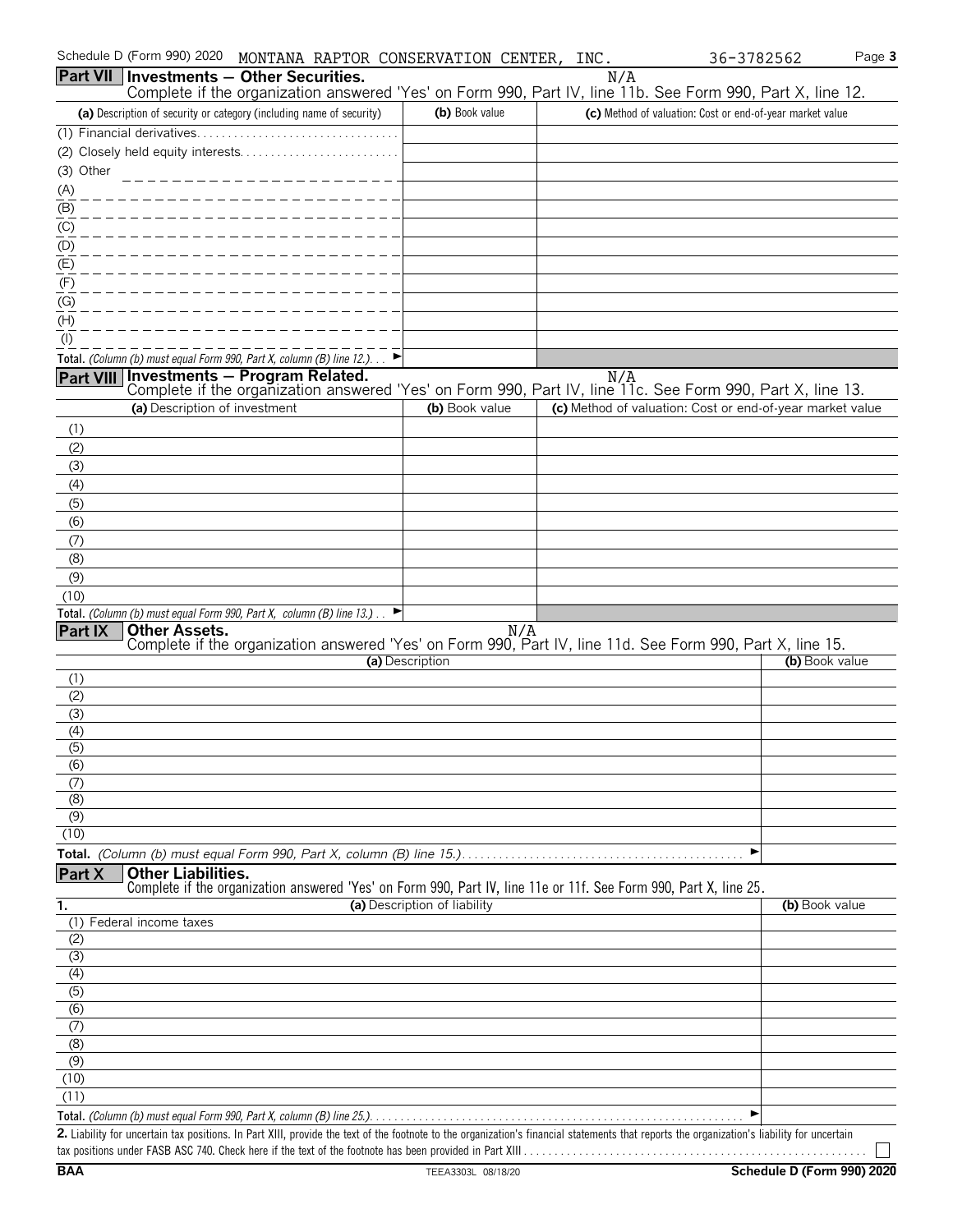| Schedule D (Form 990) 2020 MONTANA RAPTOR CONSERVATION CENTER, INC.                                        | 36-3782562   | Page 4 |
|------------------------------------------------------------------------------------------------------------|--------------|--------|
| <b>Part XI</b>   Reconciliation of Revenue per Audited Financial Statements With Revenue per Return. $N/A$ |              |        |
| Complete if the organization answered 'Yes' on Form 990, Part IV, line 12a.                                |              |        |
| 1                                                                                                          | $\mathbf{1}$ |        |
| Amounts included on line 1 but not on Form 990, Part VIII, line 12:<br>2                                   |              |        |
| 2a                                                                                                         |              |        |
| 2 <sub>b</sub>                                                                                             |              |        |
|                                                                                                            |              |        |
|                                                                                                            |              |        |
|                                                                                                            | 2e           |        |
| 3.                                                                                                         | 3            |        |
| Amounts included on Form 990, Part VIII, line 12, but not on line 1:<br>4                                  |              |        |
|                                                                                                            |              |        |
|                                                                                                            |              |        |
|                                                                                                            | 4c           |        |
|                                                                                                            | 5            |        |
| Part XII Reconciliation of Expenses per Audited Financial Statements With Expenses per Return. N/A         |              |        |
| Complete if the organization answered 'Yes' on Form 990, Part IV, line 12a.                                |              |        |
|                                                                                                            | -1           |        |
| Amounts included on line 1 but not on Form 990, Part IX, line 25:<br>2                                     |              |        |
| 2a                                                                                                         |              |        |
| 2 <sub>b</sub>                                                                                             |              |        |
|                                                                                                            |              |        |
|                                                                                                            |              |        |
|                                                                                                            | 2e           |        |
| 3                                                                                                          | $\mathbf{3}$ |        |
| Amounts included on Form 990, Part IX, line 25, but not on line 1:<br>4                                    |              |        |
|                                                                                                            |              |        |
|                                                                                                            |              |        |
|                                                                                                            | 4 c          |        |
| 5 Total expenses. Add lines 3 and 4c. (This must equal Form 990, Part I, line 18.)                         | 5            |        |
| Part XIII Supplemental Information.                                                                        |              |        |

Provide the descriptions required for Part II, lines 3, 5, and 9; Part III, lines 1a and 4; Part IV, lines 1b and 2b; Part V,

line 4; Part X, line 2; Part XI, lines 2d and 4b; and Part XII, lines 2d and 4b. Also complete this part to provide any additional information.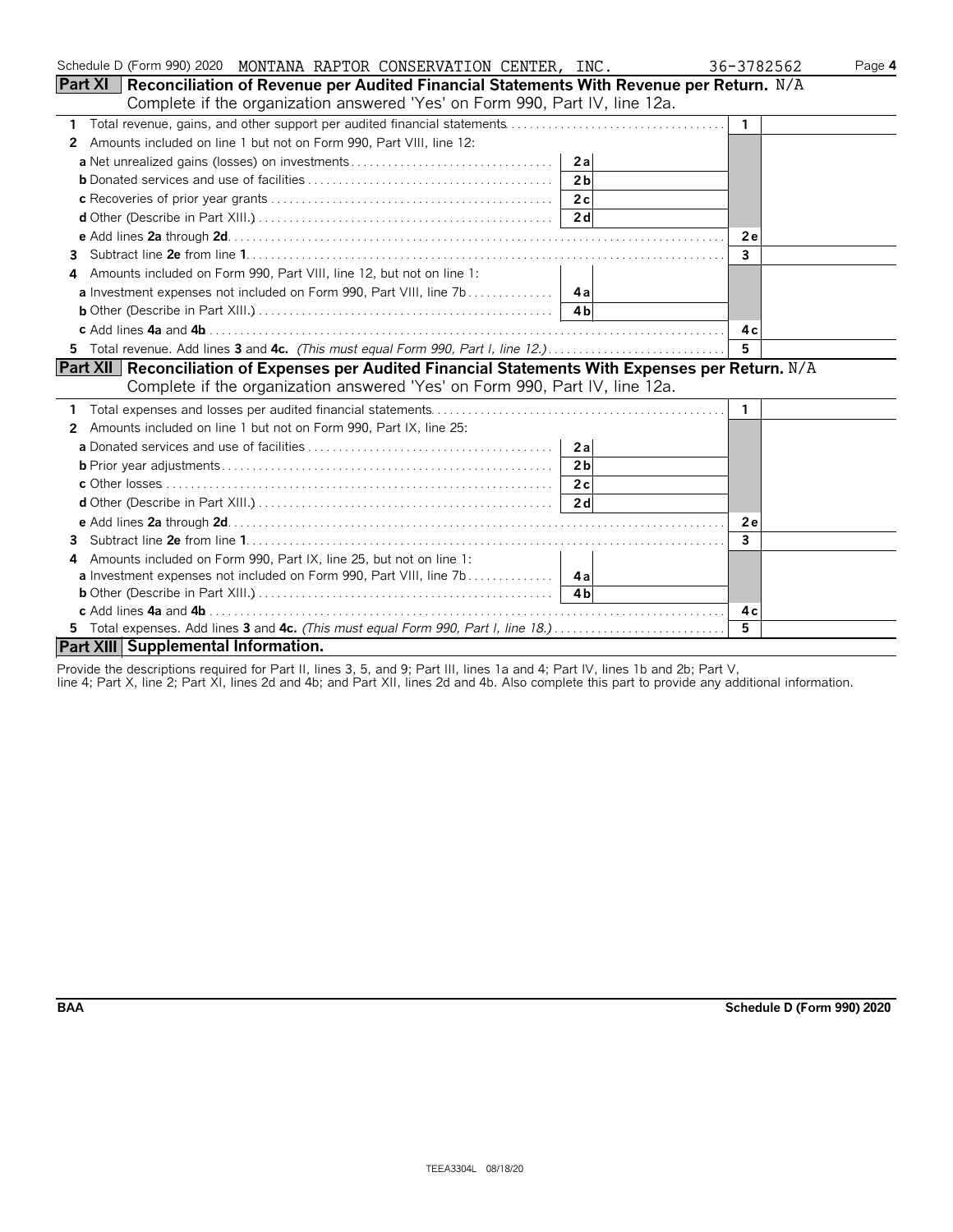|                                                                                                                                                                                                                                          |                                                                                                                                                                     |                                                                      |    | Supplemental Information Regarding Fundraising or Gaming Activities |  |                                                                              | OMB No. 1545-0047                                       |  |  |
|------------------------------------------------------------------------------------------------------------------------------------------------------------------------------------------------------------------------------------------|---------------------------------------------------------------------------------------------------------------------------------------------------------------------|----------------------------------------------------------------------|----|---------------------------------------------------------------------|--|------------------------------------------------------------------------------|---------------------------------------------------------|--|--|
| <b>SCHEDULE G</b><br>(Form 990 or 990-EZ)                                                                                                                                                                                                | Complete if the organization answered 'Yes' on Form 990, Part IV, line 17, 18, or 19, or if the<br>organization entered more than \$15,000 on Form 990-EZ, line 6a. |                                                                      |    |                                                                     |  |                                                                              |                                                         |  |  |
| Department of the Treasury<br>Internal Revenue Service                                                                                                                                                                                   | Attach to Form 990 or Form 990-EZ.<br>► Go to www.irs.gov/Form990 for instructions and the latest information.                                                      |                                                                      |    |                                                                     |  |                                                                              | <b>Open to Public</b><br><b>Inspection</b>              |  |  |
| Name of the organization                                                                                                                                                                                                                 | <b>Employer identification number</b>                                                                                                                               |                                                                      |    |                                                                     |  |                                                                              |                                                         |  |  |
|                                                                                                                                                                                                                                          | 36-3782562<br>MONTANA RAPTOR CONSERVATION CENTER, INC.<br>Fundraising Activities. Complete if the organization answered 'Yes' on Form 990, Part IV, line 17.        |                                                                      |    |                                                                     |  |                                                                              |                                                         |  |  |
| Part I<br>Form 990-EZ filers are not required to complete this part.                                                                                                                                                                     |                                                                                                                                                                     |                                                                      |    |                                                                     |  |                                                                              |                                                         |  |  |
| 1<br>Mail solicitations<br>a                                                                                                                                                                                                             | Indicate whether the organization raised funds through any of the following activities. Check all that apply.<br>Solicitation of non-government grants<br>e         |                                                                      |    |                                                                     |  |                                                                              |                                                         |  |  |
| b                                                                                                                                                                                                                                        | Internet and email solicitations<br>Solicitation of government grants<br>f                                                                                          |                                                                      |    |                                                                     |  |                                                                              |                                                         |  |  |
| Phone solicitations<br>Special fundraising events<br>С<br>g                                                                                                                                                                              |                                                                                                                                                                     |                                                                      |    |                                                                     |  |                                                                              |                                                         |  |  |
| In-person solicitations<br>d                                                                                                                                                                                                             |                                                                                                                                                                     |                                                                      |    |                                                                     |  |                                                                              |                                                         |  |  |
| 2a Did the organization have a written or oral agreement with any individual (including officers, directors, trustees, or key<br>employees listed in Form 990, Part VII) or entity in connection with professional fundraising services? |                                                                                                                                                                     |                                                                      |    |                                                                     |  |                                                                              | $\overline{X}$ No<br><b>PYes</b>                        |  |  |
| b If 'Yes,' list the 10 highest paid individuals or entities (fundraisers) pursuant to agreements under which the fundraiser is to be<br>compensated at least \$5,000 by the organization.                                               |                                                                                                                                                                     |                                                                      |    |                                                                     |  |                                                                              |                                                         |  |  |
| (i) Name and address of individual<br>or entity (fundraiser)                                                                                                                                                                             | (ii) Activity                                                                                                                                                       | (iii) Did fundraiser<br>have custody or control<br>of contributions? |    | (iv) Gross receipts<br>from activity                                |  | (v) Amount paid to<br>(or retained by)<br>fundraiser listed in<br>column (i) | (vi) Amount paid to<br>(or retained by)<br>organization |  |  |
|                                                                                                                                                                                                                                          |                                                                                                                                                                     | Yes                                                                  | No |                                                                     |  |                                                                              |                                                         |  |  |
| 1                                                                                                                                                                                                                                        |                                                                                                                                                                     |                                                                      |    |                                                                     |  |                                                                              |                                                         |  |  |
|                                                                                                                                                                                                                                          |                                                                                                                                                                     |                                                                      |    |                                                                     |  |                                                                              |                                                         |  |  |
| $\overline{2}$                                                                                                                                                                                                                           |                                                                                                                                                                     |                                                                      |    |                                                                     |  |                                                                              |                                                         |  |  |
|                                                                                                                                                                                                                                          |                                                                                                                                                                     |                                                                      |    |                                                                     |  |                                                                              |                                                         |  |  |
| 3                                                                                                                                                                                                                                        |                                                                                                                                                                     |                                                                      |    |                                                                     |  |                                                                              |                                                         |  |  |
|                                                                                                                                                                                                                                          |                                                                                                                                                                     |                                                                      |    |                                                                     |  |                                                                              |                                                         |  |  |
| 4                                                                                                                                                                                                                                        |                                                                                                                                                                     |                                                                      |    |                                                                     |  |                                                                              |                                                         |  |  |
|                                                                                                                                                                                                                                          |                                                                                                                                                                     |                                                                      |    |                                                                     |  |                                                                              |                                                         |  |  |
|                                                                                                                                                                                                                                          |                                                                                                                                                                     |                                                                      |    |                                                                     |  |                                                                              |                                                         |  |  |
| 5                                                                                                                                                                                                                                        |                                                                                                                                                                     |                                                                      |    |                                                                     |  |                                                                              |                                                         |  |  |
|                                                                                                                                                                                                                                          |                                                                                                                                                                     |                                                                      |    |                                                                     |  |                                                                              |                                                         |  |  |
| 6                                                                                                                                                                                                                                        |                                                                                                                                                                     |                                                                      |    |                                                                     |  |                                                                              |                                                         |  |  |
|                                                                                                                                                                                                                                          |                                                                                                                                                                     |                                                                      |    |                                                                     |  |                                                                              |                                                         |  |  |
| $\overline{7}$                                                                                                                                                                                                                           |                                                                                                                                                                     |                                                                      |    |                                                                     |  |                                                                              |                                                         |  |  |
|                                                                                                                                                                                                                                          |                                                                                                                                                                     |                                                                      |    |                                                                     |  |                                                                              |                                                         |  |  |
| 8                                                                                                                                                                                                                                        |                                                                                                                                                                     |                                                                      |    |                                                                     |  |                                                                              |                                                         |  |  |
|                                                                                                                                                                                                                                          |                                                                                                                                                                     |                                                                      |    |                                                                     |  |                                                                              |                                                         |  |  |
|                                                                                                                                                                                                                                          |                                                                                                                                                                     |                                                                      |    |                                                                     |  |                                                                              |                                                         |  |  |
| 9                                                                                                                                                                                                                                        |                                                                                                                                                                     |                                                                      |    |                                                                     |  |                                                                              |                                                         |  |  |
|                                                                                                                                                                                                                                          |                                                                                                                                                                     |                                                                      |    |                                                                     |  |                                                                              |                                                         |  |  |
| 10                                                                                                                                                                                                                                       |                                                                                                                                                                     |                                                                      |    |                                                                     |  |                                                                              |                                                         |  |  |
|                                                                                                                                                                                                                                          |                                                                                                                                                                     |                                                                      |    |                                                                     |  |                                                                              |                                                         |  |  |
| Total.                                                                                                                                                                                                                                   |                                                                                                                                                                     |                                                                      |    |                                                                     |  |                                                                              | 0.                                                      |  |  |
| List all states in which the organization is registered or licensed to solicit contributions or has been notified it is exempt from registration<br>or licensing.                                                                        |                                                                                                                                                                     |                                                                      |    |                                                                     |  |                                                                              |                                                         |  |  |
|                                                                                                                                                                                                                                          |                                                                                                                                                                     |                                                                      |    |                                                                     |  |                                                                              |                                                         |  |  |
|                                                                                                                                                                                                                                          |                                                                                                                                                                     |                                                                      |    |                                                                     |  |                                                                              |                                                         |  |  |
|                                                                                                                                                                                                                                          |                                                                                                                                                                     |                                                                      |    |                                                                     |  |                                                                              |                                                         |  |  |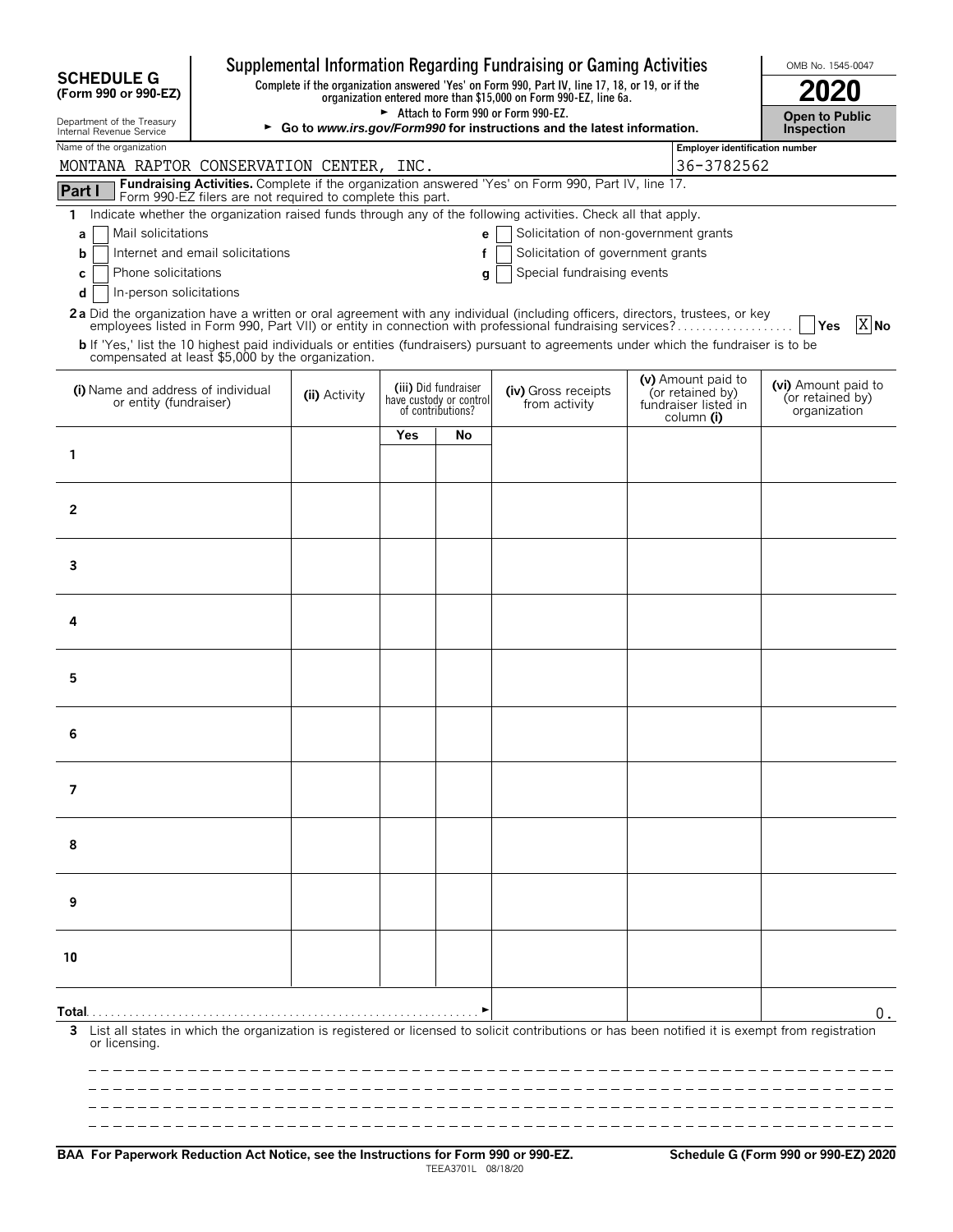Schedule G (Form 990 or 990-EZ) 2020 MONTANA RAPTOR CONSERVATION CENTER, INC. 36-3782562 Page **2** 

**Part II Fundraising Events.** Complete if the organization answered 'Yes' on Form 990, Part IV, line 18, or reported more than \$15,000 of fundraising event contributions and gross income on Form 990-EZ, lines 1 and 6b. List events with gross receipts greater than \$5,000.

| Revenue         |    | בואג כיוכותא וויונוו קוטאא וככסוףנא קוכמנטו נוומוו שט,טטט.                                                        | (a) Event $#1$<br>FLIGHT FUND<br>(event type) | (b) Event $#2$<br>GIVE BIG GALLA<br>(event type)    | (c) Other events<br><b>NONE</b><br>(total number) | (d) Total events<br>(add column (a)<br>through column $(c)$ |
|-----------------|----|-------------------------------------------------------------------------------------------------------------------|-----------------------------------------------|-----------------------------------------------------|---------------------------------------------------|-------------------------------------------------------------|
|                 | 1  |                                                                                                                   | 45,818.                                       | 9,993.                                              |                                                   | 55,811.                                                     |
|                 |    |                                                                                                                   | 45,818.                                       | 9,993.                                              |                                                   | 55,811.                                                     |
|                 | 3  | Gross income (line 1 minus line 2)                                                                                |                                               |                                                     |                                                   |                                                             |
|                 | 4  |                                                                                                                   |                                               |                                                     |                                                   |                                                             |
|                 | 5  |                                                                                                                   |                                               |                                                     |                                                   |                                                             |
|                 | 6  |                                                                                                                   |                                               |                                                     |                                                   |                                                             |
| Direct Expenses | 7  | Food and beverages                                                                                                |                                               |                                                     |                                                   |                                                             |
|                 | 8  |                                                                                                                   |                                               |                                                     |                                                   |                                                             |
|                 | 9  |                                                                                                                   | 1,034.                                        | 100.                                                |                                                   | 1,134.                                                      |
|                 | 10 |                                                                                                                   |                                               |                                                     |                                                   | 1,134.                                                      |
|                 | 11 | Part III Gaming. Complete if the organization answered 'Yes' on Form 990, Part IV, line 19, or reported more than |                                               |                                                     |                                                   | $-1.134.$                                                   |
|                 |    | \$15,000 on Form 990-EZ, line 6a.                                                                                 |                                               |                                                     |                                                   |                                                             |
| Revenue         |    |                                                                                                                   | (a) Bingo                                     | (b) Pull tabs/instant<br>bingo/progressive<br>bingo | (c) Other gaming                                  | (d) Total gaming<br>(add column (a)<br>through column $(c)$ |
|                 | 1. | Gross revenue                                                                                                     |                                               |                                                     |                                                   |                                                             |
|                 | 2  |                                                                                                                   |                                               |                                                     |                                                   |                                                             |
| Direct Expenses | 3  | Noncash prizes                                                                                                    |                                               |                                                     |                                                   |                                                             |
|                 | 4  | Rent/facility costs                                                                                               |                                               |                                                     |                                                   |                                                             |
|                 | 5. | Other direct expenses                                                                                             |                                               |                                                     |                                                   |                                                             |
|                 | 6  |                                                                                                                   | နွ<br>Yes<br>No                               | နွ<br>Yes<br>No                                     | နွ<br>Yes<br><b>No</b>                            |                                                             |
|                 | 7  |                                                                                                                   |                                               |                                                     |                                                   |                                                             |
|                 | 8  |                                                                                                                   |                                               |                                                     |                                                   |                                                             |
| 9               |    | Enter the state(s) in which the organization conducts gaming activities:<br><b>b</b> If 'No,' explain:            |                                               |                                                     |                                                   | No<br><b>No</b>                                             |
|                 |    | <b>b</b> If 'Yes,' explain:                                                                                       |                                               |                                                     |                                                   |                                                             |

**BAA** TEEA3702L 08/18/20 **Schedule G (Form 990 or 990-EZ) 2020**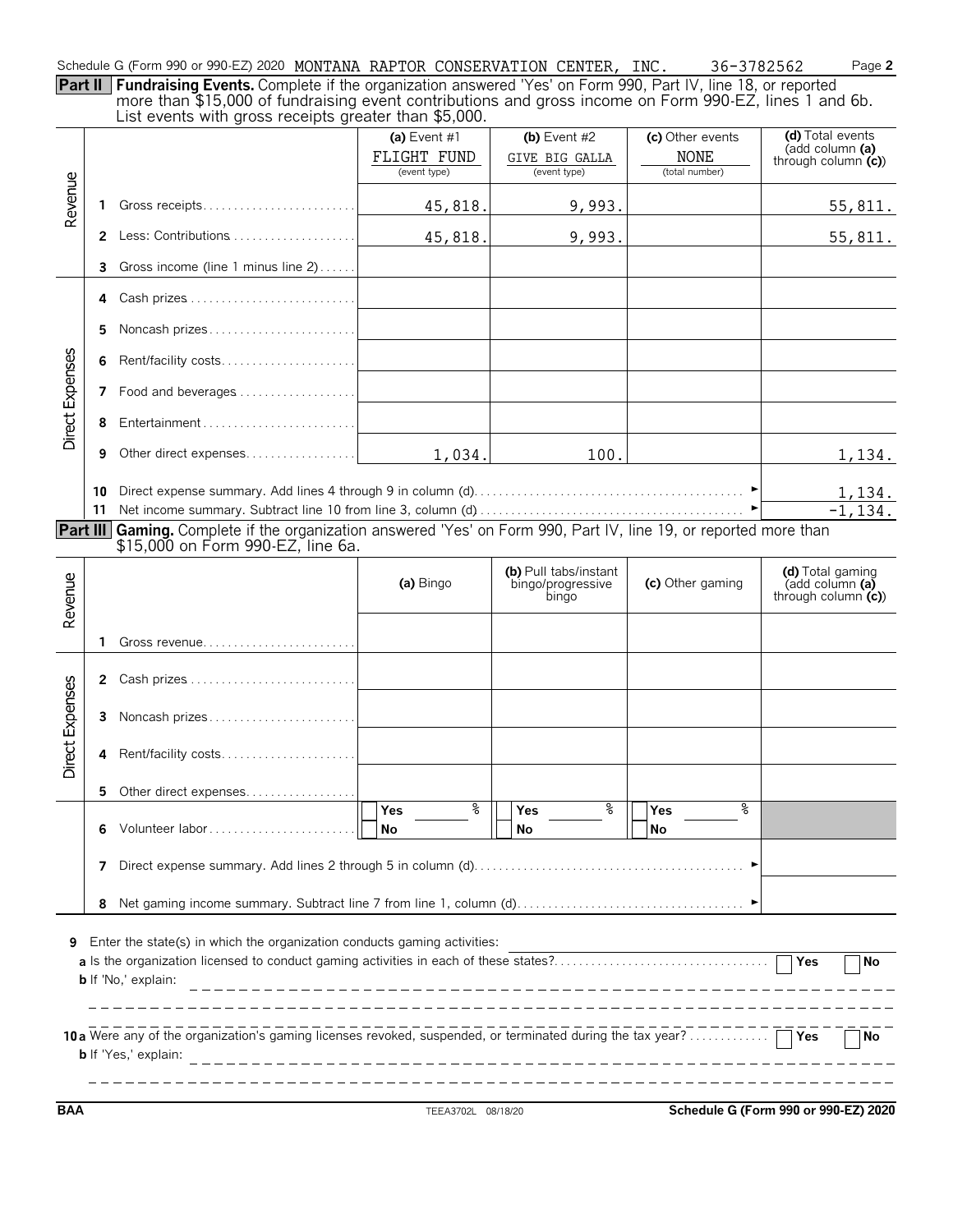|    | Schedule G (Form 990 or 990-EZ) 2020 MONTANA RAPTOR CONSERVATION CENTER, INC.<br>36-3782562                                                                                                                                                                                                                                                                                                                                        | Page 3    |
|----|------------------------------------------------------------------------------------------------------------------------------------------------------------------------------------------------------------------------------------------------------------------------------------------------------------------------------------------------------------------------------------------------------------------------------------|-----------|
|    | Yes                                                                                                                                                                                                                                                                                                                                                                                                                                | <b>No</b> |
|    | 12 Is the organization a grantor, beneficiary or trustee of a trust, or a member of a partnership or other entity formed to<br>Yes                                                                                                                                                                                                                                                                                                 | <b>No</b> |
|    | 13 Indicate the percentage of gaming activity conducted in:                                                                                                                                                                                                                                                                                                                                                                        |           |
|    |                                                                                                                                                                                                                                                                                                                                                                                                                                    | နွ        |
|    |                                                                                                                                                                                                                                                                                                                                                                                                                                    | နွ        |
|    | 14 Enter the name and address of the person who prepares the organization's gaming/special events books and records:                                                                                                                                                                                                                                                                                                               |           |
|    | Name $\blacktriangleright$                                                                                                                                                                                                                                                                                                                                                                                                         |           |
|    | Address ►                                                                                                                                                                                                                                                                                                                                                                                                                          |           |
|    | <b>15a</b> Does the organization have a contract with a third party from whom the organization receives gaming revenue?<br><b>b</b> If 'Yes,' enter the amount of gaming revenue received by the organization $\triangleright$ $\uparrow$<br>and the amount<br>of gaming revenue retained by the third party $\blacktriangleright$ $\blacktriangleright$ $\blacklozenge$<br>c If 'Yes,' enter name and address of the third party: | No        |
|    | Name $\blacktriangleright$                                                                                                                                                                                                                                                                                                                                                                                                         |           |
|    | Address ►                                                                                                                                                                                                                                                                                                                                                                                                                          |           |
| 16 | Gaming manager information:                                                                                                                                                                                                                                                                                                                                                                                                        |           |
|    | Name $\blacktriangleright$<br>_____________________________                                                                                                                                                                                                                                                                                                                                                                        |           |
|    | Gaming manager compensation $\triangleright$ \$<br>. <u>.</u> .                                                                                                                                                                                                                                                                                                                                                                    |           |
|    | Description of services provided ▶<br>____________________________________                                                                                                                                                                                                                                                                                                                                                         |           |
|    | Director/officer<br>Employee<br>Independent contractor                                                                                                                                                                                                                                                                                                                                                                             |           |
|    | <b>17</b> Mandatory distributions:                                                                                                                                                                                                                                                                                                                                                                                                 |           |
|    | a Is the organization required under state law to make charitable distributions from the gaming proceeds to retain the<br><b>Yes</b><br><b>b</b> Enter the amount of distributions required under state law to be distributed to other exempt organizations or spent in the<br>organization's own exempt activities during the tax year $\triangleright$ \$                                                                        | <b>No</b> |
|    | <b>Supplemental Information.</b> Provide the explanations required by Part I, line 2b, columns (iii) and (v);<br><b>Part IV</b><br>and Part III, lines 9, 9b, 10b, 15b, 15c, 16, and 17b, as applicable. Also provide any additional<br>information. See instructions.                                                                                                                                                             |           |